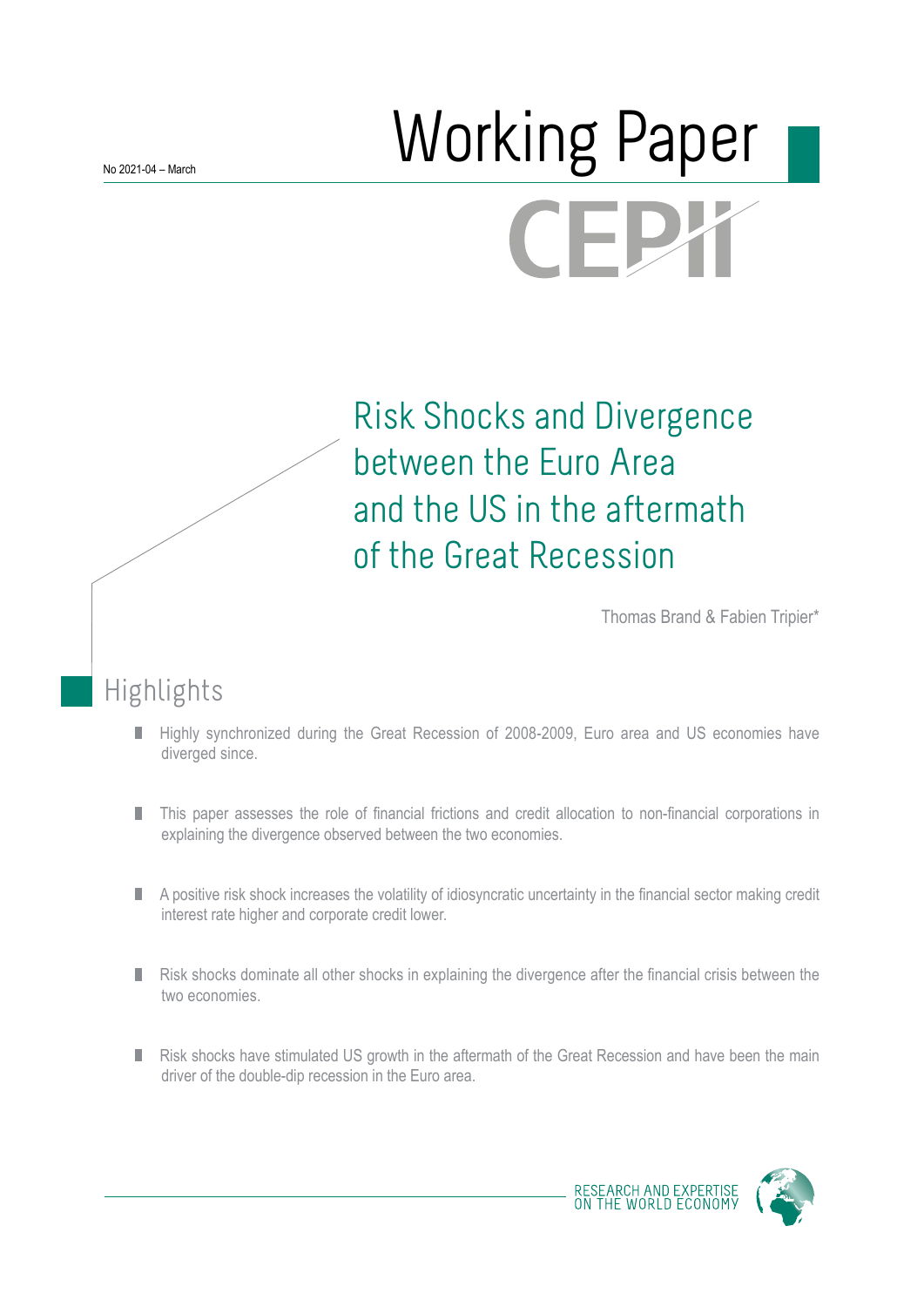## **Abstract**

Highly synchronized during the Great Recession of 2008-2009, the Euro area and the US have diverged in the period that followed. To explain this divergence, we provide a structural interpretation of these episodes through the estimation for both economies of a business cycle model with financial frictions and risk shocks, measured as the volatility of idiosyncratic uncertainty in the financial sector. Our results show that risk shocks have stimulated US growth in the aftermath of the Great Recession and have been the main driver of the double-dip recession in the Euro area. They play a positive role in the Euro area only after 2015. Risk shocks therefore seem well suited to account for the consequences of the sovereign debt crisis in Europe and the subsequent positive effects of unconventional monetary policies, notably the ECB's Asset Purchase Programme (APP).

## **Keywords**

Great Recession, Business cycles, Uncertainty, Risk Shocks, Divergence.



E3, E4, G3.

#### Working Paper

CEPII (Centre d'Etudes Prospectives et d'Informations Internationales) is a French institute dedicated to producing independent, policyoriented economic research helpful to understand the international economic environment and challenges in the areas of trade policy, competitiveness, macroeconomics, international finance and growth.

CEPII Working Paper Contributing to research in international economics

© CEPII, PARIS, 2021

All rights reserved. Opinions expressed in this publication are those of the author(s) alone.

Editorial Director: Sébastien Jean Production: Laure Boivin

Published on 22.03.21

No ISSN: 1293-2574

20, avenue de Ségur TSA 10726 75334 Paris Cedex 07 +33 1 53 68 55 00 www.cepii.fr Press contact: presse@cepii.fr

CEPII

RESEARCH AND EXPERTISE<br>ON THE WORLD ECONOMY

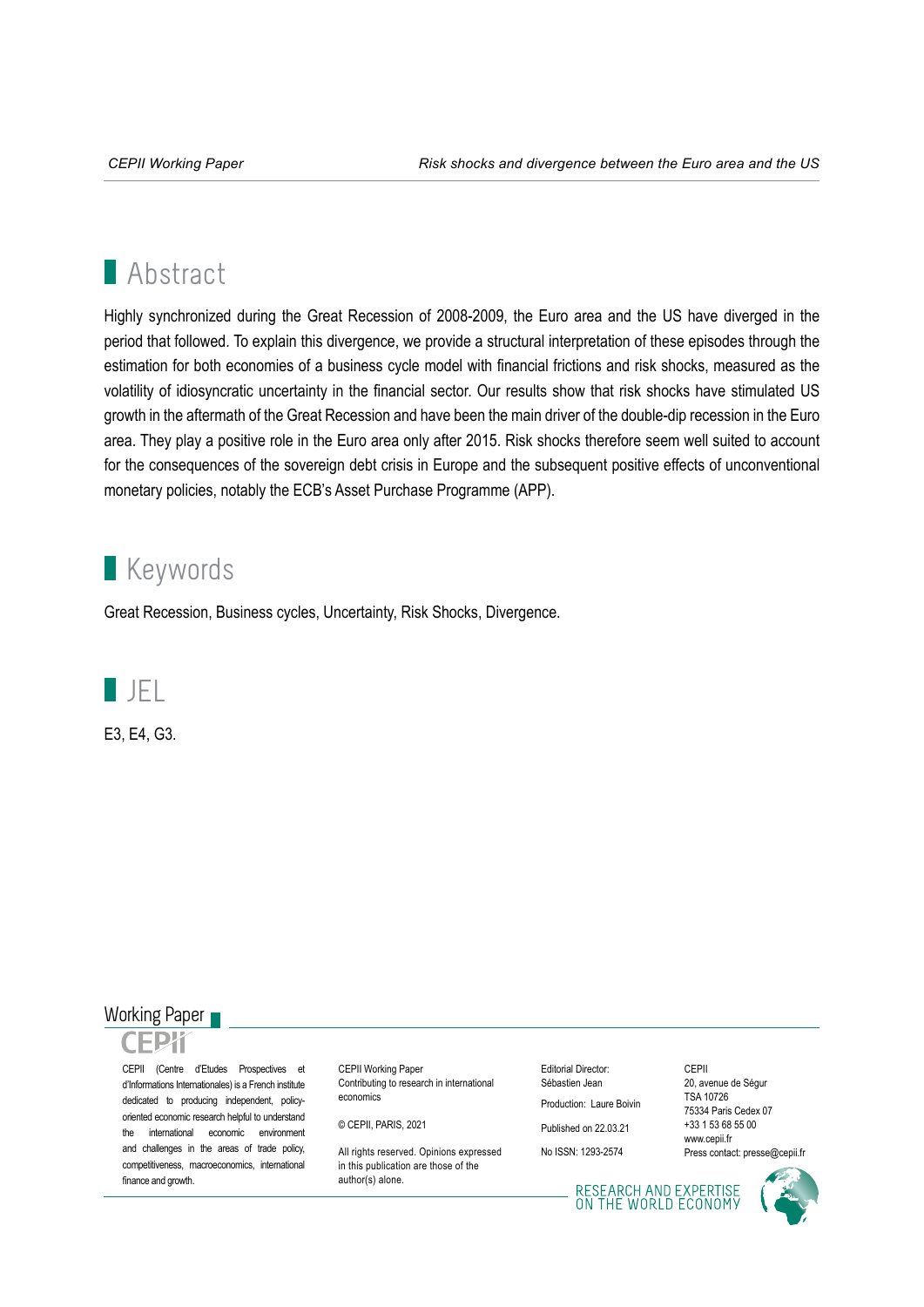## Risk shocks and divergence between the Euro area and the US in the aftermath of the Great Recession $<sup>1</sup>$  $<sup>1</sup>$  $<sup>1</sup>$ </sup>

Thomas Brand<sup>\*</sup> and Fabien Tripier<sup>†</sup>

#### 1. Introduction

Highly synchronized during the Great Recession of 2008-2009, Euro area and US economies have diverged since. The former entered a new recession in the middle of 2011 while the latter pursued its expansion, as can be seen in Figure  $1.^2$  $1.^2$  $1.^2$  The weak growth rate of real GDP per capita after the financial crisis and the absence of a catch-up phase in the US economy has initiated a debate on the origins of the slow recovery.<sup>[3](#page-2-4)</sup> But the US economy <sup>1</sup>We wish to thank %Benjamin Carton, Simon Gilchrist, Benoit Mojon, Natacha Valla and seminar participants at CEPII, CEPREMAP and GAINS - University of Maine. A companion website to this paper is available at \{}href{https://shiny.cepremap.fr/divergence-website}{https://shiny.cepremap.fr/divergencewebsite}.

<span id="page-2-2"></span><span id="page-2-1"></span><span id="page-2-0"></span>CEPREMAP, 48 boulevard Jourdan, 75014 Paris, France, [thomas.brand@cepremap.org](mailto:thomas.brand@cepremap.org)

<sup>†</sup>Université Paris-Saclay, Univ Evry, EPEE, 91025, Evry-Courcouronnes, France & CEPII, [fabien.tripier@univ-evry.fr](mailto:fabien.tripier@univ-evry.fr)

<span id="page-2-3"></span><sup>2</sup>The divergence is particularly striking given the strong similarity of the timing and the magnitude of the 2008-2009 recessions. The peak date is 2007Q4 for the US, and Euro area enters recession one quarter later, in 2008 $Q1$ , according to the NBER and the CEPR respectively. There is no difference in the trough dates, 2009Q2 for both, and the date of the second peak for the Euro area is 2011Q3. The cumulative loss of output between 2007Q4 and 2009Q2 is close to 5 percent in the Euro area and the US (5.2 and 5.0 respectively).

<span id="page-2-4"></span><sup>3</sup>See for instance [Baker et al.](#page-35-0) [\(2012\)](#page-38-0), [Galí et al.](#page-38-0) (2012), [Fatás and Mihov](#page-38-1) [\(2013\)](#page-38-1) or [Taylor](#page-40-0) [\(2014\)](#page-40-0).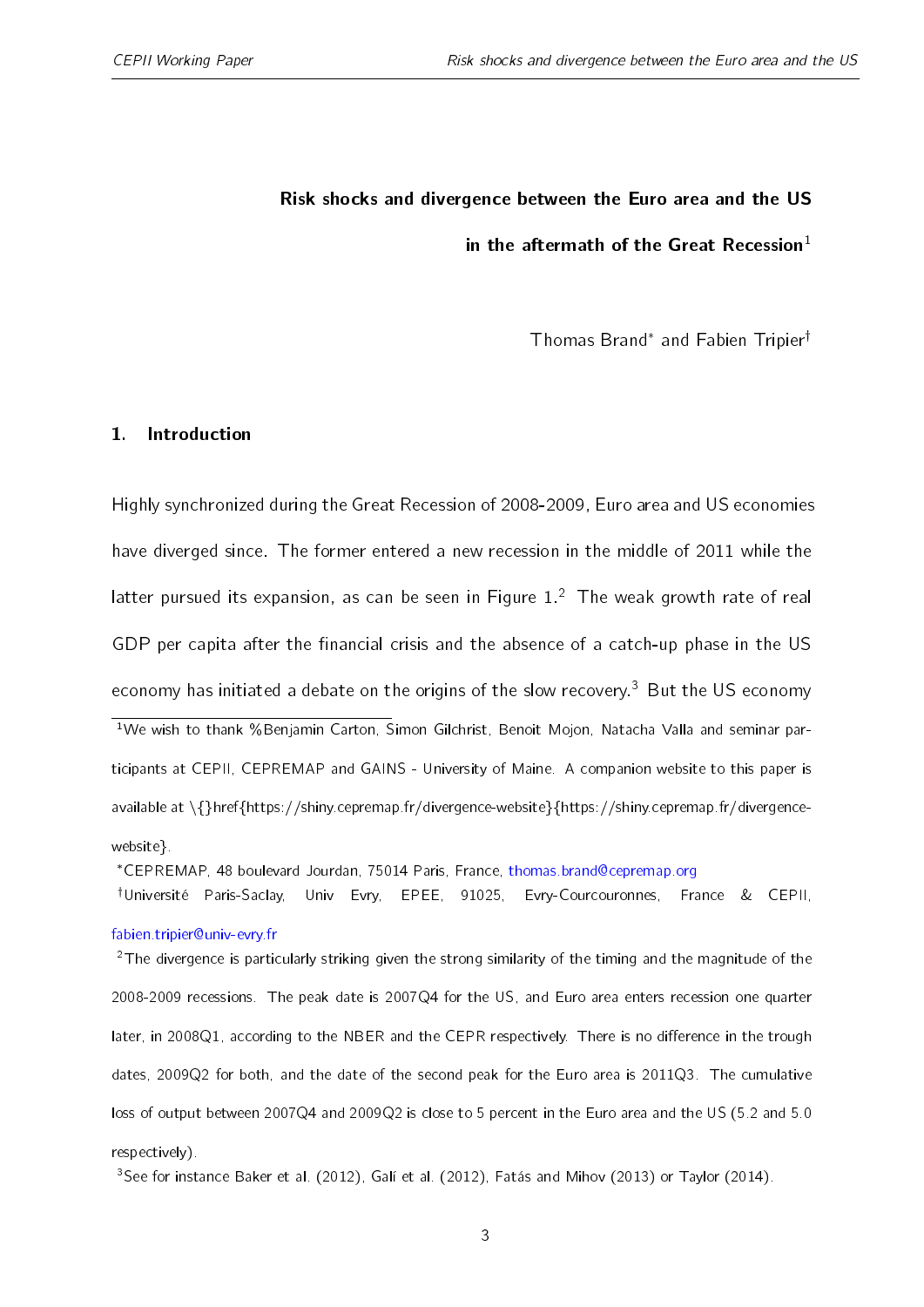still outperformed the Euro area economy, which experienced a second recession whose effects on GDP level are still felt ten years later. This paper assesses the role of financial frictions and credit allocation to non-financial corporations in explaining the divergence observed between the two economies.

The Euro area case corresponds to the pattern of a "double-dip recession" identified by [Reinhart and Rogo](#page-40-1)ff [\(2014\)](#page-40-1) as typical after historically severe systemic banking crises.<sup>[4](#page-3-0)</sup> Sovereign debt market crisis in several European countries plunged the euro zone into a second recession between 2011-Q3 and 2013-Q1 using the  $\epsilon$ ACBN's chronology.<sup>[5](#page-3-1)</sup> The divergence induced by this second recession is not limited to GDP or investment. Financing conditions for firms also differed-see Figure [1.](#page-5-0) In the Euro area, credit spreads on bank loans are durably higher than their pre-crisis level and only began to decrease after 2015, at the same time as the term premium on government bonds. Net worth is also below its pre-crisis value. On the contrary, in the US, credit spreads returned to their pre-crisis values in 2014 while growth rates of credit and net worth have been higher than GDP growth, and much higher than in the Euro area. Based on such evidence, we investigate the role of the financing conditions for firms in explaining the divergence between the two economies.

<span id="page-3-0"></span><sup>4</sup>According to the authors a double-dip recession occurs after 2008 in several economies of the Euro area (France, Ireland, Italy, Netherlands, and Portugal) but not in all. Recessions in Germany, Spain, and Greece, which differ with respect to their amplitude and duration, have a single dip-see the online appendix of [Reinhart and Rogo](#page-40-1)ff [\(2014\)](#page-40-1). Using the author's definition of a double-dip as "any renewed downturn that takes place before the economy reaches the prior peak", the Euro area as a whole experienced a double-dip recession and not the US for the business cycle reference dates provided before.

<span id="page-3-1"></span><sup>5</sup>Visit the EACBN dating committee webpage: <https://eabcn.org/dc/chronology-euro-area-business-cycles> and see [Pisani-Ferry](#page-39-0) [\(2014\)](#page-39-0) for an extended narrative.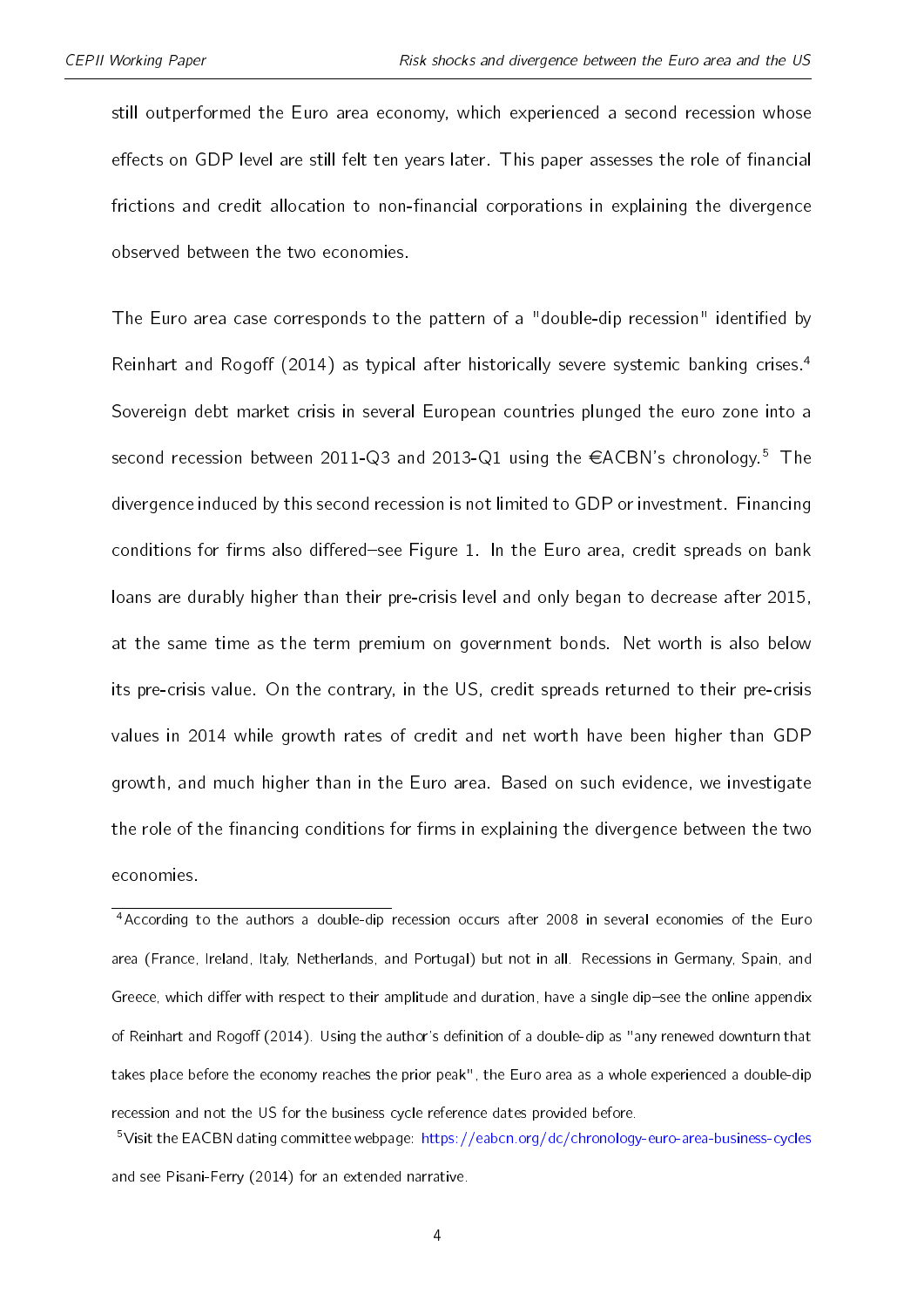We first show that the volatility of idiosyncratic uncertainty in the financial sector, defined as risk shocks by [Christiano et al.](#page-37-0) [\(2014\)](#page-37-0), has played a crucial role in the US because they have stimulated credit and investment growth since the trough of 2009 whereas they have been at the origin of the double-dip recession in the Euro area. Such shocks have played a positive role in the Euro area only since 2015 and therefore seem well suited to account for the consequences of the sovereign debt crisis and the subsequent positive effects of unconventional monetary policies. Second, according to our results, differences in financial structures between the two economies have attenuated the divergence between the two economies implied by risk shocks.

Idiosyncratic uncertainty in the financial sector has been introduced in dynamic and stochastic general equilibrium (DSGE) models by [Bernanke et al.](#page-36-0) [\(1999\)](#page-36-0). More recently, [Chris](#page-37-0)[tiano et al.](#page-37-0) [\(2014\)](#page-37-0) make this idiosyncratic uncertainty time-varying through risk shocks that modify the standard deviation of idiosyncratic shocks to the productivity of private borrowers and lead to macroeconomic fluctuations.<sup>[6](#page-4-0)</sup> By doing so, the authors provide a

<span id="page-4-0"></span><sup>&</sup>lt;sup>6</sup>In this model, the entrepreneur combines personal wealth and loans provided by the financial intermediary to transform raw capital into effective capital. The technology to perform this transformation is specific to each entrepreneur and is approximated by an idiosyncratic shock applied to raw capital. Entrepreneurs who draw a low value of this idiosyncratic shock experience failure and lenders have to pay to check the state of the firm because of asymmetric information  $\partial \overline{\partial}$  a [Townsend](#page-41-0) [\(1979\)](#page-41-0). An increase in risk means a higher dispersion of idiosyncratic shocks and therefore a higher risk of default. The outcome of optimal financial contract is modified: the credit spread between the loan interest rate and the risk free interest rate rises to cover the higher risk taken by the lender and the leverage ratio of entrepreneurs falls to limit the size of financial losses. Entrepreneurs diminish their demand for physical capital leading to an aggregate reduction in investment and production. This countercyclical behavior of credit spread makes risk shocks different from financial shocks on the wealth of borrowers, also referred as equity shocks [\(Gertler and Karadi,](#page-38-2) [2011\)](#page-38-2).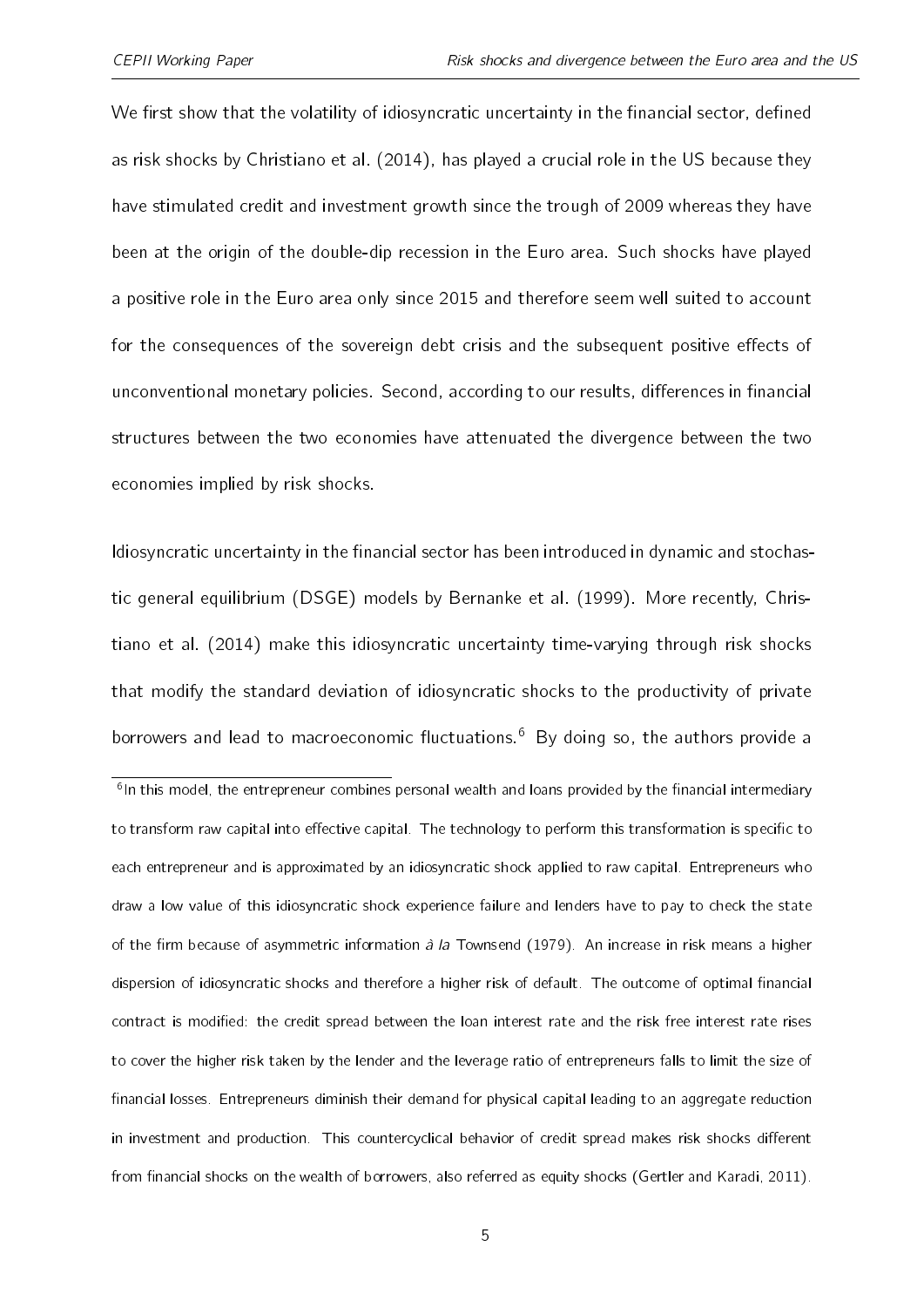<span id="page-5-0"></span>

Figure 1 – Comparison of variables between the Euro area and the US (2007Q4-2019Q4)

Note: Index in base 100 = 2007Q4, except for interest rates and spreads which are in deviation from 2007Q4 value in Annual Percentage Rate (APR) and Annual Percentage Points (APP) respectively. Source: See section [2.2.1.](#page-14-0)

new transmission channel of uncertainty to business cycles through financial frictions that we use in this paper. This new transmission channel has also been developed by [Arellano](#page-35-1) [et al.](#page-35-1) [\(2019\)](#page-35-1) who consider changes in the volatility of idiosyncratic demand shocks between hiring decision and sales revenues. For reasons outlined below, we believe that to account for divergences in private investment, it is best to lay out a model which states explicitly the process by which physical capital accumulates.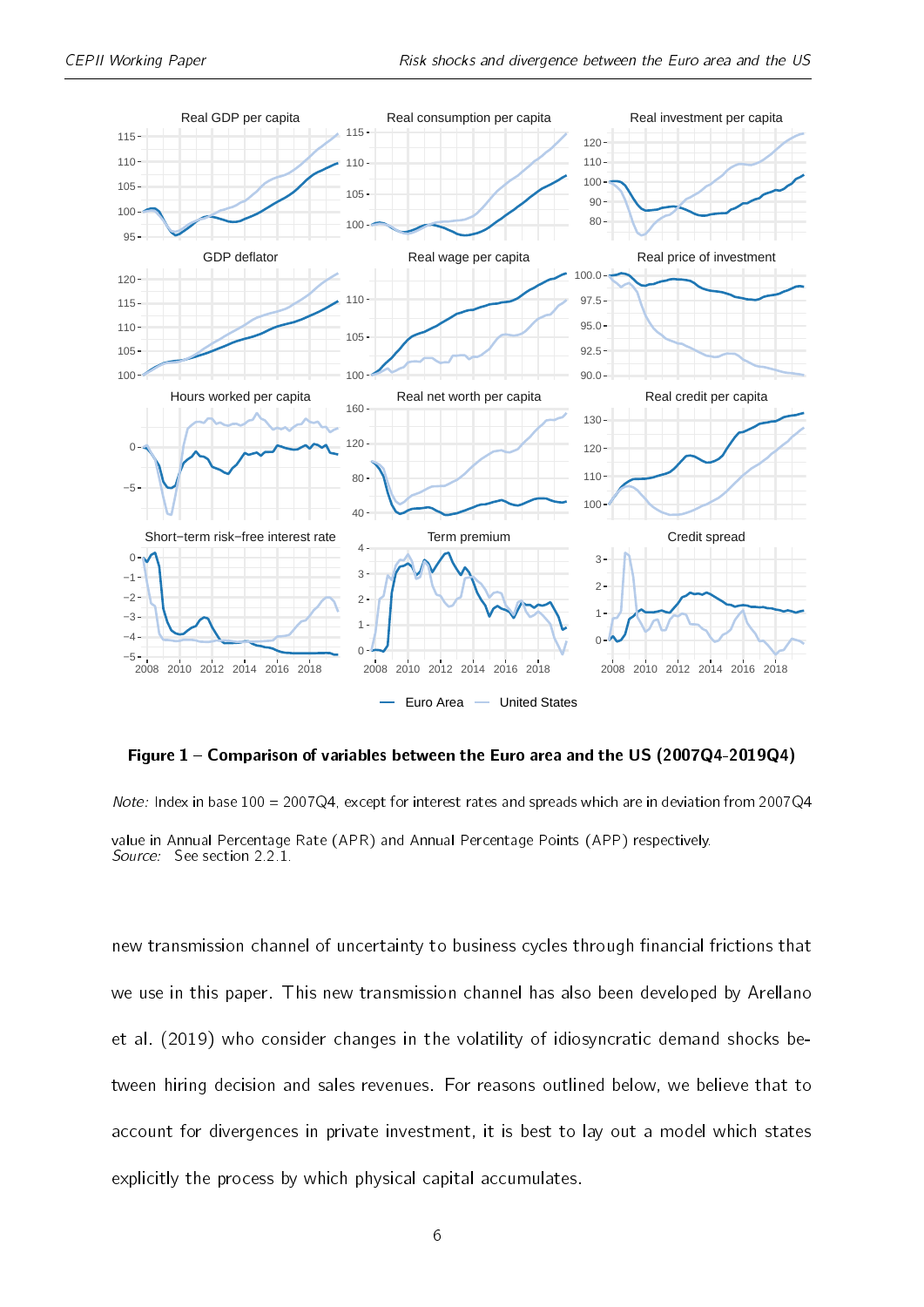The transmission channel traditionally considered in the literature is a consequence of irreversible investment or fixed costs, as originally developed by [Bernanke](#page-36-1) [\(1983\)](#page-36-1) and more recently by [Bloom](#page-36-2) [\(2009\)](#page-36-2) and [Bloom et al.](#page-36-3) [\(2018\)](#page-36-3), and not a consequence of financial frictions. [Gilchrist et al.](#page-38-3) [\(2014\)](#page-38-3) analyze the relative importance of these two channels. They show that financial frictions are a powerful transmission channel of uncertainty fluctuations to macroeconomic activity through changes in credit spread, corporate debt and leverage ratio of indebted firms-variables who diverged substantially between the Euro area and the US as explained above.

To investigate the role the financial sector plays in business cycles, we specify a DSGE model enriched with financial frictions. The choice of the model in our context is delicate. To make estimation results comparable, the selected DSGE model should be almost identical for each economy, but should also perform well for both economies even though historical data in these economies differ by definition. With this in mind, embedding the model of [Bernanke et al.](#page-36-0) [\(1999\)](#page-36-0) in an otherwise standard DSGE model as the one of [Chris](#page-37-0)[tiano et al.](#page-37-0) [\(2014\)](#page-37-0) (henceafter CMR) has three advantages. First, CMR demonstrate the good empirical performances of this model for accounting US business cycles, especially for recent business cycles up to 2010Q2. It is therefore natural to extend its application to get an insight on the origin of the US recovery. Second, such a model can be viewed as a reduced version of the model developed by [Christiano et al.](#page-36-4) [\(2010\)](#page-36-4) that has been precisely estimated to compare US and Euro area business cycles. If we abstract from the financial sector, the CMR model is also close to the DSGE model developed by [Smets and](#page-40-2) [Wouters](#page-40-2) [\(2005\)](#page-40-2) to compare Euro area and US business cycles.<sup>[7](#page-6-0)</sup> Third, this model pro-<sup>7</sup>They estimate an identical DSGE model with real and nominal rigidities for the US and the Euro area

<span id="page-6-0"></span>and identify the similarities and the differences in their structural characteristics (e.g. type of shocks,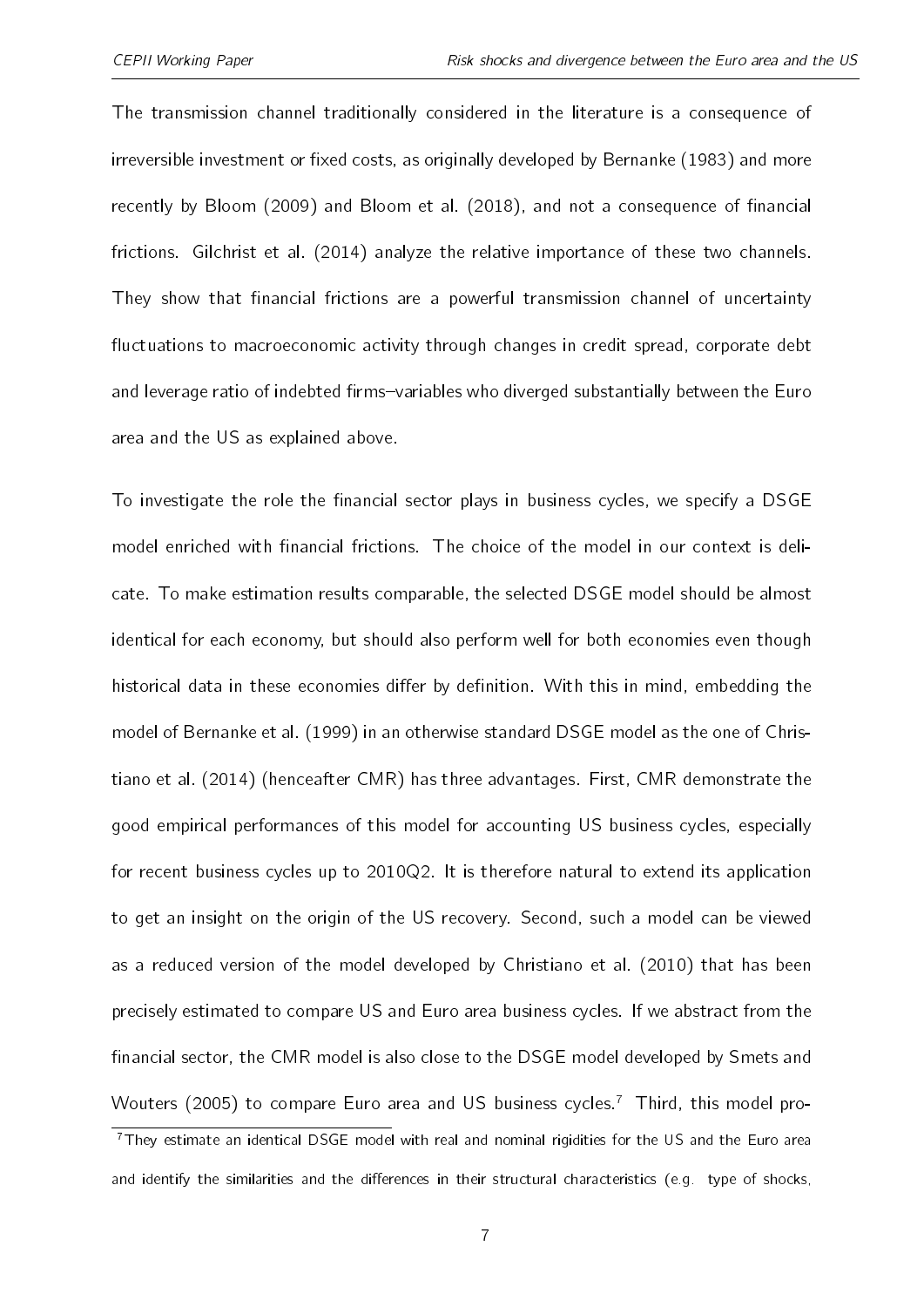poses a good compromise between its generality (necessary to be applied identically to the two economies) and its detailed features that allows to account for differences in market frictions (as consumption habit formation, capital adjustment costs, markups, wage/price stickiness, and agency problem in the financial sector), in shocks (associated with shifts in demand, technology, policy or financial risk), and in policies (fiscal or monetary).

We estimate our model for US and Euro area economies over the period 1987Q1-2019Q4. We use quarterly observations of eight macroeconomic series that are standardly used in the estimation of DSGE models as well as four financial series: credit to non financial corporations, slope of the term structure of interest rates, entrepreneurial net worth and credit spread, defined as the difference between credit interest rate and risk-free rate. $8$ This sample of variables is also interesting because other papers based on estimated DSGE models do not provide a comparison between the Euro area and the US that covers the double-dip recession in the Euro area.<sup>[9](#page-7-1)</sup>

We highlight two sets of results. First, we show that an important part of the business cycle variance in output is accounted for by risk shocks in the financial sector in both

<sup>9</sup>The most recent papers which estimate DSGE model and focus on US economy do not consider the Euro area and those which focus on Euro area economy do not study the whole double-dip recession. See [Galí](#page-38-0) [et al.](#page-38-0) [\(2012\)](#page-38-0), [Merola](#page-39-1) [\(2015\)](#page-39-1), [Del Negro et al.](#page-37-1) [\(2013\)](#page-37-1), [Christiano et al.](#page-37-0) [\(2014\)](#page-37-0) or [Christiano et al.](#page-37-2) [\(2015\)](#page-37-2) for the US economy-[Sala et al.](#page-40-3) [\(2013\)](#page-40-3) study the US, the UK, Sweden and Germany. For the Euro area economy, the last year of the data sample is 2008 in [Darracq Pariès et al.](#page-37-3) [\(2011\)](#page-37-3), [Christiano et al.](#page-36-4) [\(2010\)](#page-36-4) and [Villa](#page-41-1) [\(2016\)](#page-41-1), 2010 in [Coenen et al.](#page-37-4) [\(2012\)](#page-37-4) and [Lombardo and McAdam](#page-39-2) [\(2012\)](#page-39-2) and 2011 in [Kollmann](#page-39-3) [et al.](#page-39-3) [\(2013\)](#page-39-3).

8

propagation mechanisms or monetary policy rules). As [Smets and Wouters](#page-40-2) [\(2005\)](#page-40-2), we do not consider here

<span id="page-7-1"></span><span id="page-7-0"></span>heterogeneity in Euro area members as well as common shocks between the Euro area and the US. <sup>8</sup>All these variables, and their role in the estimation, are discussed below.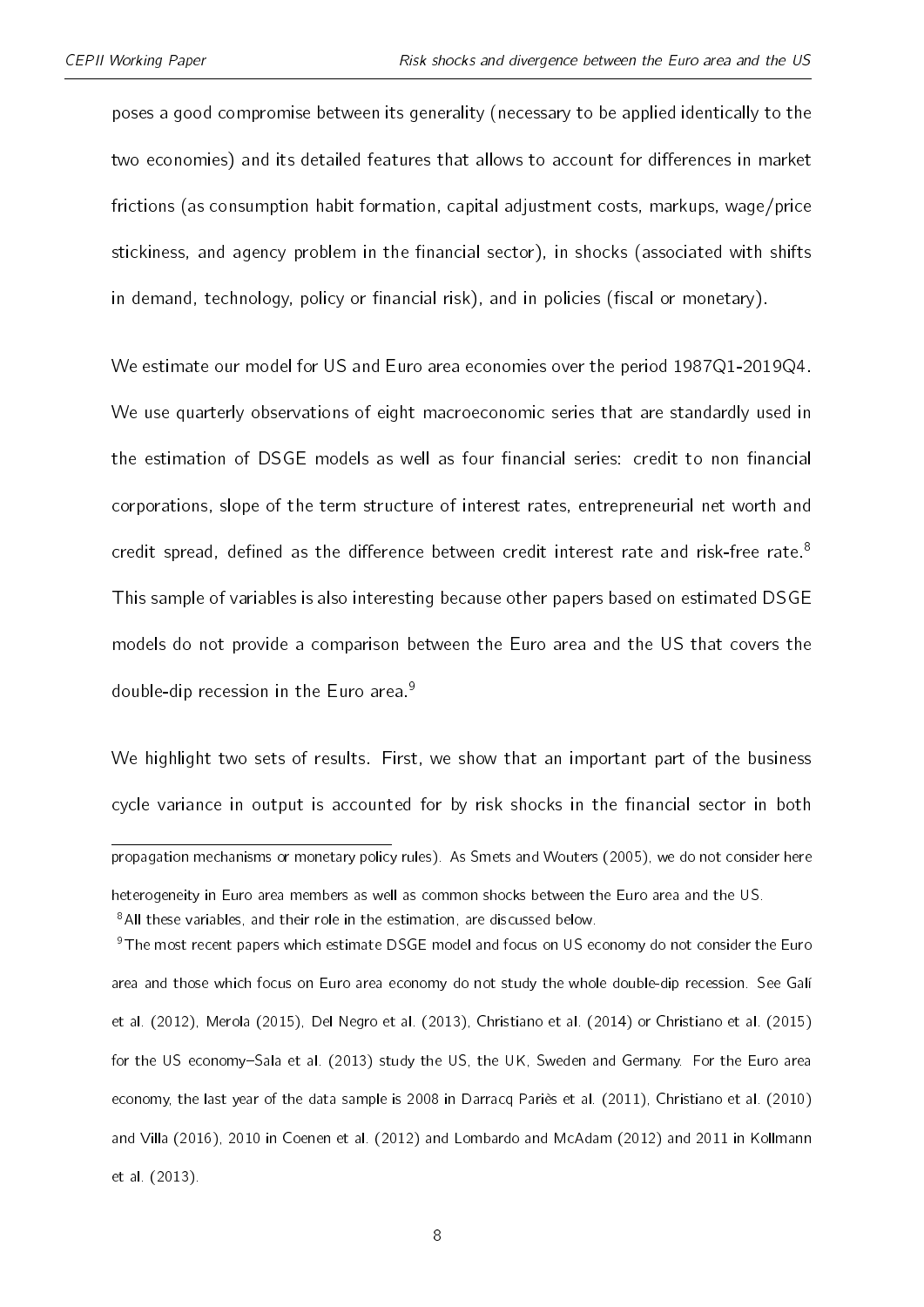economies (41 percent for the US and 44 percent for the Euro area). These shocks are particularly useful to account for episodes of credit crunch, with contraction of both investment and output, and high credit spread. Such a sequence has been observed during the last recessions in US and Euro area economies. According to our estimation results, risk shocks dominate all other shocks in explaining the divergence after the financial crisis between the two economies: a steady reduction of risk supports US credit and investment growth since the trough of 2009Q2 whereas a substantial increase in risk after the peak of 2011Q2 has plunged the Euro area into a double-dip recession. Such shocks have played a positive role in the Euro area only since 2015 and therefore seem well suited to account for the economic costs of the sovereign debt crisis and the positive effects of unconventional monetary policies, notably the ECB's Asset Purchase Programme (APP). Indeed, the APP was initiated in mid-2014, with monthly asset purchase up to  $\in$ 80 billion, to supplement Long-Term Refinancing Operations (LTRO) implemented in response to the 2008-2009 recession. This result is robust to various definitions of the series of credit spreads in the Euro area.

Second, even if risk shocks in the financial sector play an important role in business cycles and in the recent divergence between both economies, we highlight significant differences in the propagation of those shocks from the financial sector to the real economy. Indeed, estimated costs to verify the borrower's state turns out to be lower in the Euro area than in the US. Counterfactual experiments show the importance of these structural differences in the divergence between Euro area and US economies.

Both results are important because, while there is a relative consensus on the central role of financial shocks in the US recession of 2008-2009 [\(Christiano et al.,](#page-37-0) [2014\)](#page-37-0), there is no

9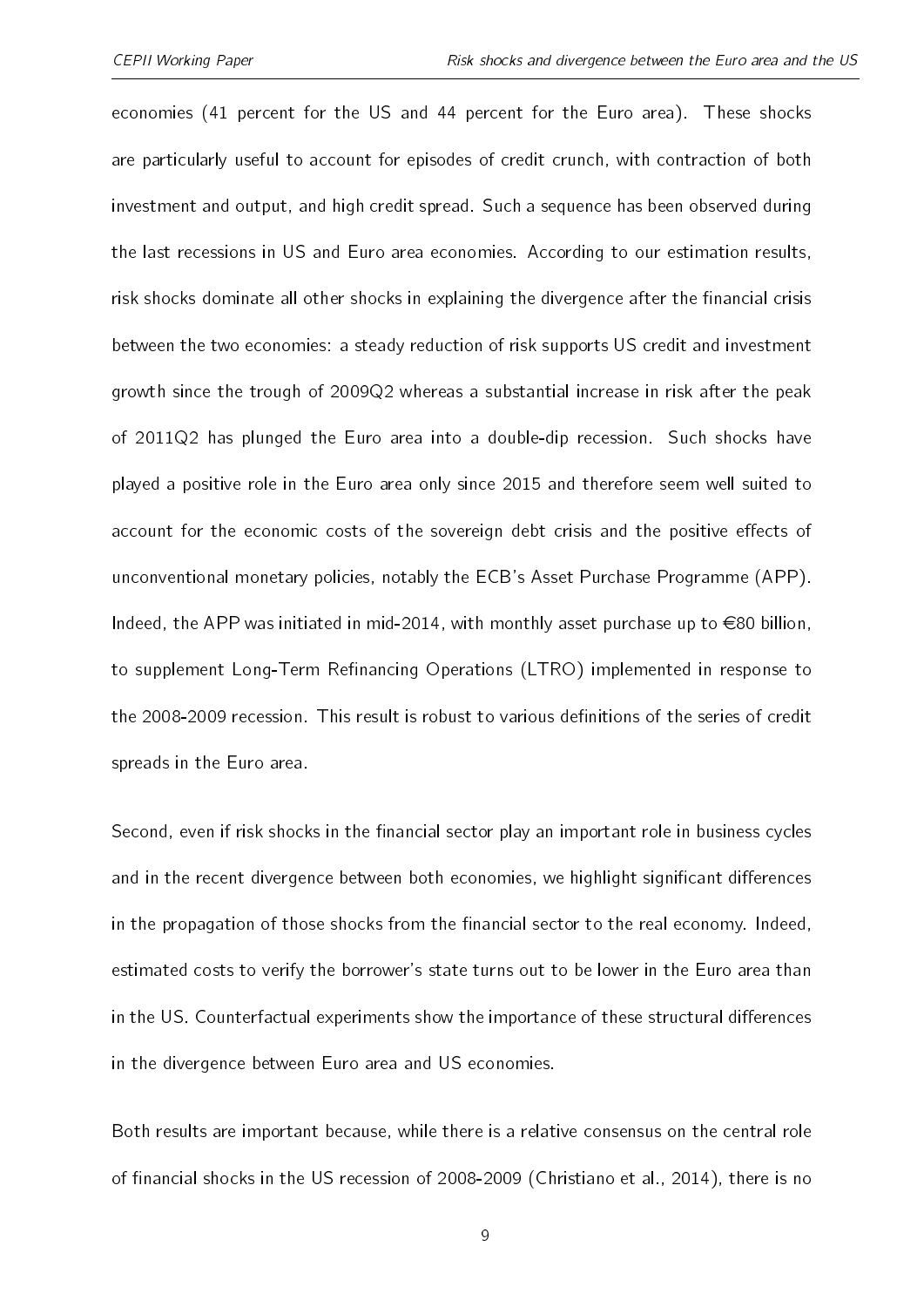consensus on which shocks are at the origin of  $(i)$  the US slow recovery and  $(ii)$  the Euro area double-dip recession. Some papers such as [Sala et al.](#page-40-3) [\(2013\)](#page-40-3) or [Galí et al.](#page-38-0) [\(2012\)](#page-38-0) do not find that improvements of financial factors support US growth after the through of 2009. They do not, however, consider risk shocks to account for the transmission of financial uncertainty to the real economy, as we do and as suggested by CMR, [Arellano](#page-35-1) [et al.](#page-35-1) [\(2019\)](#page-35-1) or [Gilchrist et al.](#page-38-3) [\(2014\)](#page-38-3). Our results show that the US has succeeded in not only reducing but also reversing the risk problem in the economy. On the contrary, the Euro area, hit by a less negative impact of risk than in the US at the beginning of the crisis, has failed to manage this risk as exemplified by the longstanding tensions in its banking sector highly affected by the sovereign debt crisis of  $2011<sup>10</sup>$  $2011<sup>10</sup>$  $2011<sup>10</sup>$  It is only after 2015 and the asset purchases by the ECB that the effect of risk shocks on GDP became positive. This conclusion is consistent with the DSGE-based assessments of unconventional monetary policy in the Euro area of [Cahn et al.](#page-36-5) [\(2017\)](#page-36-5) and [Mouabbi and Sahuc](#page-39-4) [\(2019\)](#page-39-4). It does suggest that, through the risk channel in the financial sector, the APP has been more effective than the LTROs.

The remainder of the paper is organized as follows. Section [2](#page-10-0) provides a brief summary of the model and describes the estimation strategy. Section [3](#page-22-0) provides our structural interpretation of the divergence. Section [4](#page-29-0) discusses our results and their relations to other explanations of the Great recession. Section [5](#page-34-0) concludes.

<span id="page-9-0"></span><sup>&</sup>lt;sup>10</sup>Consistently with this result, it is recalled in the introduction of [Pisani-Ferry](#page-39-0) [\(2014\)](#page-39-0) that in 2009, "everyone was speaking of a global financial crisis" and "if a country could be singled out as being crisis hit, it was the US, where the subprime crisis originated".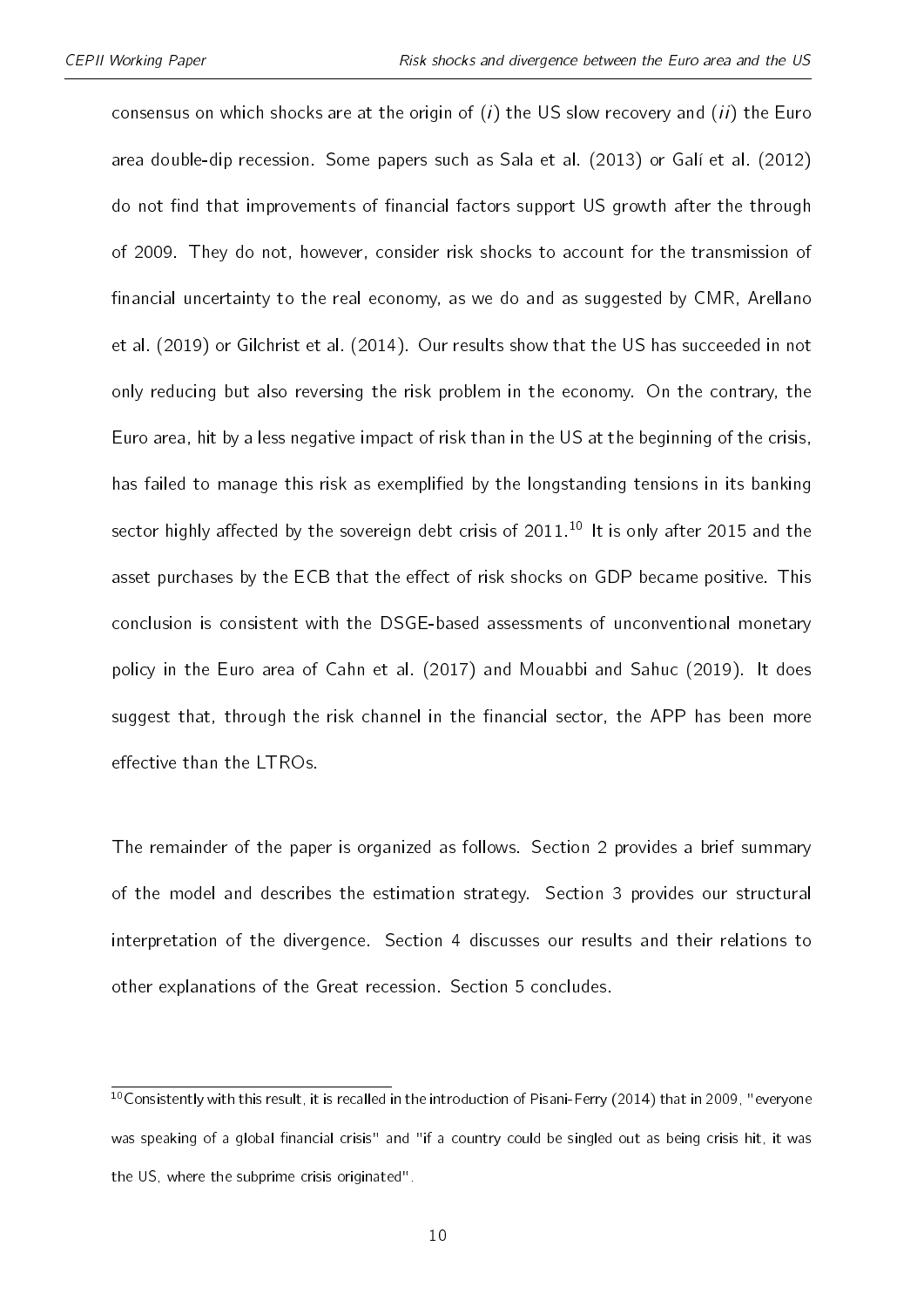#### <span id="page-10-0"></span>2. Methodology

We use Dynare [\(Adjemian et al.,](#page-35-2) [2011\)](#page-35-2) to solve the model and estimate it using observed data for US and Euro area economies. A companion website to this paper is available at [https://shiny.cepremap.fr/divergence-website.](https://shiny.cepremap.fr/divergence-website) It provides the main results reported in this paper but can also be used to display supplementary results and robustness checks.

#### 2.1. The model

In this section we outline the model first proposed by CMR in order to help readers understand our estimation results. We describe the general equilibrium structure and ize the definition of all shocks that will be introduced.

#### 2.1.1. The general equilibirum model

The model belongs to the class of DSGE models with real and nominal rigidities developed by [Christiano et al.](#page-37-5) [\(2005\)](#page-37-5) and [Smets and Wouters](#page-40-4) [\(2003,](#page-40-4) [2007\)](#page-40-5) augmented to include financial accelerator mechanism *à la* [Bernanke et al.](#page-36-0) [\(1999\)](#page-36-0).

The economy is populated by identical households. Each household contains a unitary continuum of workers and a large number of entrepreneurs. The source of funds for households are labor earnings, bond yields, revenues of capital which is accumulated by households, and other lump-sum transfers. The household allocates funds to consumption purchase, short-term and long-term bonds acquisition, and the purchase of investment goods and existing capital in the economy. The long-term bond interest rate is determined in the model by the expectations for the short-term rate. A shock is included in the longterm bond interest rate to match the term premium in the data. This shock is referred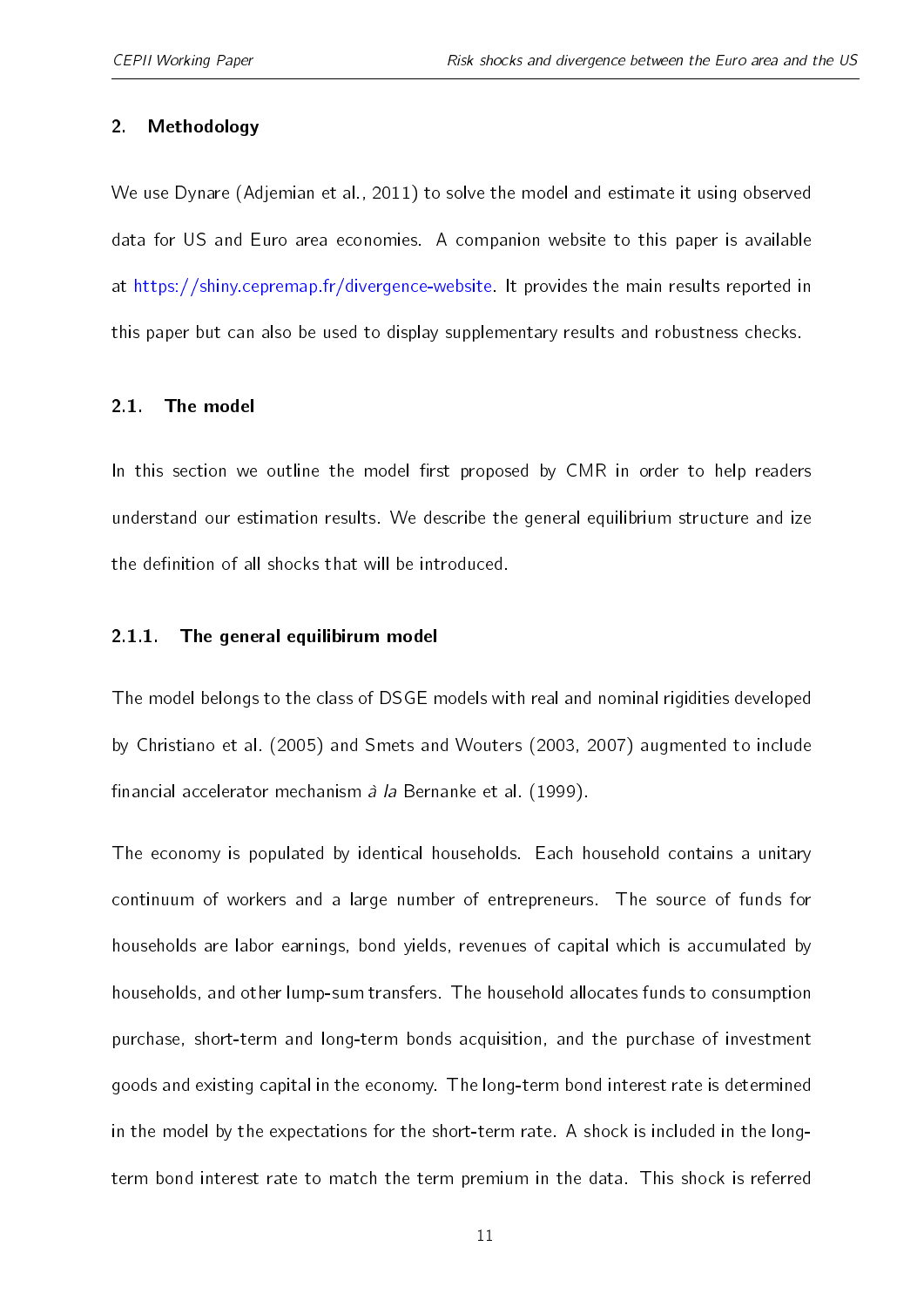as the term structure shock. The representative household maximizes the expected value of the discounted utility of its members derived from leisure time and from consumption with habit formation. Preference shocks affect the household utility function. This shock is referred as the consumption preference shock.

The final good is produced from a continuum of intermediate goods using a Dixit-Stiglitz technology. The elasticity of substitution among intermediate goods is stochastic to account for markup fluctuations. This shock is referred as the price markup shock. The producers of intermediate goods use the services of physical capital and labor, following a stochastic Cobb-Douglas production function subject to transitory shocks on the total factor productivity and growth shocks on the trend of labor technological progress. These shocks are referred as the temporary technology shock and the persistent technology growth shock, respectively. The second source of growth of the model is an investment specific technology growth, which decreases the price of investment. It is also submitted to a shock referred as the investment price shock.

Prices and wages are subject to nominal rigidities à la Calvo. Monopoly suppliers of labor and of intermediate goods can reoptimize their wage and price only periodically (with an exogenous probability), otherwise they follow an indexation rule that depends on the target inflation rate fixed by the monetary authority. This target is submitted to the inflation target shock. In addition to targeting inflation, the monetary authority sets the nominal interest rate given its past value, the deviations of inflation and output with respect to their steady-state values, and a stochastic disturbance, which is referred as the monetary policy shock. A second policy shock is introduced through the government consumption of final good, which is affected by a stochastic disturbance referred as the government

12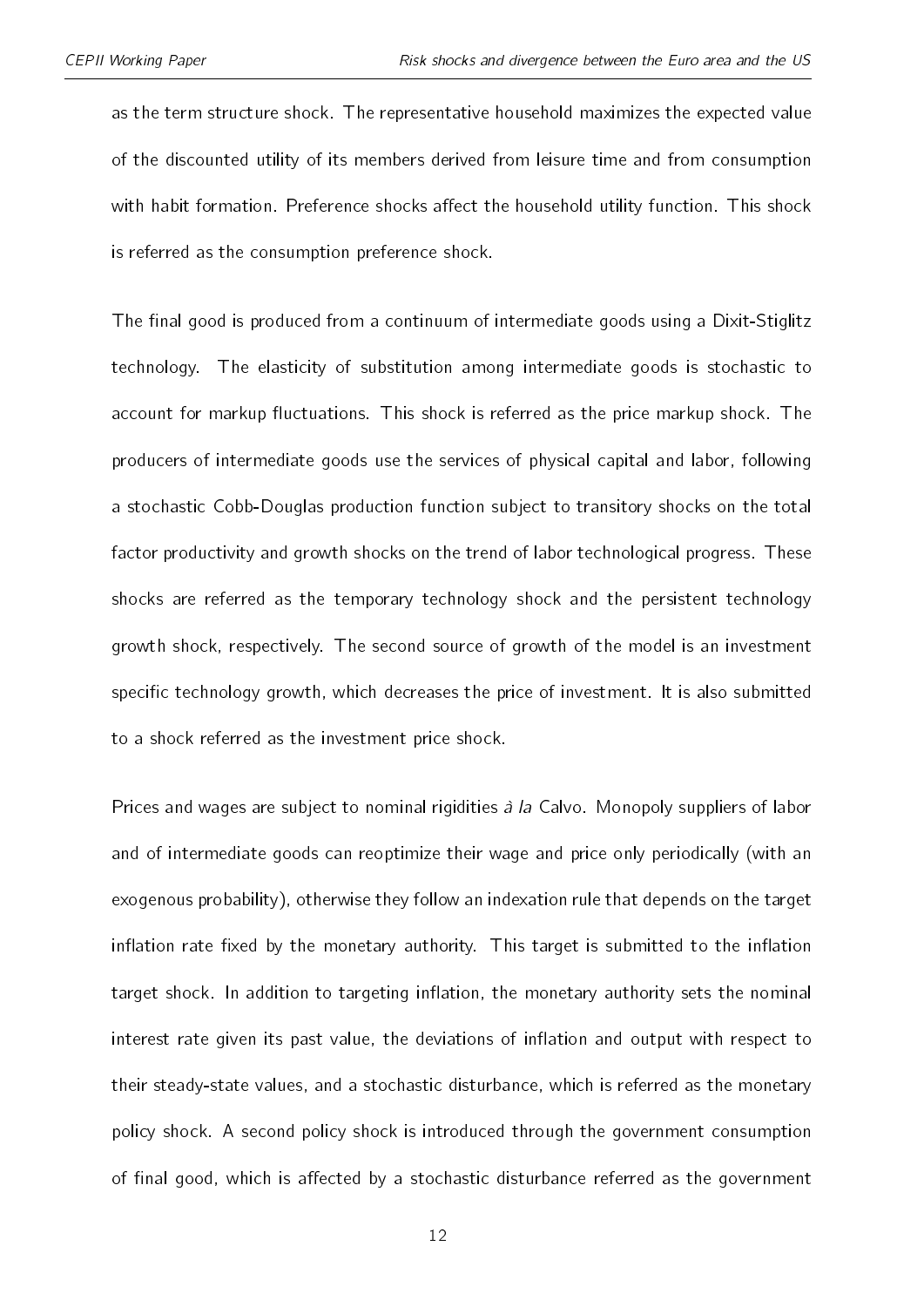consumption shock.

Households accumulate raw capital by purchasing the existing undepreciated capital of the economy and investment goods, which are subject to adjustment costs. Adjustment costs are stochastic because of a shock on the marginal efficiency of investment in producing capital, which is referred as the marginal efficiency of investment shock. Raw capital cannot be directly used in the production sector that uses effective capital. Households sell raw physical capital to entrepreneurs who transform it into effective capital. To buy raw capital, entrepreneurs use their personal wealth and a loan obtained from a financial intermediary. The loan contract is characterized by agency problems subject to financial shocks. Given the importance of financial shocks for our analysis, we provide a more detailed description of these shocks below.

#### 2.1.2. The financial shocks

The agency problem is associated with the asymmetric information between the entrepreneur and the financial intermediary that makes costly checking the state of defaulting entrepreneur-hence the expression costly-state verification proposed by [Townsend](#page-41-0) [\(1979\)](#page-41-0).

Let N be the personal wealth of the entrepreneur and B the size of the loan.<sup>[11](#page-12-0)</sup> The purchase of K units of raw capital at price  $Q_K$  satisfies  $Q_K K = N + B$ . The K units of raw capital are transformed into  $\omega K$  units of effective capital that will be sold to the final good producers.  $\omega$  is the idiosyncratic shock that makes the business of entrepreneurs risky. The idiosyncratic shock has a unit-mean log normal distribution denoted  $F(\omega)$ . It is observed by the entrepreneur after her purchases of raw capital. If the realized value is

<span id="page-12-0"></span> $11$ To simplify the presentation we omit the time index.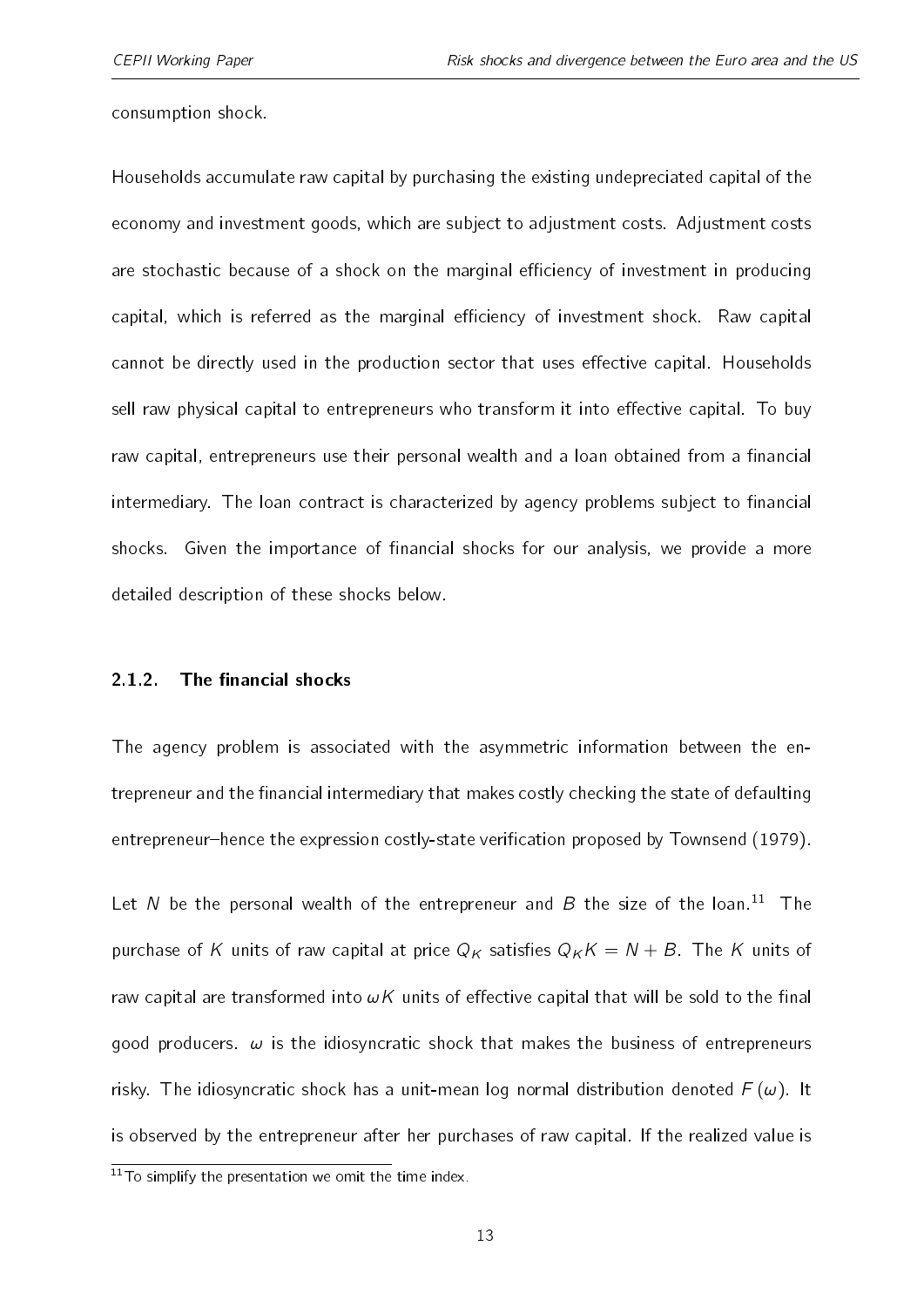too low, namely  $\omega < \bar{\omega}$ , the entrepreneur defaults because it cannot reimburse the loan. The equilibrium value of  $\bar{\omega}$  satisfies

$$
R^k \bar{\omega} Q_K K = BZ,\tag{1}
$$

where  $R^k$  is the return on effective capital and  $Z$  the loan interest rate. The return on<br>revenues received by the financial intermediary from its entrepreneur is<br> $[1 - F(\overline{\omega})] ZB + (1 - \mu) \int_{-\infty}^{\overline{\omega}} \omega dF(\omega) R^k Q_K K$  (2) revenues received by the financial intermediary from its entrepreneur is

$$
[1 - F(\overline{\omega})] ZB + (1 - \mu) \int_0^{\overline{\omega}} \omega dF(\omega) R^k Q_K K
$$
\n(2)  
\nWith the probability of no-default  $[1 - F(\overline{\omega})]$ , the financial intermediary receives interest

 $\left[1-F\left(\overline{\omega}\right)\right]ZB+\left(1-\mu\right)\int_{0}^{\omega}dF\left(\omega\right)R^{k}Q_{K}K$  (2)<br>With the probability of no-default  $\left[1-F\left(\overline{\omega}\right)\right]$ , the financial intermediary receives interest<br>on its loan. Otherwise, the financial intermediary gets the of the bankrupt entrepreneur (the collateral) where  $\mu$  measures the size of the state verification costs

The standard deviation of the idiosyncratic shocks  $\omega$  is modified by what we call the risk shock in the following way. Denoting by  $\sigma_t$  the standard deviation of log( $\omega$ ), it evolves as follow in the following fashion:

$$
\log(\sigma_t/\sigma) = \rho_\sigma \log(\sigma_{t-1}/\sigma) + u_t,\tag{3}
$$

where  $u_t$  is an iid innovation to the risk in the economy,  $\rho_\sigma$  is the persistence of the risk shock, and  $\sigma$  the steady-state level of risk. An increase in  $\sigma_t$  makes higher the cross-sectional dispersion in  $\omega$ . Because the mean of  $\omega$  is unchanged, it means higher probabilities for low realizations of  $\omega$  and therefore higher default risk in the economy.

The second financial shock modifies the net wealth of entrepreneurs. With a stochastic probability, the household takes all the wealth of the entrepreneur. The entrepreneur can however still get a loan thanks to an exogenous transfer from the households, but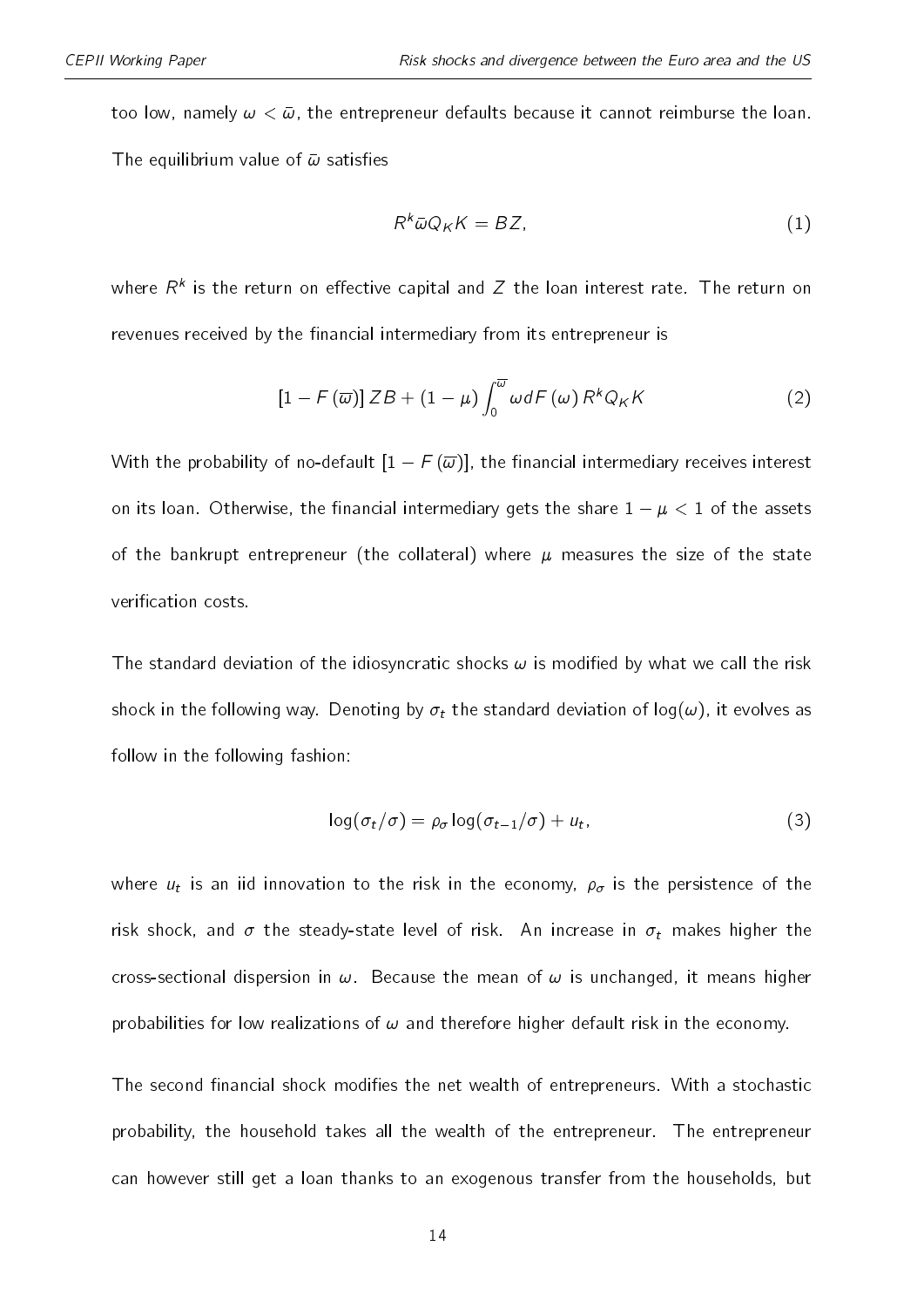the agency problems are reinforced because the value of its assets (or the collateral) is reduced. This shock is referred as the equity shock.

Finally, we consider news on the risk shock that evolves as follows

$$
u_t = \xi_{0,t} + \xi_{1,t-1} + \ldots + \xi_{p,t-p}, \tag{4}
$$

where  $\xi_{0,t}$  is the unanticipated component of  $u_t$  and  $\xi_{i,t-i}$  for  $j > 0$  is the anticipated (or news) components of  $u_t$ . These shocks are referred to news shocks.

#### <span id="page-14-0"></span>2.2. Inference about parameters

#### 2.2.1. Presentation of the data

We use quarterly observations on twelve variables covering the period 1987Q1-2019Q4 for the Euro area and for the US. These include eight variables that are standard in bayesian estimation of DSGE models: GDP, consumption, investment, inflation, wage, price of investment, hours worked and short-term risk-free interest rate. As CMR, we also use four financial variables: credit, slope of the term structure of interest rates, entrepreneurial net worth and credit spread.

For Euro area, we use the Area-wide Model (AWM) database [\(Fagan et al.,](#page-38-4) [2001\)](#page-38-4), up to 1999 $Q1^{12}$  $Q1^{12}$  $Q1^{12}$  We then link, where it is feasible, the data contained in the orginal AWM database to the official Euro area data. This is legitimate because the AWM database has been constructed using both Euro area data reported in the ECB Monthly Bulletin and other ECB and Eurostat data where available.<sup>[13](#page-14-2)</sup>.

<span id="page-14-2"></span><span id="page-14-1"></span><sup>12</sup>We use the 15th update of the AWM database.  $13$  Details and code to reproduce the database are available in the following links: [https://macro.cepremap.fr/article/2015-10/sw03-data/,](https://macro.cepremap.fr/article/2015-10/sw03-data/) [https://macro.cepremap.fr/article/2016-](https://macro.cepremap.fr/article/2016-06/cmr14-EA-data/)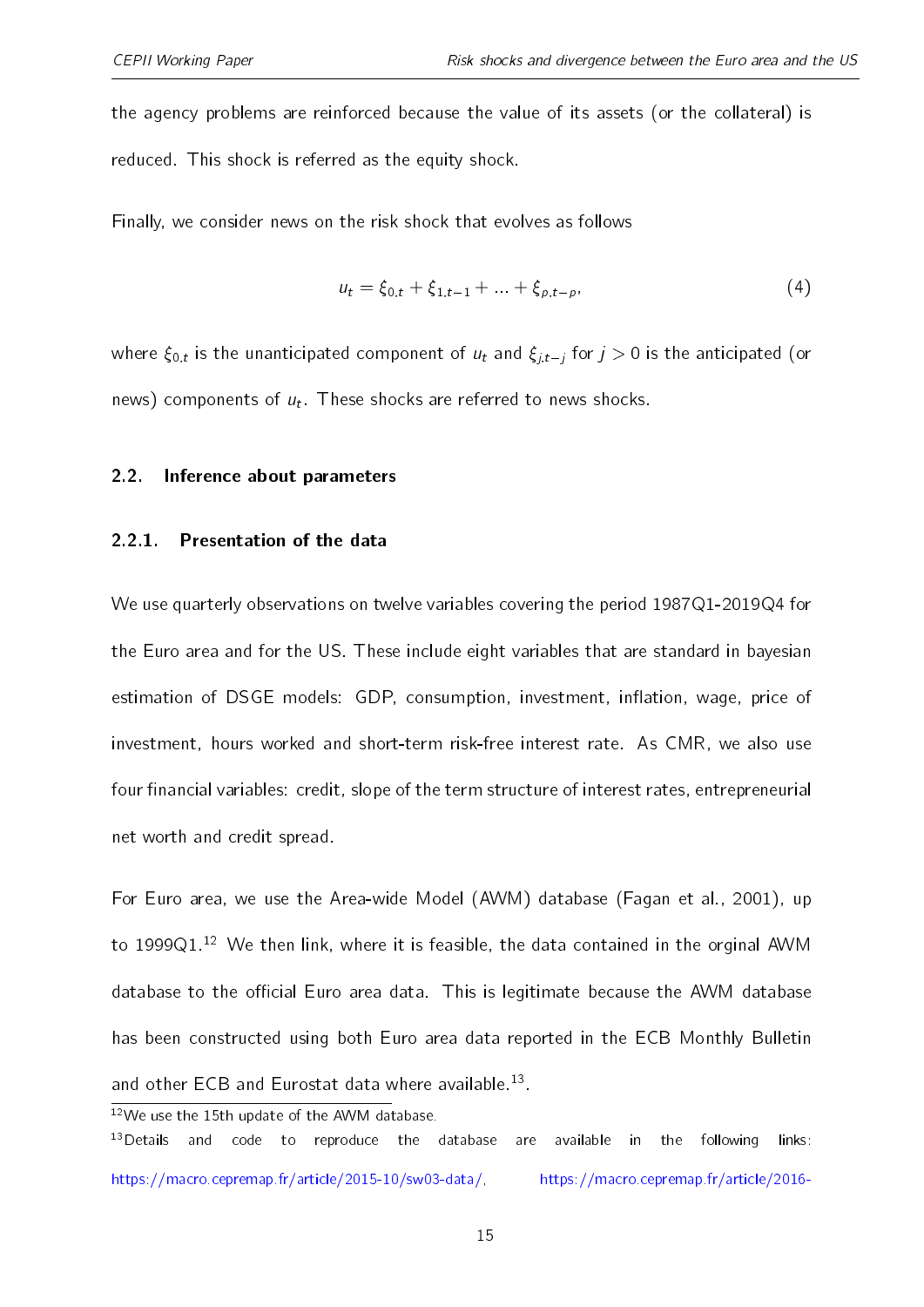Credit spread is a key variable in the estimation of a model with financial frictions. So our choice of a different definition from CMR in the European case has to be explained. [Corporate bond spread appears to be a good proxy of credit spread in places like the US](https://macro.cepremap.fr/article/2016-06/cmr14-EA-data/) where lending is mostly done by financial markets. When the financial system is dominated [by banks, as is the case in the Euro area, it is more appropriate to choose an average](https://macro.cepremap.fr/article/2016-06/cmr14-EA-data/) [of the retail bank interest rates, that we choose here.](https://macro.cepremap.fr/article/2016-06/cmr14-EA-data/)<sup>[14](#page-15-0)</sup> To assess the robustness of our [results to this choice, we also estimate the model using the average yield of Euro area](https://macro.cepremap.fr/article/2016-06/cmr14-EA-data/) [private sector bonds series constructed by](https://macro.cepremap.fr/article/2016-06/cmr14-EA-data/) [Gilchrist and Mojon](#page-38-5) [\(2018\)](#page-38-5) instead of the retail [bank interest rate.](https://macro.cepremap.fr/article/2016-06/cmr14-EA-data/)

#### 2.2.2. [Calibration](https://macro.cepremap.fr/article/2016-06/cmr14-EA-data/)

Table [1](#page-16-0) contains a description of the parameters that we fix during the estimation. We comment here only on calibrated parameters which differ between the Euro area and the US.<sup>[15](#page-15-1)</sup> We set the growth rate  $\mu_z$  [of the unit root technology shock and the growth rate of](https://macro.cepremap.fr/article/2016-06/cmr14-EA-data/) investment-specific technological change  $\Upsilon$  [to 1.66 percent and 1.70 percent respectively](https://macro.cepremap.fr/article/2016-06/cmr14-EA-data/) [for the US, and to 2.00 percent and 0.38 percent respectively for the Euro area. The](https://macro.cepremap.fr/article/2016-06/cmr14-EA-data/) short-term risk-free rate and the inflation target are fixed at 5.86% and 2.77% respectively [in annual percent rate for the Euro area and 4.67% and 2.43% for the US. The discount](https://macro.cepremap.fr/article/2016-06/cmr14-EA-data/) [rates are deduced to allow equality of Euler equation at the steady state.](https://macro.cepremap.fr/article/2016-06/cmr14-EA-data/)  $\eta^g$  is fixed to [obtain an appropriate government consumption ratio to GDP. For Euro area data, tax](https://macro.cepremap.fr/article/2016-06/cmr14-EA-data/)

<span id="page-15-0"></span>[<sup>06/</sup>cmr14-EA-data/](https://macro.cepremap.fr/article/2016-06/cmr14-EA-data/) and [https://macro.cepremap.fr/article/2016-06/cmr14-data/.](https://macro.cepremap.fr/article/2016-06/cmr14-data/)

<sup>&</sup>lt;sup>14</sup>See [De Fiore and Uhlig](#page-37-6) [\(2011\)](#page-37-6), [Reichlin](#page-40-6) [\(2014\)](#page-40-6) and Griebine et al. [\(2018\)](#page-38-6) for evidence on the differences between the two financial system.

<span id="page-15-1"></span> $15$ The following numbers correspond to the mean of each variable during the period of the Great moderation.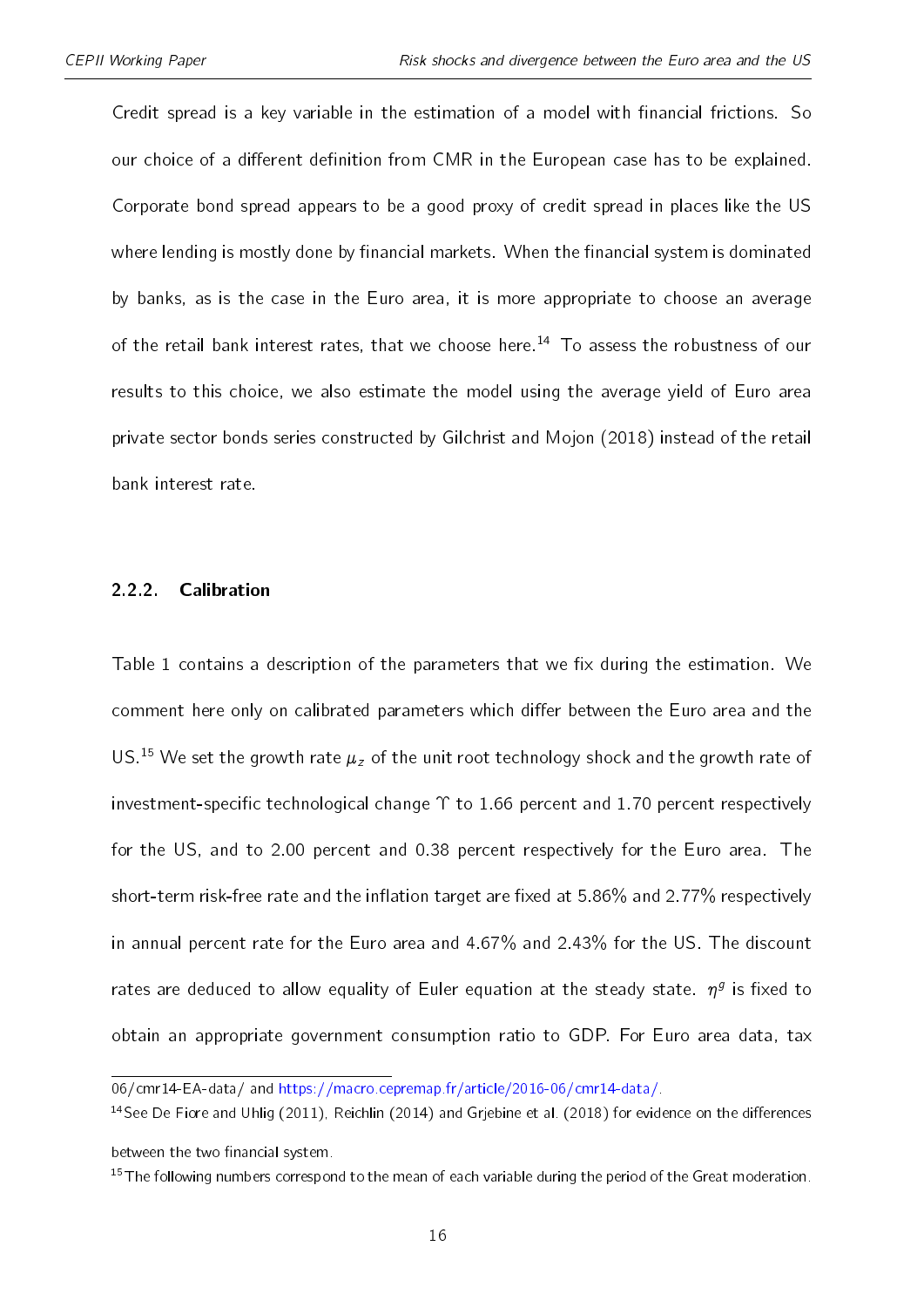rates are sample means of implicit tax rates  $(1995-2008).$ <sup>[16](#page-16-1)</sup> When we compute the share of capital in total income in the Euro area, we obtain 0.4, a very similar figure than in the US.

<span id="page-16-0"></span>

|                |                                                                 | EA           | <b>US</b>    |
|----------------|-----------------------------------------------------------------|--------------|--------------|
| $\beta$        | Discount rate                                                   | 0.9998       | 0.9987       |
| $\psi_L$       | Disutility weight on labor                                      | 0.7705       | 0.7705       |
| $\delta$       | Deprecation rate of the economy                                 | 0.025        | 0.025        |
| $\alpha$       | Power on capital in production function                         | 0.40         | 0.40         |
| $\sigma_L$     | Curvature on disutility of labor                                | $\mathbf{1}$ | $\mathbf{1}$ |
| $\Upsilon$     | Growth rate of investment specific technological change (APR)   | 0.38         | 1.70         |
| $\mu_{z}$      | Growth rate of the economy (APR)                                | 2.00         | 1.66         |
| $\lambda_{w}$  | Steady state markup, suppliers of labor                         | 1.05         | 1.05         |
| $\lambda_f$    | Steady state markup, intermediate good firms                    | 1.20         | 1.20         |
| $1-\gamma$     | Fraction of entrepreneurial net worth transferred to households | 1-98.50      | 1-98.50      |
| $W^e$          | Transfer received by new entrepreneurs                          | 0.005        | 0.005        |
| $\Theta$       | Share of resources for state verification                       | 0.005        | 0.005        |
| $\eta_g$       | Steady state government consumption-GDP ratio                   | 0.198        | 0.204        |
| $\pi^{target}$ | Steady state inflation rate (APR)                               | 2.77         | 2.43         |
| $\cal R$       | Short-term risk-free interest rate (APR)                        | 5.86         | 4.67         |
| $\tau^c$       | Tax rate on consumption                                         | 0.191        | 0.047        |
| $\tau^{k}$     | Tax rate on capital income                                      | 0.386        | 0.320        |
| $\tau'$        | Tax rate on labor income                                        | 0.374        | 0.241        |

#### Table  $1 -$  Calibrated parameters

<span id="page-16-1"></span> $16$  Details and code to reproduce the calibration of the tax rates can be found [https://macro.cepremap.fr/article/2019-11/implicit\\_tax\\_rates/.](https://macro.cepremap.fr/article/2019-11/implicit_tax_rates/)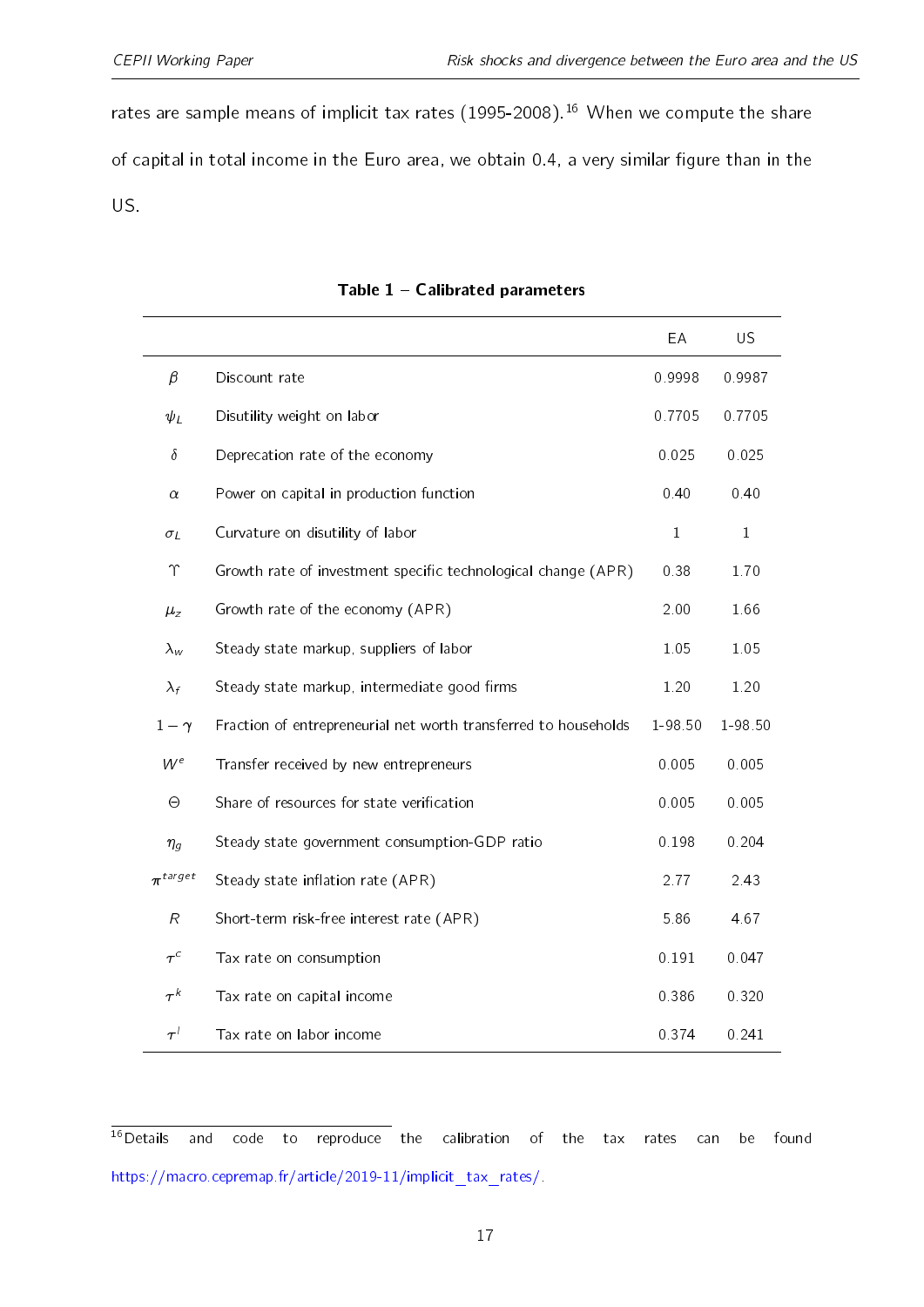#### 2.2.3. Estimation

The model is estimated through Bayesian procedures surveyed by [An and Schorfeide](#page-35-3) [\(2007\)](#page-35-3). Prior and posterior of estimated structural parameters and shock processes, which are the same for both countries, are detailed in Table [.1](#page-44-0) in Appendix.

For the US economy, results can be compared with those reported by CMR to assess how estimation results are sensitive to the selected period. The single difference for the US economy is that our sample period is 1987Q1-2019Q4 against 1985Q1-2010Q2 in CMR.[17](#page-17-0) Our posterior modes are very close to that of CMR. We therefore focus our analysis on the differences between the Euro area and the US-see Table [.1.](#page-44-0) We compare the 80 percent confidence intervals to identify some structural differences between the two economies. One parameter value is considered as significantly different when its posterior mode for one economy does not fall within the confidence interval of the other economy.

We observe significant differences in the degree of real frictions. The degree of habit formation is lower in the Euro area than in the US while the curvatures of the investmentcost and utilization-cost technologies turn out to be higher in the US than in the Euro area.

Our estimation results also indicate significant differences in the degree of nominal rigidities both for prices and wages. Wages are more sticky in the Euro area than in the US whereas it is the opposite for price stickiness.<sup>[18](#page-17-1)</sup> In [Christiano et al.](#page-36-4) [\(2010\)](#page-36-4) the Calvo parameters are

Euro area.

<span id="page-17-1"></span><span id="page-17-0"></span> $17$ We restrict the beginning of the US data sample to have the same time span in both economies.  $18$ For the posterior distributions, wages are not revised with a probability equal to 0.77 in the Euro area whereas it is 0.71 in the US. For prices, the probability of no-revision is 0.79 in the US against 0.59 in the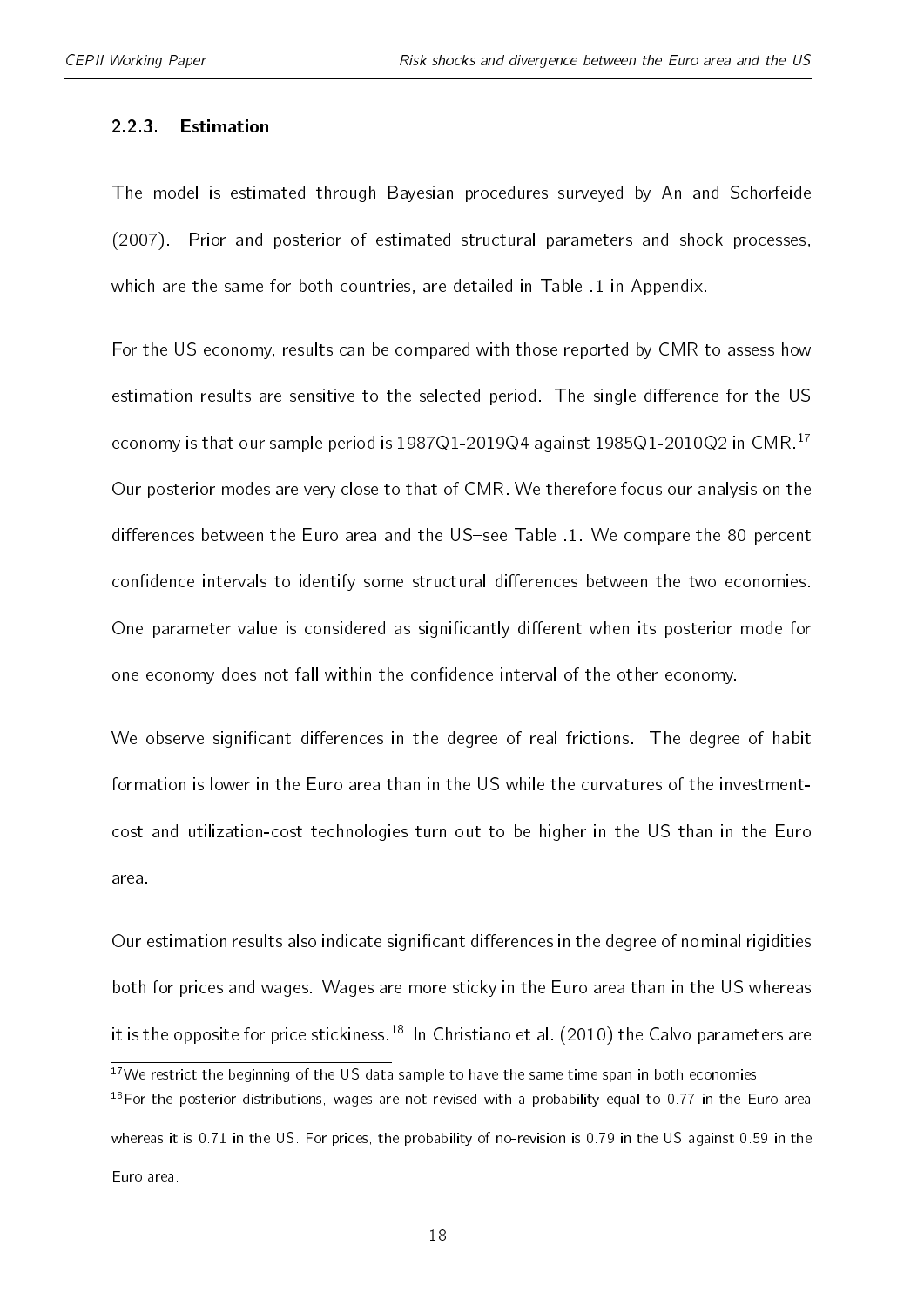very close for the two markets and for the two economies without significant differences.<sup>[19](#page-18-0)</sup> In [Smets and Wouters](#page-40-2) [\(2005\)](#page-40-2), there is no significant difference for price rigidities but the Calvo parameter for wage stickiness is significantly higher in the US than in the Euro area. This difference vanishes, however, when they restrict the data sample to the period after 1983. Substantial differences also concern the indexing of prices and wages in the case of no-revision.

Another striking difference between the two economies lies in financial frictions. Monitoring costs, namely  $\mu$ , are estimated to represent 8.6% of seized assets in the Euro area (the 80% confidence interval is  $[4.1-14.7]$ ) against 26.8% in the US (the 80% confidence interval is  $[15.1-38.1]$ ). Consistently, given a lower verification cost of default in the Euro area, the probability of default and the leverage ratio of non-financial corporations are higher in this economy when compared with the US.<sup>[20](#page-18-1)</sup>

The conclusion that financial frictions are less severe in the Euro area than in the US deserves some discussion. First, it is worth mentioning that the degree of financial frictions is rarely estimated in comparable DSGE models for Euro area and US economies. Indeed, the seminal contributions of [Smets and Wouters](#page-40-4) [\(2003,](#page-40-4) [2005,](#page-40-2) [2007\)](#page-40-5) do not consider financial frictions while the degree of monitoring costs is calibrated and not estimated by [Christiano et al.](#page-36-6) [\(2008,](#page-36-6) [2010\)](#page-36-4). The interest of the contributions of [von Heideken](#page-41-2) [\(2009\)](#page-41-2) and [Villa](#page-41-1) [\(2016\)](#page-41-1) is precisely to provide comparable estimates of the degree of financial frictions which is higher in the Euro area than in the US according to these authors. However, it is worth mentioning that in both papers the differences between the <sup>19</sup>The lowest probability of no-revision is 0.693 for prices in the US and the highest is 0.712 for wages in

<span id="page-18-1"></span><span id="page-18-0"></span>the E-see Table 4 in [Christiano et al.](#page-36-4) [\(2010\)](#page-36-4).

<sup>&</sup>lt;sup>20</sup>The default probability is 0.7% for the Euro area against 0.5% for the US.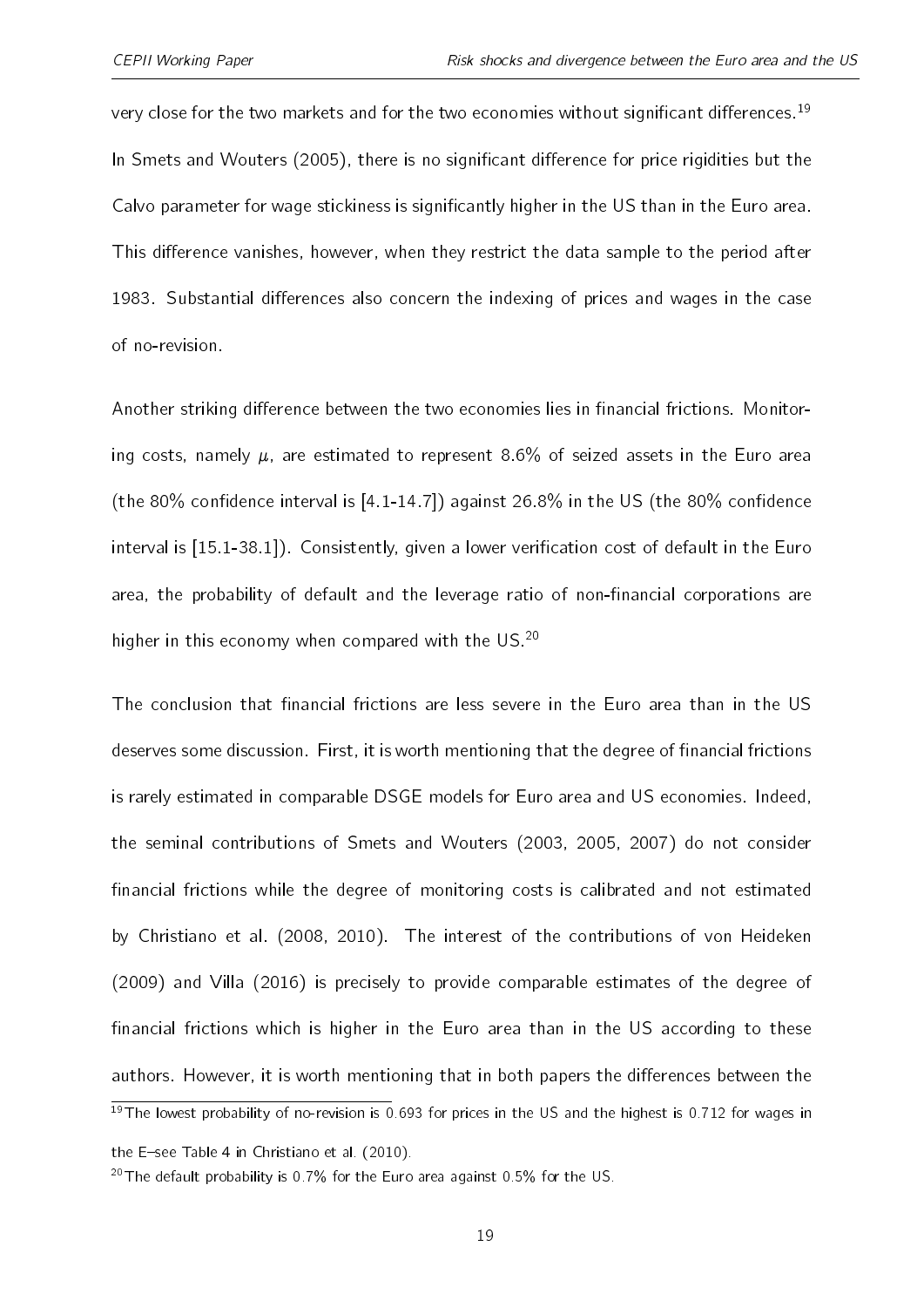two modes of the structural parameters are not statistically different-that is the mode of the parameter estimated for one economy falls in the confidence interval estimated for the other economy. This is not the case in this paper since the two confidence intervals for  $\mu$  for the two economies do not overlap as explained above. The differences between our results and that of [von Heideken](#page-41-2) [\(2009\)](#page-41-2) and [Villa](#page-41-1) [\(2016\)](#page-41-1) can be explained by the fact that we consider a set of financial series to estimate the DSGE models-[Christiano et al.](#page-37-0)  $(2014)$  emphasize the importance of using financial series to estimate DSGE models with financial frictions. We are therefore the first to exhibit significant structural differences between the European and American financial systems in the business cycle literature based on estimated DSGE models.

Second, it should be emphasized that the choice of the financial series to estimate the model takes into account the differences between the two financial system. For the US, the series of credit spread is calculated for market debt and the series of credit includes all credit instruments in which market debt is the most important component. For the Euro area, the credit spread and the amount of credit are both defined for bank loans, which is the main source of credit to non financial corporations in this economy. The lack of market debt in the Euro area can be viewed as a the consequence of other financial frictions than the costly-state verification considered herein, which are not present in our model. For example, [De Fiore and Uhlig](#page-37-6) [\(2011,](#page-37-6) [2015\)](#page-37-7) suggest that the availability of public information about firms' credit worthiness and the efficiency of banks in acquiring this information can explain the observed gap between the two economies. Because our analysis assumes a single financial market it cannot explain the causes of the orientation toward bank- or market-based debt for non financial corporations, but it can highlight

20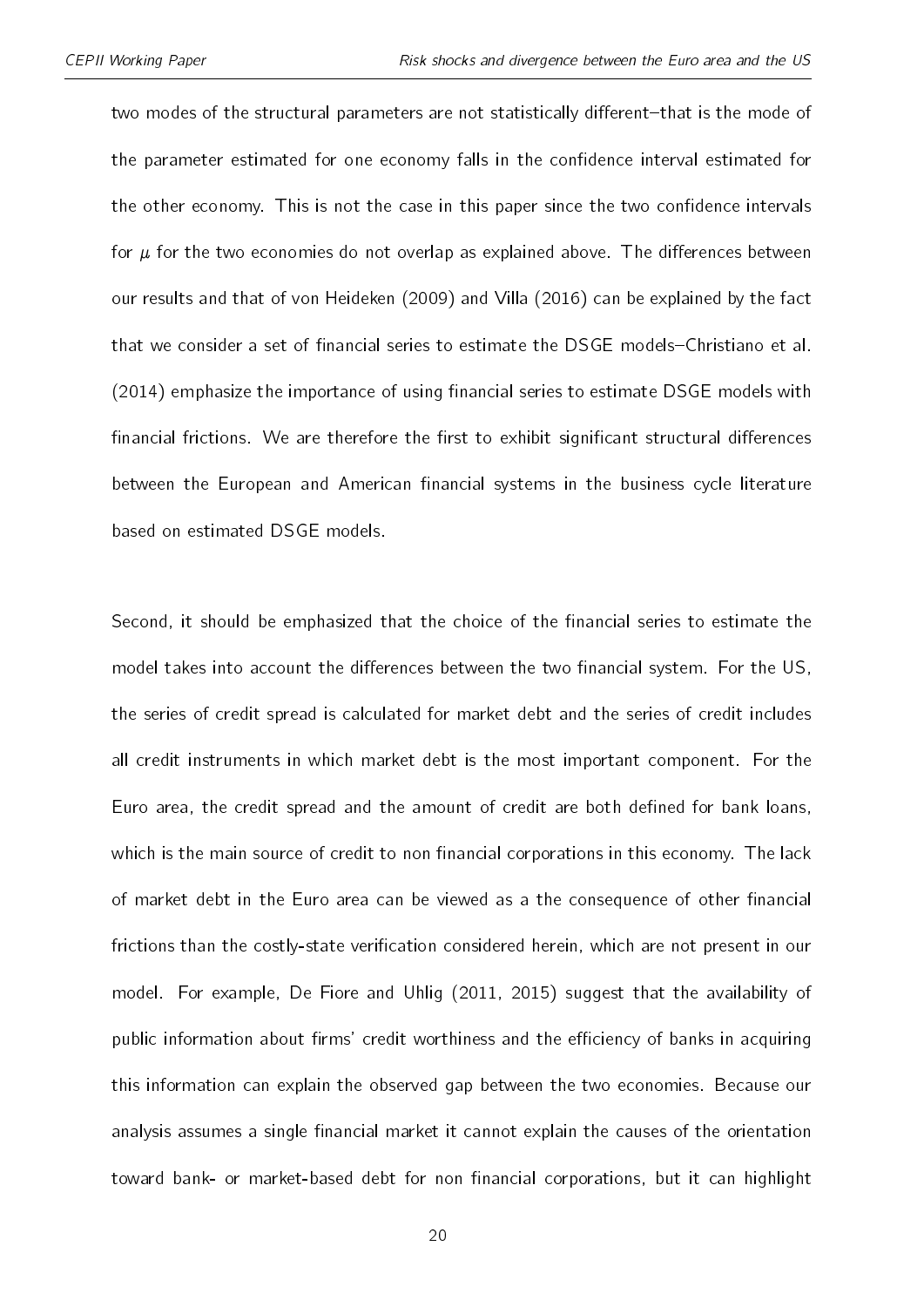differences in the financial accelerator mechanism between a bank-based economy (the Euro area) and a market-based economy (the US economy).

Third, our results are consistent with microeconomic evidence on the size of monitoring costs. [Carlstrom and Fuerst](#page-36-7) [\(1997\)](#page-36-7) were among the first to quantify the value of  $\mu$  in business cycle models and find it to be in the range of  $[0.20-0.36]$ . This quantification is based on various evidence on the bankruptcy costs in the US economy. This literature also shows substantial differences on the recovery rates for lenders according to the nature of the debt contract. Indeed, according to [Cantor and Varma](#page-36-8) [\(2005\)](#page-36-8) and [Khieu et al.](#page-39-5) [\(2012\)](#page-39-5), bank loans are generally more secured than bonds and then give rise to a higher of the debt contract. Indeed, according to Cantor and Varma (2005) and Khieu et al.<br>(2012), bank loans are generally more secured than bonds and then give rise to a higher<br>recovery rate in the case of default which corres value of  $\mu$  estimated for the Euro area is finally not so surprising since we consider bank loans for this economy and not bond debt as done for the US economy. Consistent with this interpretation, we find substantially higher monitoring costs in the Euro area when the model is estimated using the series of credit spreads constructed by [Gilchrist and Mojon](#page-38-5)  $(2018)$ , based on Euro area private sector bonds, instead of retail bank interest rate  $-$  the estimated value of  $\mu$  reported in Table [.2](#page-45-0) is twice as high, equal to 17.2% against 8.6% in Table [.1.](#page-44-0)

One important consequence of the difference in the estimated parameters of the financial contract is the difference in the propagation of risk shocks from the financial sector to the real economy. To understand that, we must explain the link between the degree of financial frictions and the sensitivity of macroeconomic variables to risk shocks. Consider the credit spread as the premium asked by lenders given the risk of default. Risk fluctuations imply negative co-movements between credit spread and the growth rate of credit: when risk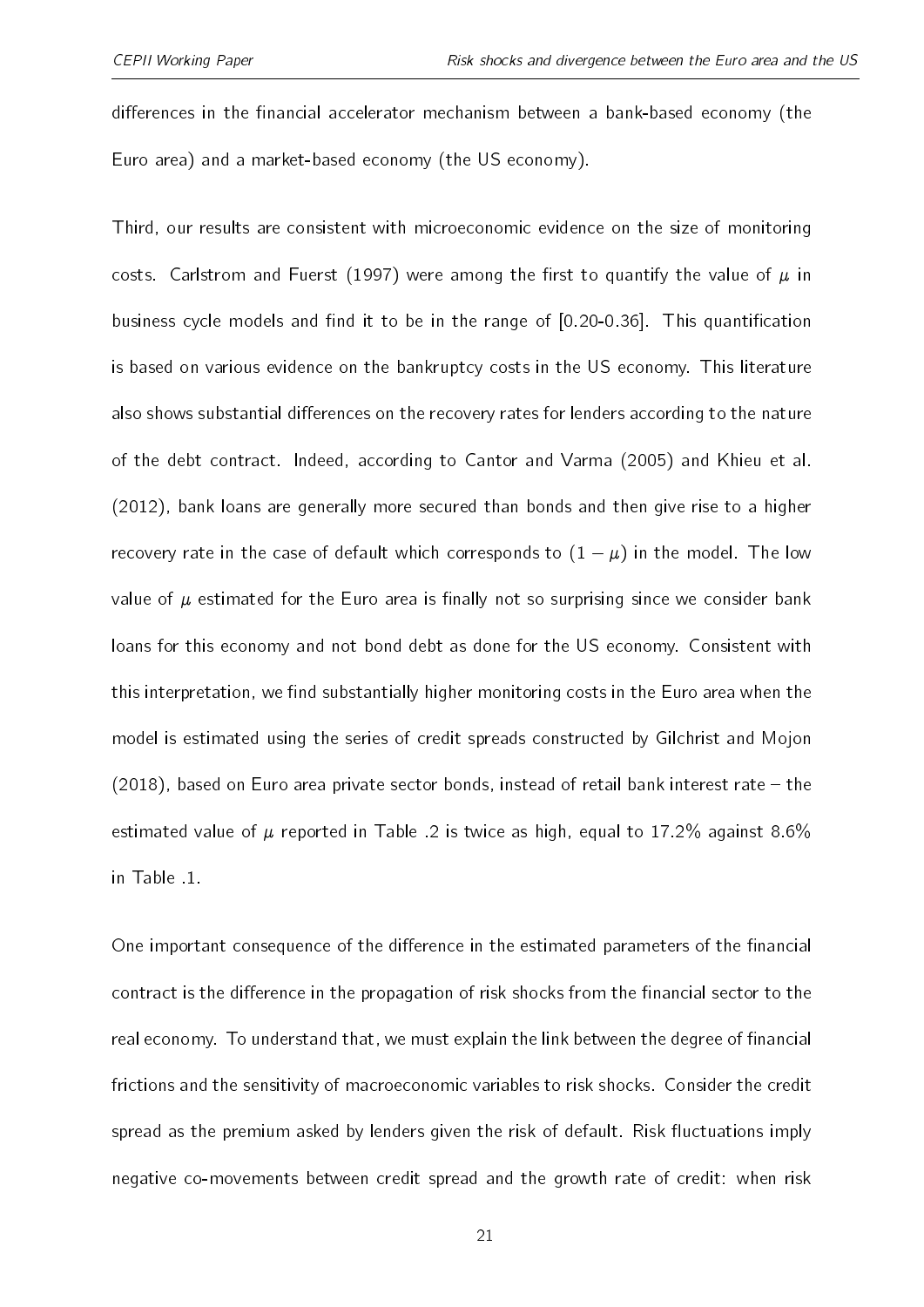is higher, lenders lend less and ask for a greater premium. The credit crunch is then transmitted to macroeconomic activity through physical capital market and investment decisions as illustrated by Figure [2,](#page-21-0) which shows the impulse response functions of main variables to an unanticipated innovation in the risk shock. Other things being equal, stronger financial frictions in the US amplify the responses of macroeconomic variables to risk shocks.

<span id="page-21-0"></span>

Figure 2 - Dynamic responses after increasing an unanticipated risk shock in the United

States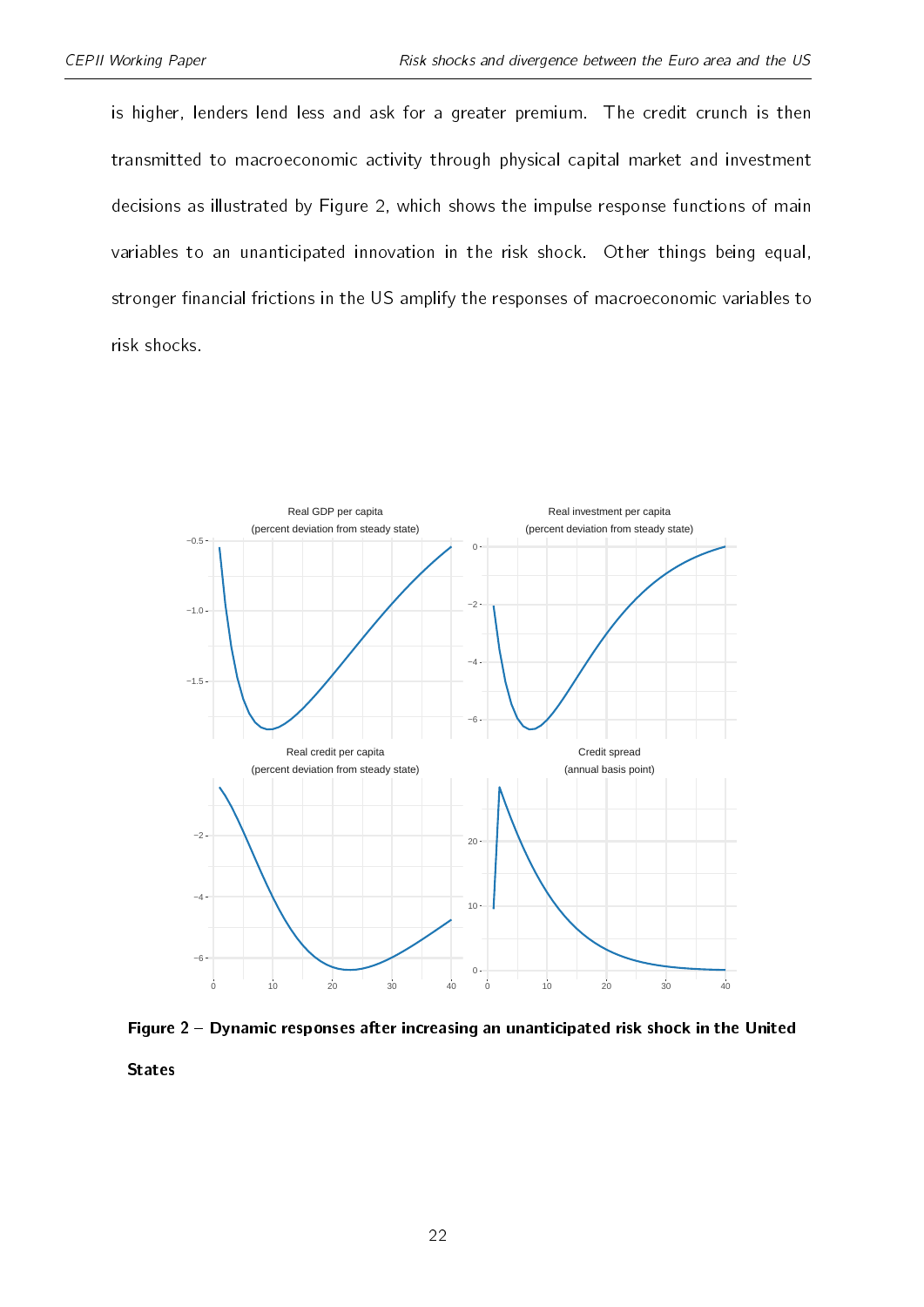#### <span id="page-22-0"></span>3. Explaining the divergence

#### 3.1. The role of risk shocks in the divergence

The fluctuation of risk shocks is historically an important source of business cycles for both economies as shown in Figure [3](#page-24-0) and Table [2.](#page-23-0) This result is consistent with [Christiano](#page-36-4) [et al.](#page-36-4) [\(2010,](#page-36-4) [2014\)](#page-37-0). The risk shock accounts for around half of the business cycle variance in output in both economies (44 percent for the Euro area, 41 for the US) and more than two-thirds of the variance in investment (68 percent for the Euro area and 66 percent for the  $US)$ .<sup>[21](#page-22-1)</sup>

The role of risk shocks is central in explaining the divergence between Euro area and US economies during the last recessions. Figure [4](#page-25-0) compares actual real GDP per capita with its simulated values, feeding only risk shocks to the model, since  $2007Q4.<sup>22</sup>$  $2007Q4.<sup>22</sup>$  $2007Q4.<sup>22</sup>$  In the US, risk shocks have negatively contributed to growth between 2008Q3 and 2010Q1, with a trough in 2009Q2. After this period, we observe a reversal in risk shocks that contribute positively to the US output growth. In fact, the US recovery would have been weaker without this reversal in risk shocks.

<span id="page-22-1"></span> $^{21}$ [Darracq Pariès et al.](#page-37-3) [\(2011\)](#page-37-3) also conclude that roughly 50 percent of the unconditional variance of real macroeconomic variables are explained by financial and housing-specific shocks. Some other contributions, however, find that financial shocks only explain in a minor way the volatility of real macroeconomic variables in Europe as [Quint and Rabanal](#page-39-6) [\(2014\)](#page-39-6). The differences come from the definition of financial shocks. In [Quint and Rabanal](#page-39-6) [\(2014\)](#page-39-6) the financial accelerator mechanism is placed on the household side and the risk shocks concern the quality of housing stock.

<span id="page-22-2"></span> $22$ Another way to look at Figure [4](#page-25-0) is that the solid lines correspond to simulated values feeding all the shocks to the model (approximately because of some measurement errors).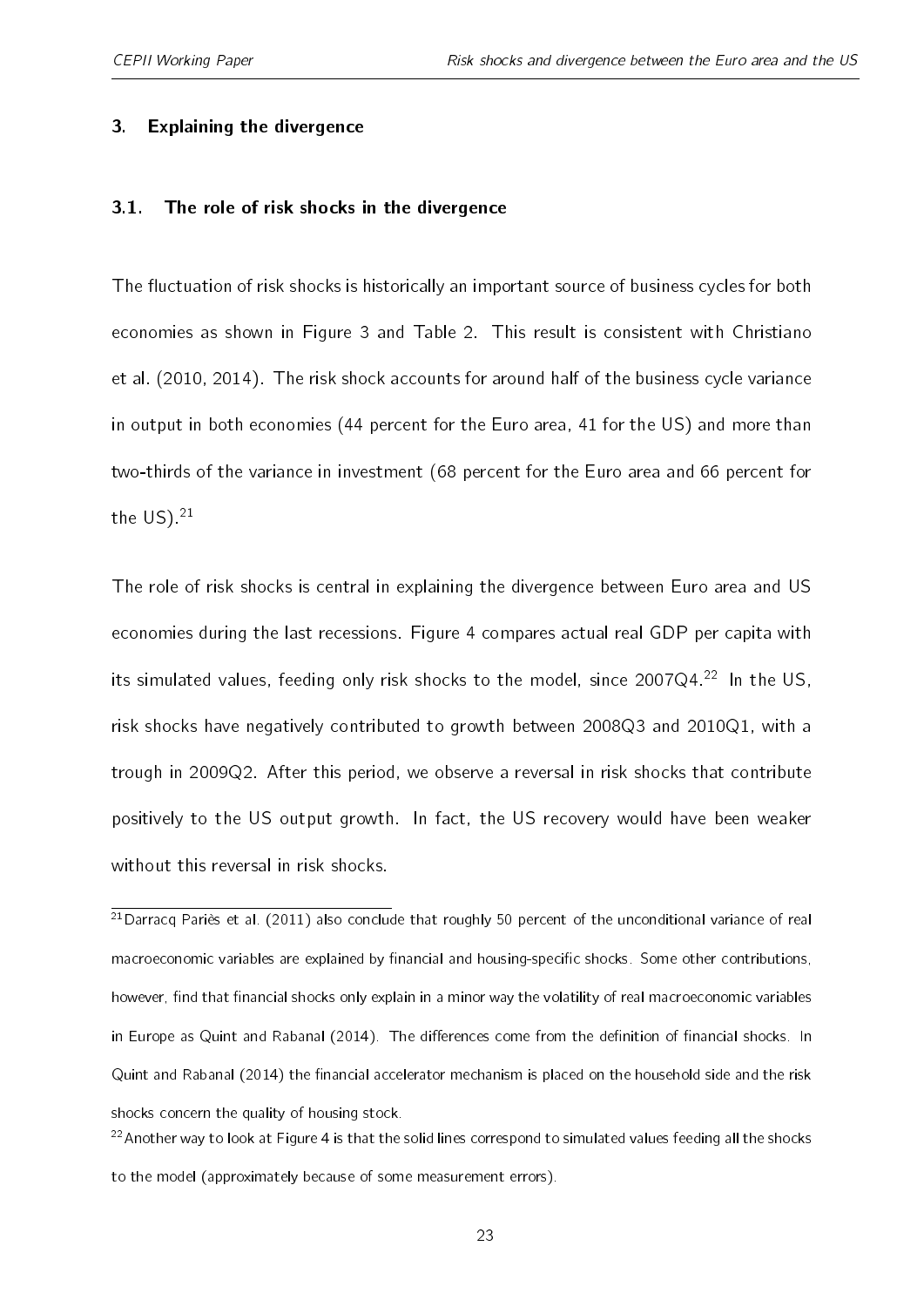<span id="page-23-0"></span>

|                      | risk     | equity   | investment | technology | markup | cons pref. | mon. pol. | gov cons |
|----------------------|----------|----------|------------|------------|--------|------------|-----------|----------|
| <b>Euro Area</b>     |          |          |            |            |        |            |           |          |
| <b>GDP</b>           | 44.28    | 4.42     | 4.99       | 8.14       | 11.01  | 3.56       | 6.78      | 16.75    |
| consumption          | 15.85    | 1.53     | 9 1 1      | 10.67      | 11.60  | 45.93      | 2.66      | 2.61     |
| investment           | 67.51    | 7.26     | 11.75      | 2.30       | 4.80   | 1.54       | 4.68      | 0.11     |
| credit               | 15.67    | 76.02    | 3.59       | 1.72       | 1.45   | 0.39       | 0.91      | 0.27     |
| net worth            | 22.54    | 22.81    | 50.05      | 0.06       | 0.11   | 0.00       | 4.37      | 0.04     |
| invest price         | 0.00     | 0.00     | 100.00     | 0.00       | 0.00   | 0.00       | 0.00      | 0.00     |
| wage                 | 15.16    | 0.91     | 3.42       | 60.76      | 16.55  | 0.39       | 1.55      | 1.25     |
| inflation            | 55.49    | 3 3 7    | 9.46       | 11.76      | 10.95  | $1.80\,$   | 5.54      | 1.50     |
| hours worked         | 54.45    | 3 15     | 9.32       | 4 3 8      | 16.40  | 2.43       | 5 5 7     | 4.26     |
| interest rate        | 75.89    | 4 4 4    | 10.16      | 2.18       | 1.55   | 1.27       | 3.92      | 0.52     |
| credit spread        | 78.84    | 7 97     | 11.92      | 0.04       | 0.03   | 0.02       | $1.18\,$  | 0.02     |
| term structure       | 73.23    | 3 3 6    | 6.39       | 1.21       | 1.42   | 037        | 4.57      | 0.22     |
| <b>United States</b> |          |          |            |            |        |            |           |          |
| <b>GDP</b>           | 40.90    | 0.36     | 14.85      | 1387       | 7.60   | 5 3 3      | 1.99      | 15.08    |
| consumption          | 4.43     | 0.03     | 3.91       | 22.60      | 10.69  | 54.82      | $2.10\,$  | 1.40     |
| investment           | 66.12    | 0.60     | 26 67      | 1.38       | 361    | 0.46       | 1.15      | 0.00     |
| credit               | 39.25    | 37.06    | 10.87      | 3.78       | 6.75   | 1.39       | 0.65      | 0.25     |
| net worth            | 68.12    | 2.81     | 24 87      | 0.26       | 0.90   | 0.02       | 2.97      | 0.04     |
| invest price         | $0.00\,$ | $0.00\,$ | 100.00     | $0\ 00$    | 0.00   | $0\ 00$    | 0.00      | 0.00     |
| wage                 | 0.68     | $0.00\,$ | 0.35       | 90.91      | 797    | 0.02       | $0.01\,$  | 0.05     |
| inflation            | 30.50    | 0.20     | 13.84      | 12.46      | 35.94  | 4.72       | 1.61      | 0.60     |
| hours worked         | 43.73    | 0.28     | 21.68      | 12.17      | 11.97  | 4 4 4      | 1.90      | 3.82     |
| interest rate        | 46.69    | 0.32     | 19.16      | 6.06       | 13.69  | 5 5 7      | 8.00      | 0.49     |
| credit spread        | 94.89    | 1.02     | 3.36       | 0.08       | 0.11   | 0.04       | 0.48      | 0.01     |
| term structure       | 45.48    | 0.29     | 16.05      | 2.91       | 11.08  | $3.15$     | 8.32      | 0.20     |

#### Table 2 Variance decomposition at business cycle frequency (Percent)

Note: For each observed variable in row, the "risk" column is the sum of the variance explained by anticipated and unanticipated components of the risk shocks, the "investment" column is the sum of the variance explained by investment price and investment efficiency shocks and the "technology" column is the sum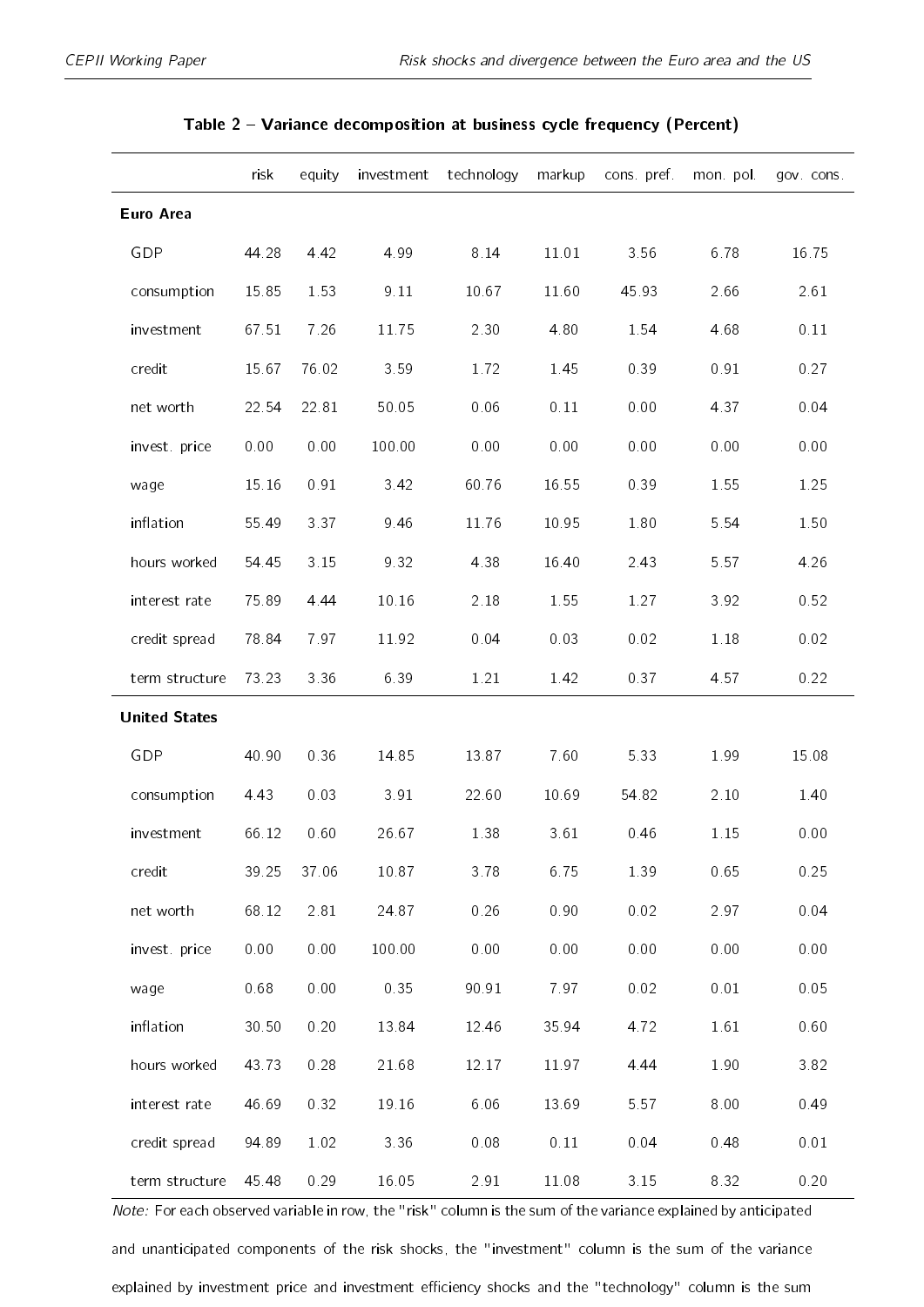<span id="page-24-0"></span>

## Figure 3 - Historical contribution of risk shocks to the growth rate of real GDP per capita, year-on-year (1988Q1-2019Q4)

Note: The solid line is the historical growth of real GDP per capita (year-on-year). The "contribution of risk shocks" is the sum of the contributions to GDP fluctuations explained by anticipated and unanticipated components of the risk shocks.

The contribution of risk shocks to growth has been different in the Euro area. First, the deterioration of risk in the financial sector comes later with lesser impact on growth during the first recession than in the US. Indeed, the first recession in the Euro area started in 2008Q1 but the negative contributions of risk shocks to growth started in 2008Q4. However, the key difference between the two economies is the absence of risk reversal in the Euro area. It is even worse for the Euro area because the negative contribution of risk increases after 2011Q1 giving rise to the double-dip recession.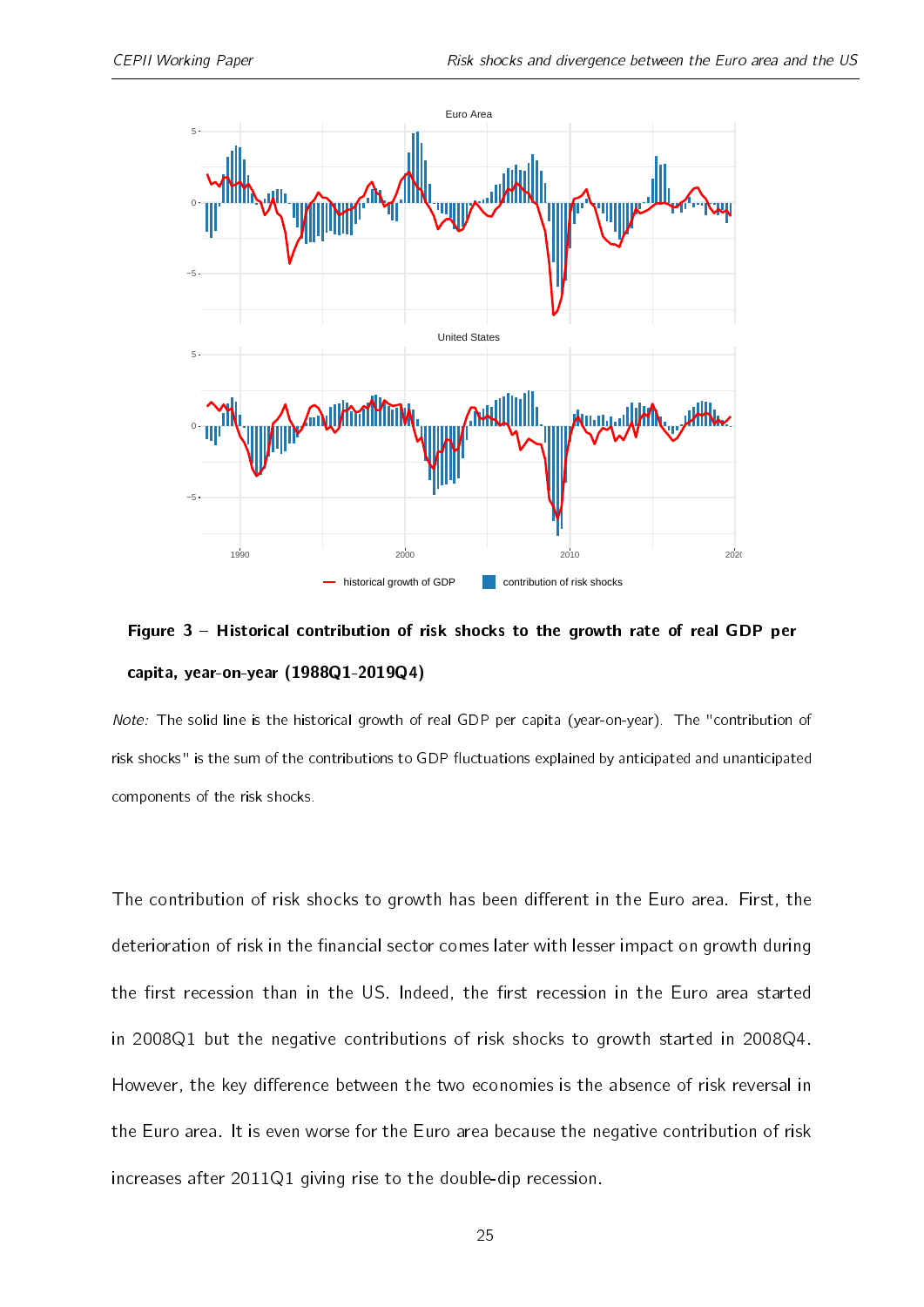<span id="page-25-0"></span>

## Figure 4 – Historical and simulated real GDP per capita in the US and the Euro area in level (base  $100 = 2007Q4$ )

Note: The solid lines are the historical data and the starred lines are the simulated data, in which only the anticipated and unanticipated components of the risk shock are fed to the model.

Figure [5](#page-26-0) provides a detailed view of the role of risk shocks during the Great recession for four key variables: GDP, investment, credit and credit spread. Consistently with the previous analysis of the IRFs, since 2007 risk fluctuations are at the origin of the sharp rise and fall in the US credit spread associated with the credit crunch, followed by a rapid credit growth that drives the growth of investment and output. For the Euro area, we do not observe a substantial fall of the credit spread after the first recession of 2008-2009, it even starts to increase again in 2011. Consequently, credit growth has continued to fall and the growth rates of investment and output are below their steady-state values until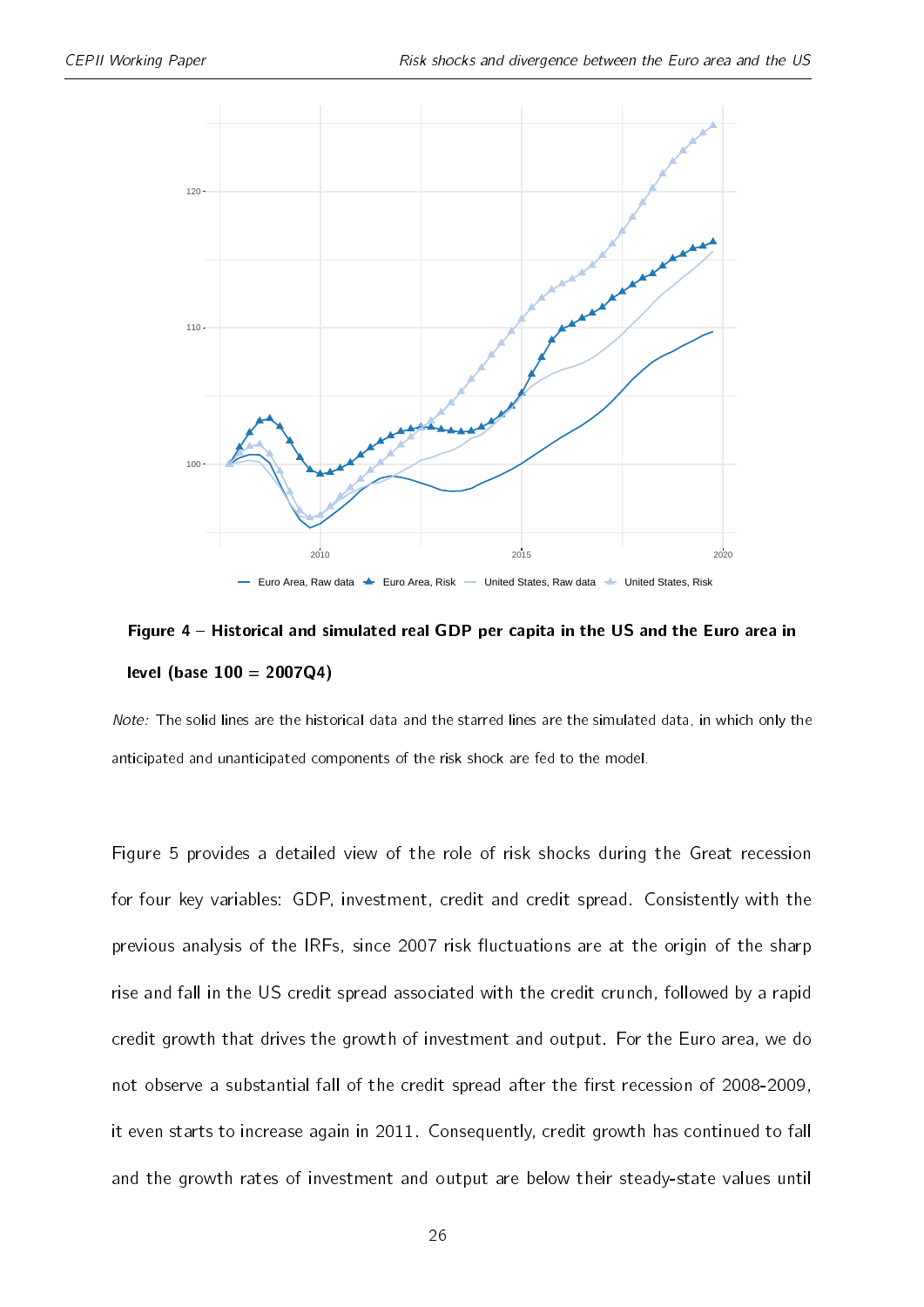2015.

<span id="page-26-0"></span>

## Figure 5 - The role of the risk shock in observed variables in the Euro area and the US (2007Q4-2019Q4)

Note: Solid lines correspond to the annual growth rates (AGR) of real GDP, investment and credit per capita and annual percentage point (APP) of credit spread, without mean. Starred lines are the simulated data, in which only the anticipated and unanticipated components of the risk shock are fed to the model.

Cumulated growth from 2007Q4 to 2019Q4 is 5.9 percentage points higher in the US than in the Euro area, whereas it would have been 8.5 percentage points higher if only risk shocks had occurred in these economies. It means that other shocks have increased growth in the Euro area and decreased it in the US in a way that dampens the divergence between the two economies.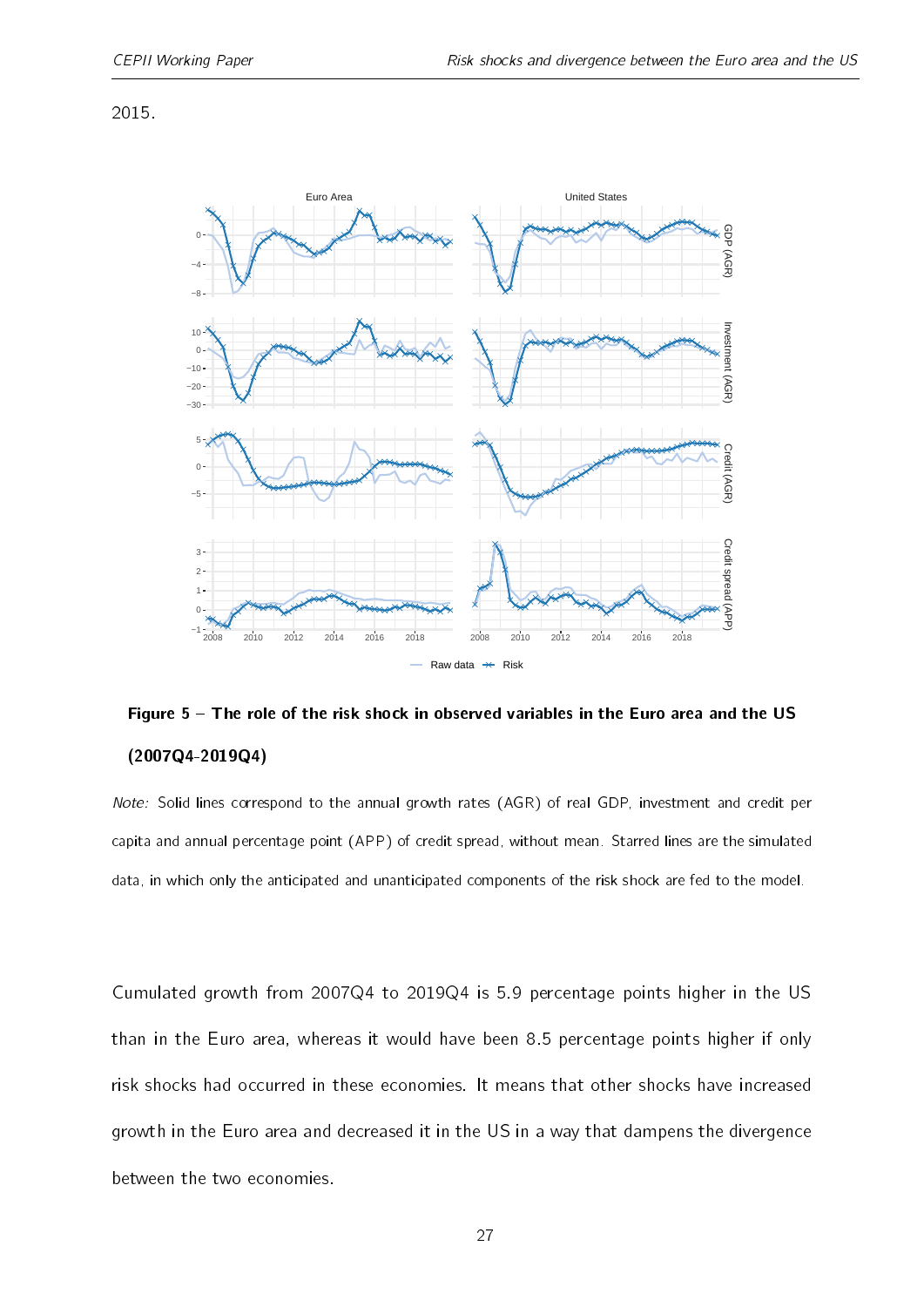#### 3.2. The role of other shocks and structure

Risk shocks are not the only reason for the 2008-2009 Euro area recession. Another reason is a sequence of negative temporary productivity shocks between 2008Q2 and 2010Q2. Risk shocks are by far the most important negative source of growth during the second recession.<sup>[23](#page-27-0)</sup> Other sources of shocks have helped mitigate the effects of the rising risks since 2007: an accommodative monetary policy, a temporary fall in price mark-up, and an improvement in marginal efficiency of investment.

As in the Euro area case, risk shocks are not the sole reason of the first recession in the US. In the US, the second reason for negative growth by order of importance is the price markup shock. The rise of risk and of price markup are mitigated by a positive temporary productivity shocks (contrary to the Euro area) and positive government consumption shocks (the last turned negative after the recession).

The Euro area and the US can also differ by their structures, not only by the various shocks that hit their economies. In Section [2,](#page-10-0) we highlight important differences between the financial structures of the two economies: the cost of state verification is lower in the Euro area than in the US. To assess the role of the financial structure in the divergence between Euro area and US economies, we perform a counterfactual analysis that imposes the estimated risk shocks of the Euro area economy in the US economic structure. Reciprocally, the estimated risk shocks of the US economy are imposed in the Euro area economic structure. Results are depicted in Figure [6.](#page-28-0)

<span id="page-27-0"></span> $\overline{^{23}$ See the companion website for the historical decomposition of all shocks: [https://shiny.cepremap.fr/divergence-website.](https://shiny.cepremap.fr/divergence-website)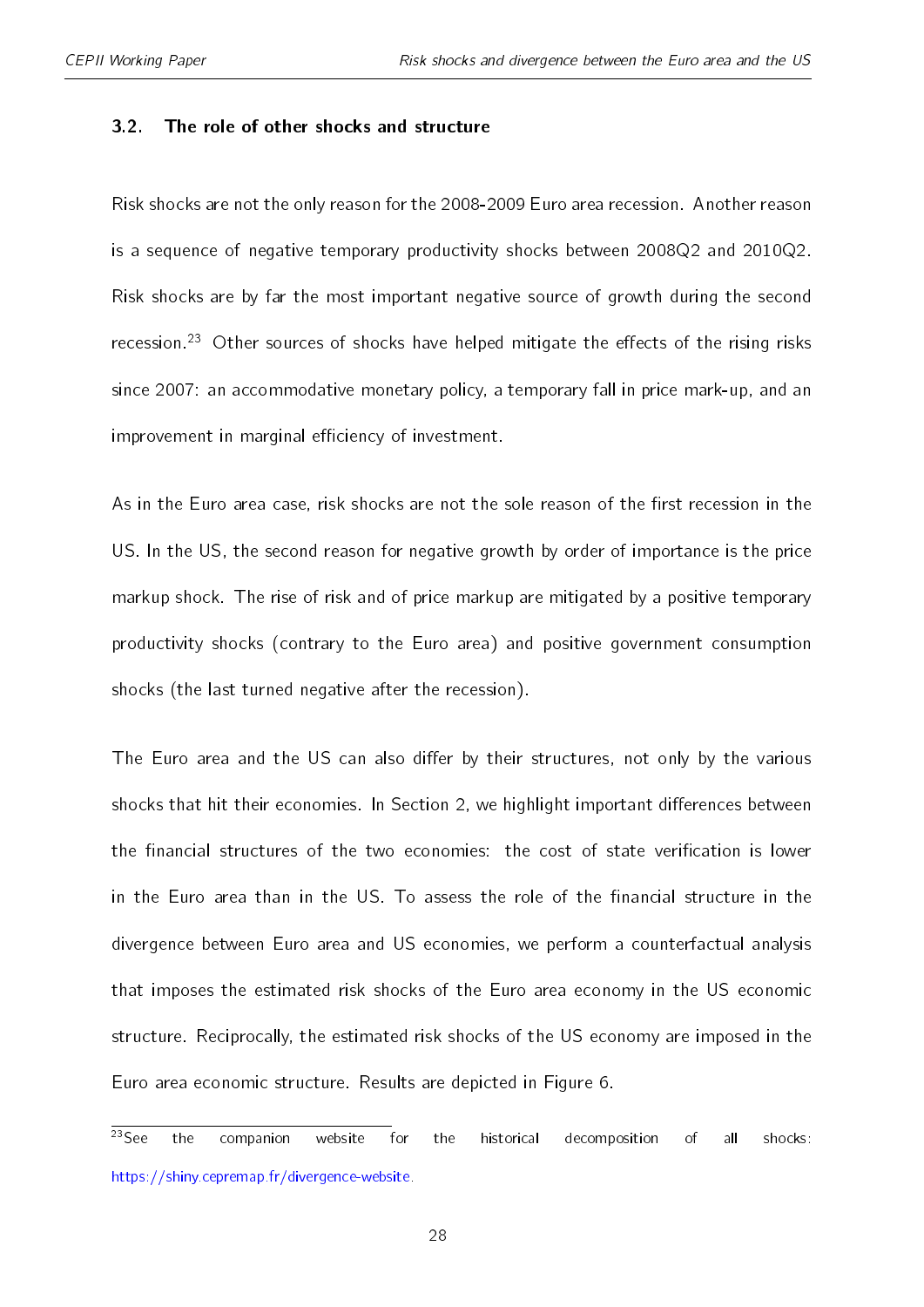<span id="page-28-0"></span>

## Figure  $6$  – Euro area and US specific economic structures hit by Euro area and US risk shocks

Note: The starred lines are the simulated data, in which only the anticipated and unanticipated components of the risk shock are fed to the model. The dashed lines are counterfactual simulated data.

It appears that the US economy would also have experienced a double-dip recession assuming the Euro area sequence of shocks and the US economic structure. Importantly, given the size of the financial frictions in the US, the second recession would have been even longer than in the Euro area. Conversely, no double-dip recession would have occurred in the Euro area if this economy had experienced the US shocks and the 2008-2009 recession would have been less severe than observed in the US.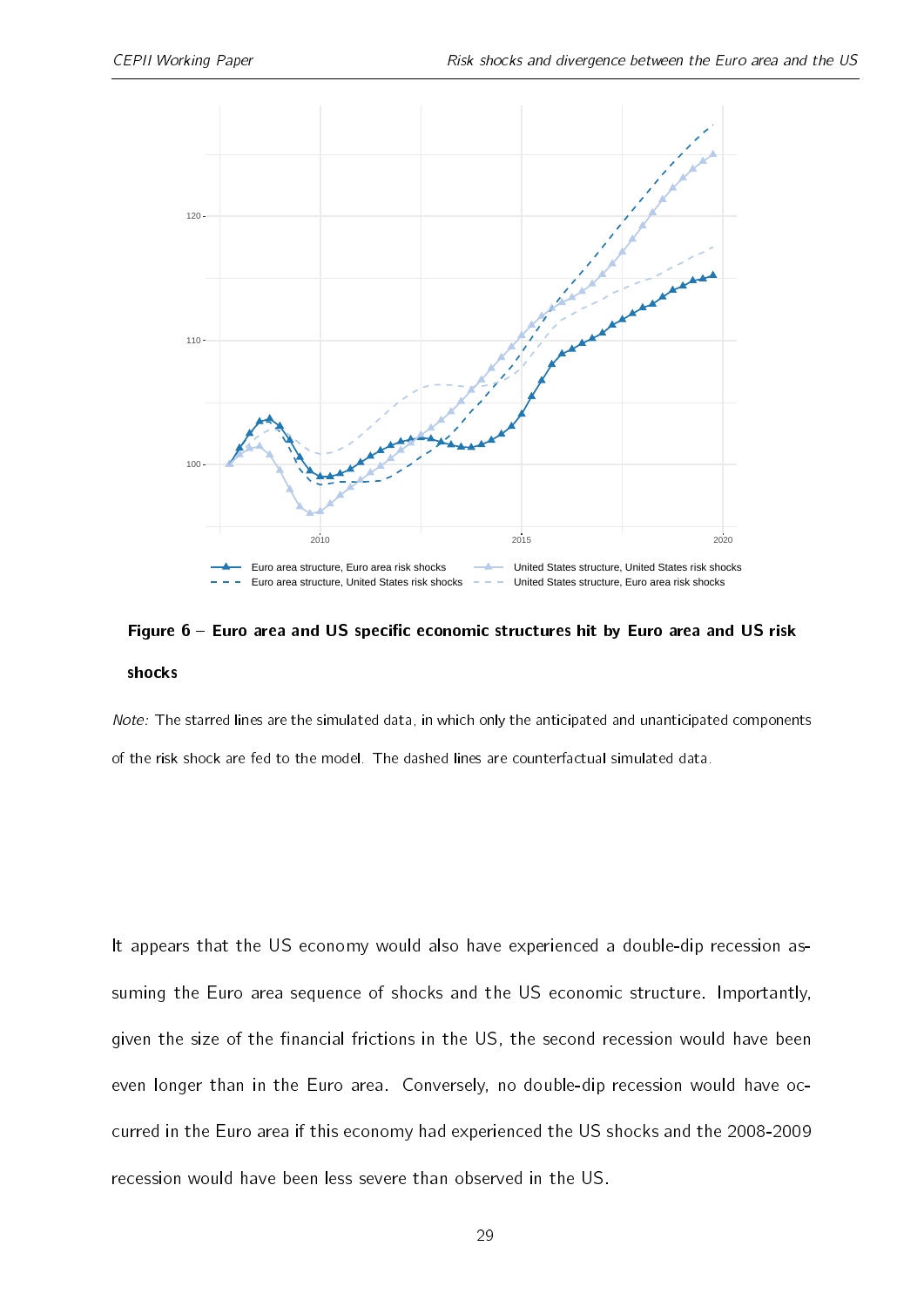#### <span id="page-29-0"></span>4. Relation to other narratives of the Great recession

Why did the Euro area economy fall a second time into recession in 2011 while the US economy did not? According to our estimation results, risk shocks are central to explaining the divergence because they are at the origin of both the US recovery and the Euro area double-dip recession. This section compares this interpretation with alternative explanations of these recent recessions.

#### 4.1. What drives the US slow recovery?

Our analysis for the US economy is close to the analysis of CMR by construction. Our contribution is to extend the data sample up to 2019Q4 (the sample of CMR stopped in 2010Q2). CMR demonstrated that risk shocks account for the same magnitude of the GDP variations between 2008 and 2010. Our results complement this analysis by demonstrating the positive role of risk shocks after 2010. Indeed, after the financial crisis of 2007-2009, the amount of risk in the US economy not only returns to its normal level, but it goes below in such a way that it is the main source of growth of the current expansion. It is worth emphasizing that this interpretation of the recent US experience is still under debate. While there is a consensus on the role of financial shocks in the contraction/recovery of 2008-2010, this is not the case for the period after 2010.

In [Del Negro et al.](#page-37-1) [\(2013\)](#page-37-1), risk shocks increase output growth during three quarters in 2009 and then decrease it. [Sala et al.](#page-40-3) [\(2013\)](#page-40-3) and [Galí et al.](#page-38-0) [\(2012\)](#page-38-0) estimate DSGE models with equity premium shocks as financial shocks (but no risk shocks) and conclude that the contribution of financial shocks to GDP is always negative between 2008 and 2011. To explain our results on the positive role of risk shocks, it is important to notice

30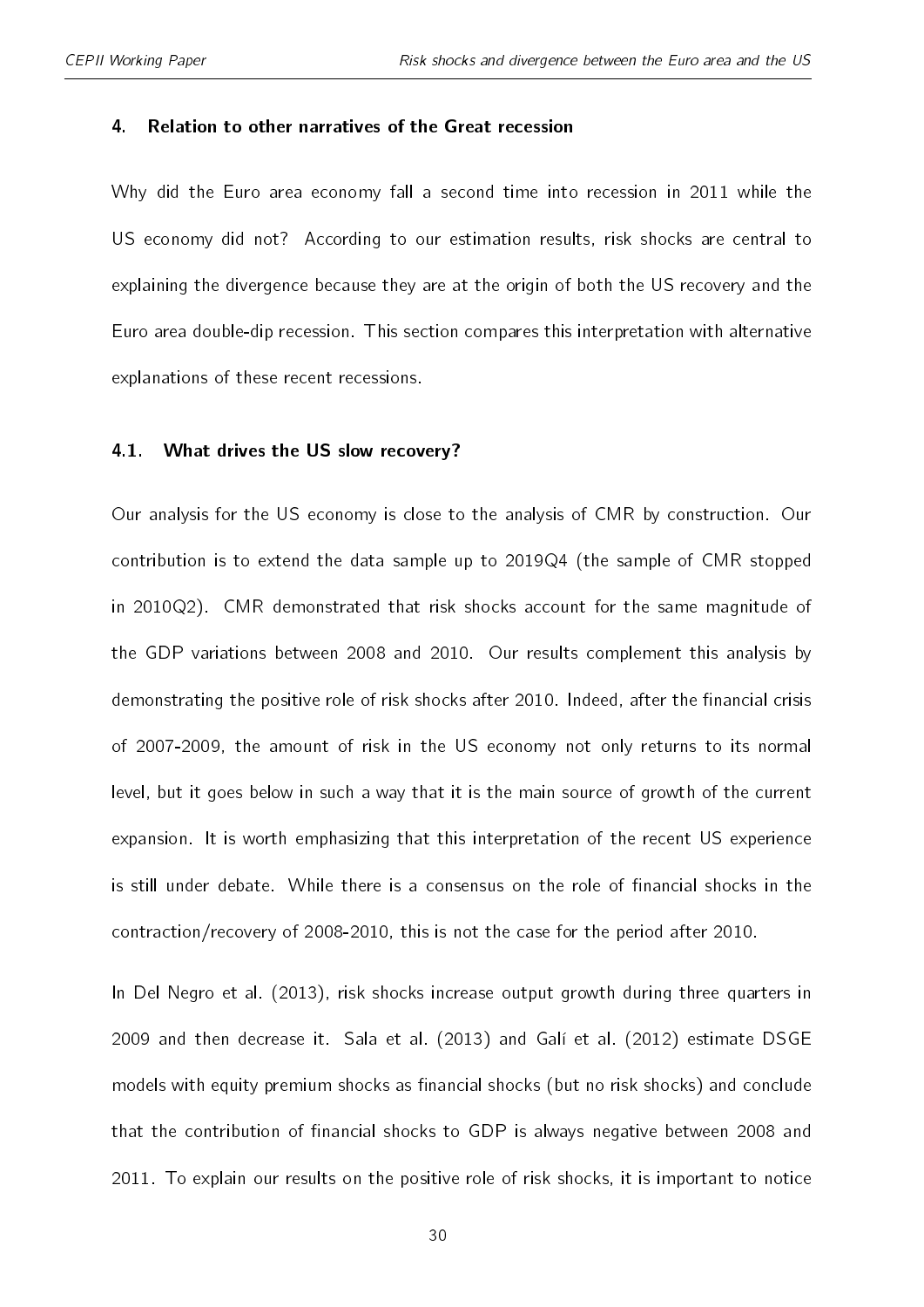that, contrary to [Sala et al.](#page-40-3) [\(2013\)](#page-40-3) and [Galí et al.](#page-38-0) [\(2012\)](#page-38-0), we consider risk shocks as financial shocks, and not only equity premium shocks as they do. Furthermore, contrary to [Del Negro et al.](#page-37-1) [\(2013\)](#page-37-1) who use only the credit spread, we also use, as suggested by CMR, the volume of credit to non-financial corporations series to estimate the model. In fact, the credit spread returned to its average value or slightly above after 2010Q1 while credit growth is clearly above its average value during the 2012-2013 years, a situation that can be explained by a decrease of risk in the financial sector in our model.

This outcome of our estimation procedure is consistent with the analysis of the US credit market provided in the Global Financial Stability Report [\(IMF,](#page-38-7) [2013a\)](#page-38-7). Credit growth is qualified as weak in most advanced countries except for the non-financial corporations in the US economy. The very low market interest rates are pointed out as the potential source of this credit expansion and [Stein](#page-40-7) [\(2013\)](#page-40-7) and [Rajan](#page-40-8) [\(2013\)](#page-40-8) warn about the risk of this credit expansion for financial stability. They suggest that this credit expansion may be the outcome of an excessive risk taking behavior similar to that observed before the 2008-2009 recession. According to our estimation results, the positive contribution of risk shocks in US growth is effectively close to that observed during the years before the crisis-see Figure [3.](#page-24-0)

#### 4.2. Is the Euro area double-dip recession due to financial factors?

The first Euro area recession of 2009 can be interpreted as a financial recession given the important contributions of risk shocks even if they do not account for the full magnitude as for the US case. This result is consistent with the earlier finding of [Christiano et al.](#page-36-4) [\(2010\)](#page-36-4) who compare the role of financial frictions in Euro area and US business cycles up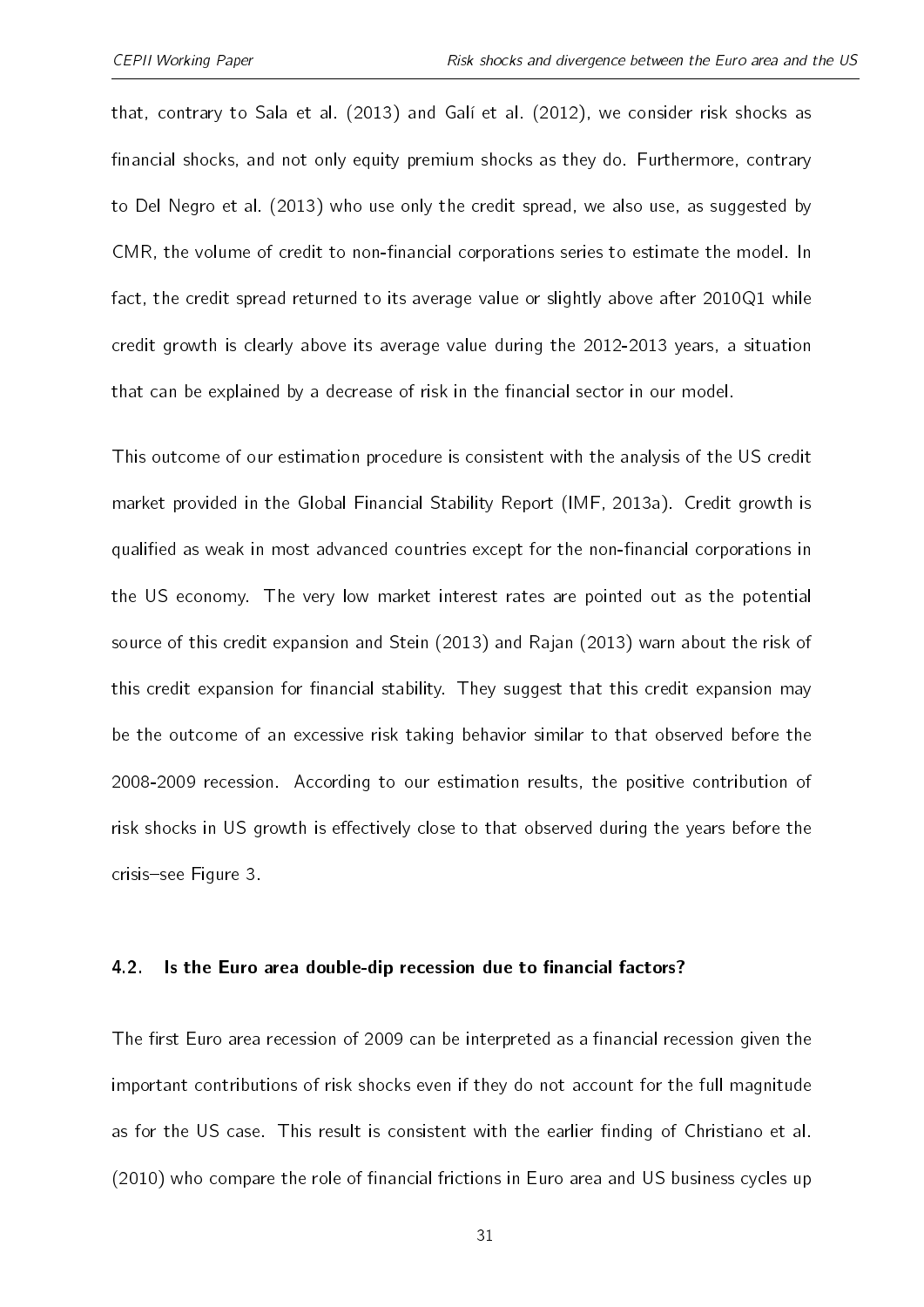to 2008Q2. In a similar vein, [Gerali et al.](#page-38-8) [\(2010\)](#page-38-8) and [Kollmann et al.](#page-39-3) [\(2013\)](#page-39-3) attribute the output contraction of 2008-2009 to shocks originating in the banking sector.<sup>[24](#page-31-0)</sup> Less evidence is provided in the literature to the second recession of 2011, which is one of our contributions to this literature. [Sala et al.](#page-40-3) [\(2013\)](#page-40-3) and [Kollmann et al.](#page-39-7) [\(2016\)](#page-39-7) are two exceptions. [Sala et al.](#page-40-3) [\(2013\)](#page-40-3) reports a weak role for financial shocks in the business cycles of three European countries (namely the UK, Sweden, and Germany) during the period 2007-2011.<sup>[25](#page-31-1)</sup> They do not consider risk shocks as financial shocks but only equity premium shocks. In addition, countries they have selected do not experienced a double-dip recession as observed by us for the Euro area and by [Reinhart and Rogo](#page-40-1)ff [\(2014\)](#page-40-1) for the following members of the Euro area: France, Ireland, Italy, Netherlands and Portugal. [Kollmann et al.](#page-39-7) [\(2016\)](#page-39-7) consider the Euro area as a whole in a three-region DSGE model. They conclude as we do show that financial shocks were key drivers of the 2008-09 Great Recession, both in the Euro area and the US. When it comes to the post-2009 period, they attribute the slump in the Euro area mainly to a combination of adverse aggregate demand and supply shocks, in particular lower productivity growth.

Our contribution is therefore to provide a DSGE-based structural interpretation of the 2011 recession in the Euro area and to attribute it to an increase of the risk in the financial sector. Since 2011, the Euro area has been marked by sovereign debt crisis in Greece, Portugal, Ireland, Spain, and Cyprus. Because of the "doom loop" between the sovereign and bank debts, the sovereign debt crisis has been a major source of tensions in

32

<span id="page-31-0"></span> $24$ In [Lombardo and McAdam](#page-39-2) [\(2012\)](#page-39-2), financial shocks contribute strongly to the fluctuations of house prices and to a lesser extent to those of output between 2008 and 2010.

<span id="page-31-1"></span> $25$ Even though the first two countries are not part of the Euro area, Germany is the biggest in the Euro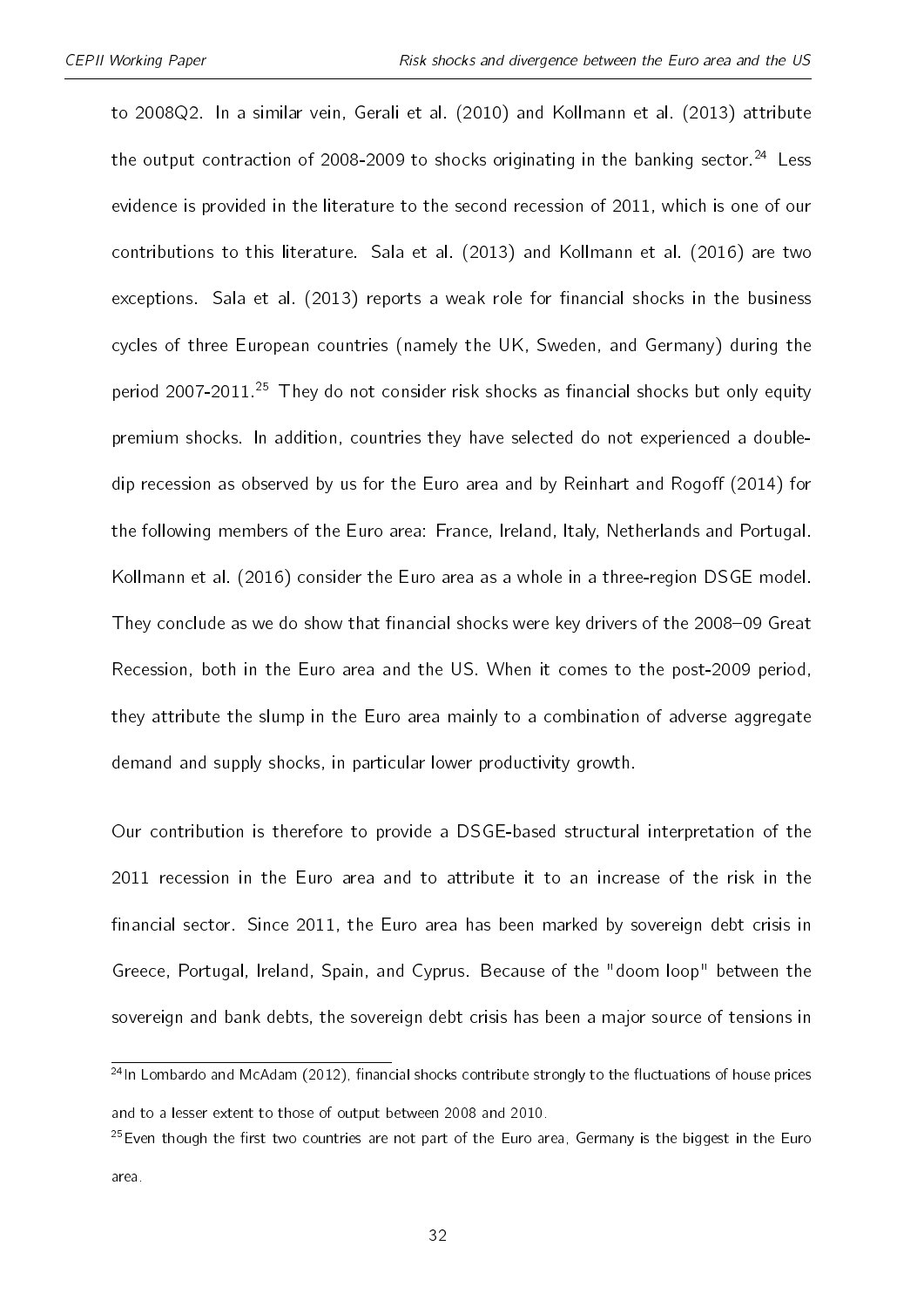the European banking sector which contaminates the real activity.<sup>[26](#page-32-0)</sup> [Corsetti et al.](#page-37-8) [\(2014\)](#page-37-8) develop a New Keynesian DSGE model to show how the implementation of a procyclical fiscal policy during a sovereign debt crisis can lead to a belief-driven recession. Our model is not suitable to provide a full analysis of the sovereign debt crisis as done by [Corsetti](#page-37-8) [et al.](#page-37-8) [\(2014\)](#page-37-8), given the absence of the public debt in the model. However, we can provide some explanation of the persistence of high term premium in the Euro area, measured as the difference between long-term government bond yields and short-term interest rates. Risk shocks, which explain almost half of the variance of the term premium at business cycle frequency in the US and almost three-quarters in the Euro area-see Table [2,](#page-23-0) are at the origin of the recent divergence in the term premium.<sup>[27](#page-32-1)</sup>

The link between the sovereign debt crisis and risk shocks can be understood through a bank channel. [Christiano and Ikeda](#page-36-9) [\(2014\)](#page-36-9) explain that risk shocks can be interpreted as shocks on the riskiness of the business done by entrepreneurs, i.e. non-financial corporations, or by financial firms, since we consider households as the ultimate lenders. In the former case, there is no agency problem between households and financial intermediaries who lend to entrepreneurs with asymmetric information. In the latter case, information is

<span id="page-32-0"></span><sup>&</sup>lt;sup>26</sup>[Gennaioli et al.](#page-38-9) [\(2018\)](#page-38-9) find a negative correlation between bank's exposure to sovereign risk and lending in 191 countries between 1998 and 2012. This stylized fact can be applied to the Euro area as [Shambaugh](#page-40-9) [\(2012\)](#page-40-9), [Lane](#page-39-8) [\(2012\)](#page-39-8), and [Reichlin](#page-40-6) [\(2014\)](#page-40-6) show in narratives of the European debt crisis. [Acharya et al.](#page-35-4) [\(2014\)](#page-35-4) and [IMF](#page-38-10) [\(2013b\)](#page-38-10) study the determinants of public debt costs and the interplay with the bank debt cost. [Neri](#page-39-9) [\(2013\)](#page-39-9) and [ECB](#page-38-11) [\(2012\)](#page-38-11) attempt to quantify the transmission of these tensions to the bank lending rates for the non financial corporations in the Euro area.

<span id="page-32-1"></span><sup>&</sup>lt;sup>27</sup>An increase in  $\sigma$  causes an increase in the term premium because the fall of long-term interest rate, associated with the reduction in future consumption, is lower than the fall in short-term interest rate implied by the monetary policy rule in response to the recession.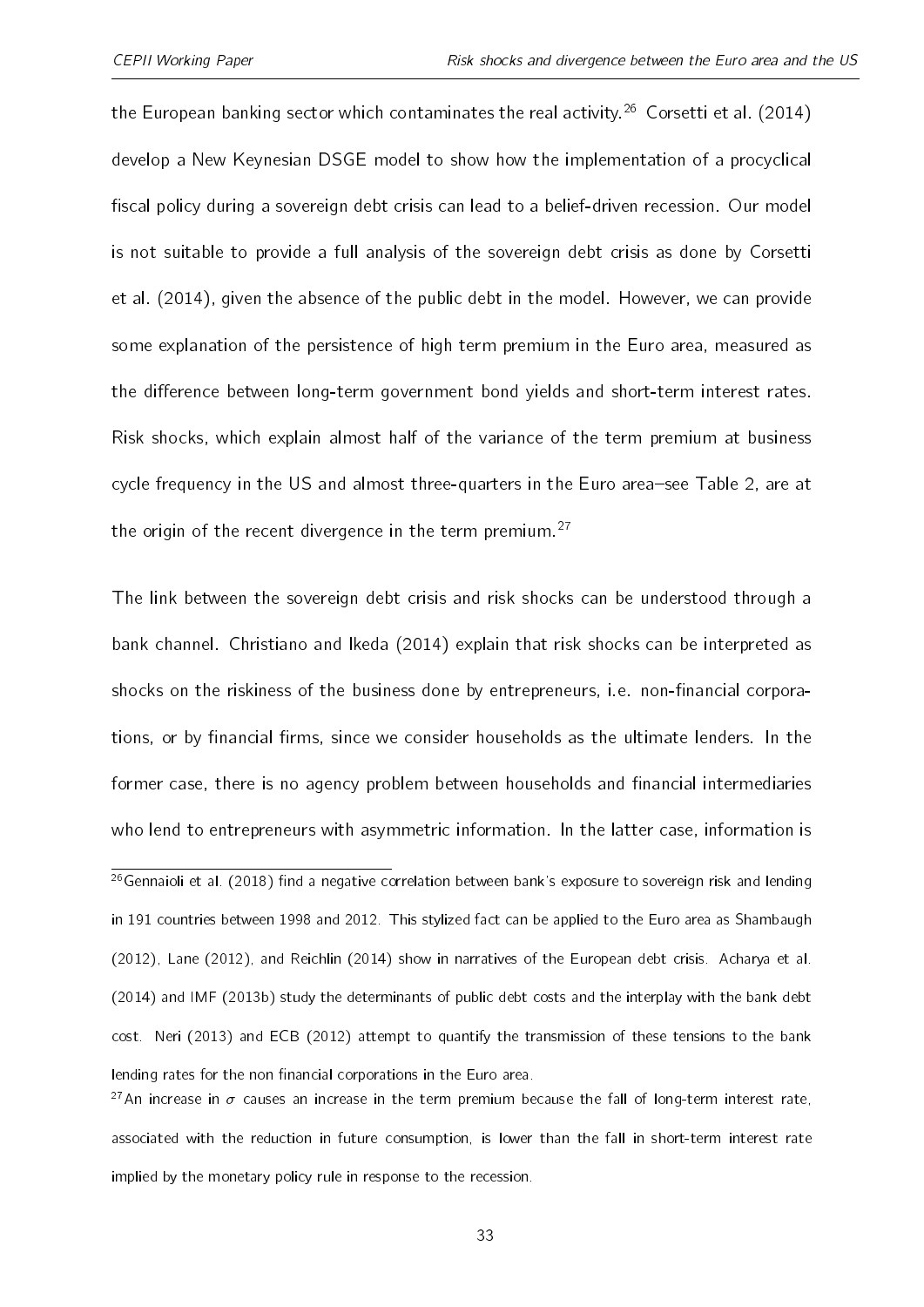<span id="page-33-0"></span>

Figure 7 - Interest rates spread in percent (2007Q1-2019Q4)

asymmetric between households and financial intermediaries, but not between these and entrepreneurs. Using the second interpretation of the model, we establish a link between the financial distress of banks during the sovereign debt crisis in the Euro area and the high contribution of risk shocks in the 2011 recession: the high level of estimated idiosyncratic uncertainty concerns the risk of banks, which have been excessively exposed to sovereign bond risk.

In our estimation, the credit spread measures the cost of external finance for non-financial firms and not for banks as calculated by [Gilchrist and Mojon](#page-38-5) [\(2018\)](#page-38-5). The spreads for both the financial firms and the non-financial firms have increased in 2011 as shown in Figure [7,](#page-33-0) but they have started diverging in 2012: it falls for banks whereas it remains high for non financial corporations. The high value of credit spreads underscores the important role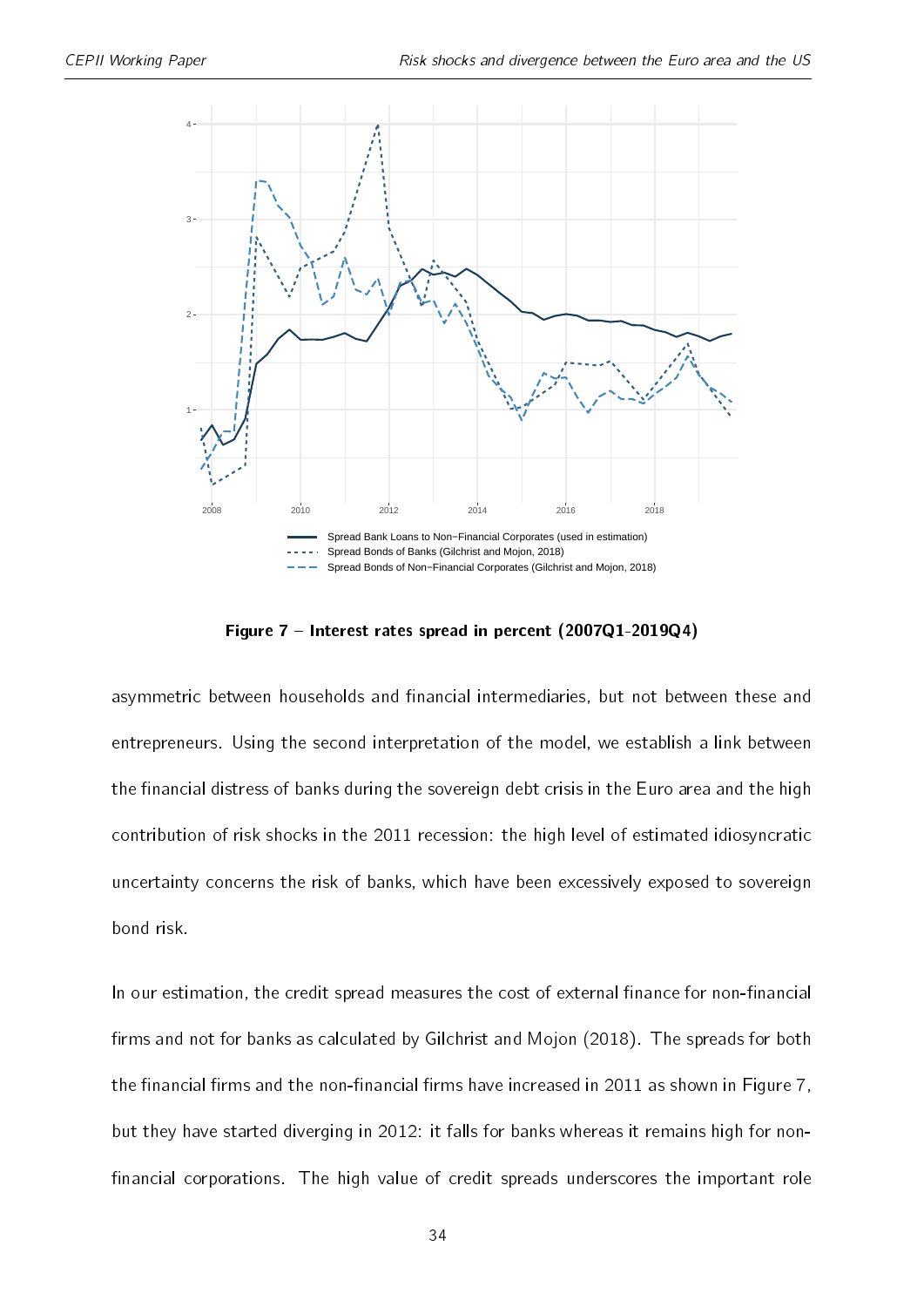attributed to risk shocks in the persistence of Euro area weak growth. Further researches should be devoted to explaining the recent divergence between these two spreads and why the loan interest rate does not fall after 2012, contrary to the yield of financial corporate debt securities.

It is worth mentioning that [Gilchrist and Mojon](#page-38-5) [\(2018\)](#page-38-5) also report a fall in the credit spread for non financial corporations after 2012 when they consider the interest rate for corporate debt securities instead of the interest rate for bank loans-see Figure [7.](#page-33-0) We want to test their different definition of credit spread. Figure [.1](#page-43-0) shows the contribution of risk shocks for the model estimated using the series of credit spreads constructed by [Gilchrist](#page-38-5) [and Mojon](#page-38-5) [\(2018\)](#page-38-5). The simulated growth rate of real GDP is indeed slightly less negative after 2012 than for the benchmark estimation, but it does not alter our conclusion on the role of risk shocks in the double-dip recession.<sup>[28](#page-34-1)</sup> As discussed above, we choose the interest rate for bank loans instead of the interest rate for corporate debt securities given the high importance of bank credit when compared with debt securities in the external financing of non financial corporations-see  $ECB$  [\(2011\)](#page-37-9).

#### <span id="page-34-0"></span>5. Conclusion

<span id="page-34-1"></span>The recent divergence between the Euro area and the US, abundantly commented in the public debate, will surely constitute an important area for future research. Why did the Euro area economy fall a second time in 2011 and not the US economy? We propose an answer based on the estimation of a DSGE model with financial frictions. According <sup>28</sup>Since 2012, the blue bars depicted in Figure [3](#page-24-0) are below the red line, associated with historical data, whereas they are above in Figure [.1.](#page-43-0) See Table [.3](#page-46-0) for the complete variance decomposition when the model is estimated using the series of credit spreads constructed by [Gilchrist and Mojon](#page-38-5) [\(2018\)](#page-38-5).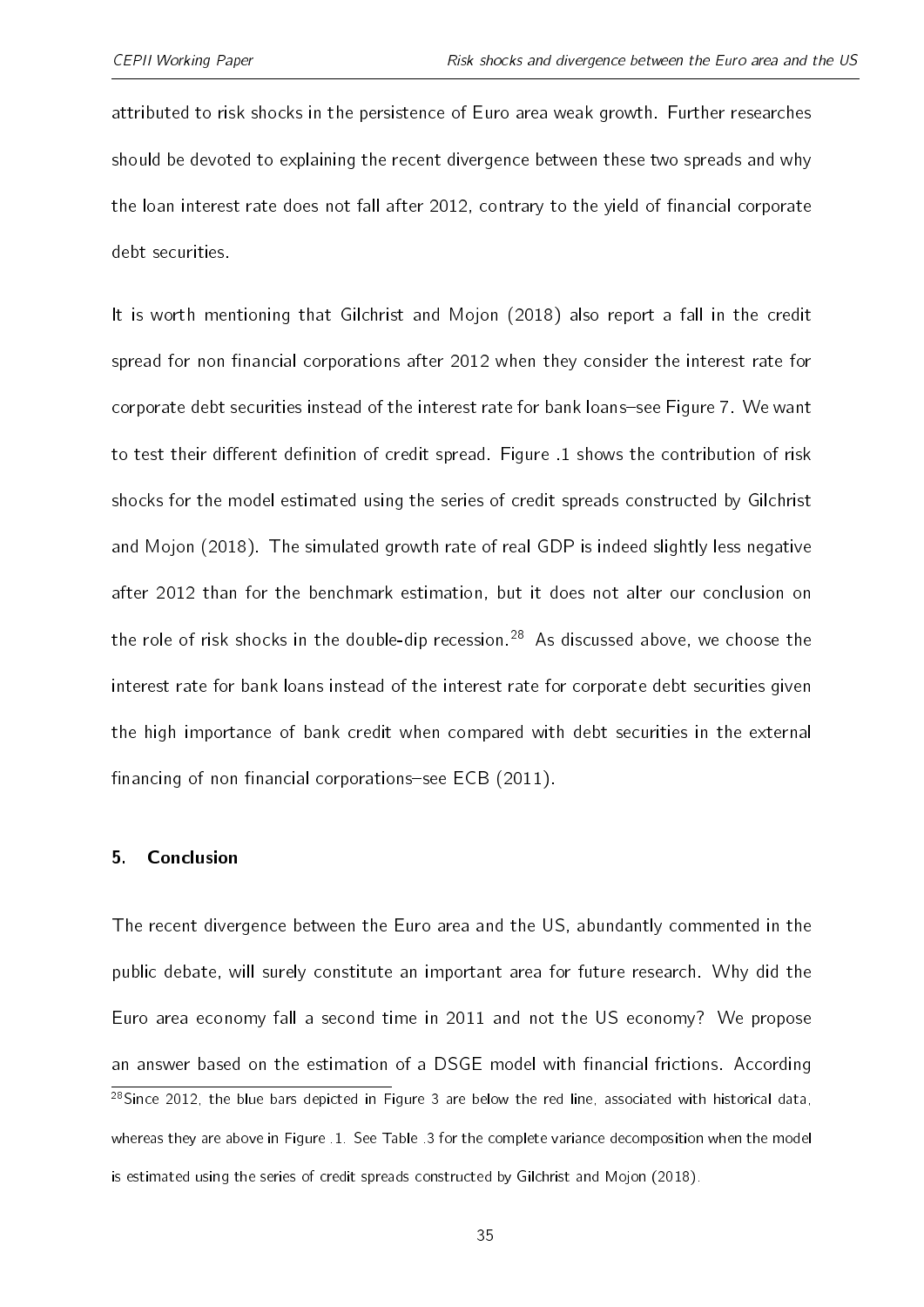to our estimation, based on CMR methodology, risk shocks are central in explaining the divergence because they are at the origin of both the US recovery and the Euro area double-dip recession. The second financial recession of 2011 in the Euro area can be explained by the sovereign debt crisis that increased the risk in the financial sector given the "doom loop" between bank and sovereign debts. After 2015, a lower risk level in the financial sector can be attributed to the effects of the ECB's APP on the corporate credit market. Our analysis of the divergence ends in 2019, just before the COVID-19 pandemic outbreak which has messed up the world economy. The last estimates provided by the IMF<sup>[29](#page-35-5)</sup> suggest however substantial gaps in economic growth within economies with a recession of  $-3.4\%$  for the US economy against  $-7.1\%$  for the Euro area. We therefore can expect a deepening of the divergence described in this paper.

#### **References**

- <span id="page-35-4"></span>Acharya, V., Drechsler, I., and Schnabl, P. (2014). A pyrrhic victory? bank bailouts and sovereign credit risk. The Journal of Finance,  $69(6)$ : 2689-2739.
- <span id="page-35-2"></span>Adjemian, S., Bastani, H., Juillard, M., Mihoubi, F., Perendia, G., Ratto, M., and Villemot, S. (2011). Dynare: Reference manual. Dynare Working Papers.
- <span id="page-35-3"></span>An, S. and Schorfeide, F. (2007). Bayesian analysis of DSGE models. Econometric Reviews, 26:113-172.
- <span id="page-35-1"></span>Arellano, C., Bai, Y., and Kehoe, P. J. (2019). Financial frictions and fluctuations in volatility. Journal of Political Economy, 127(5):2049-2103.

<span id="page-35-5"></span><span id="page-35-0"></span>Baker, S., Bloom, N., Davis, S. J., and Van Reenen, J. (2012). Economic recovery and

<sup>29</sup>World Economic Outlook Update, January 2021.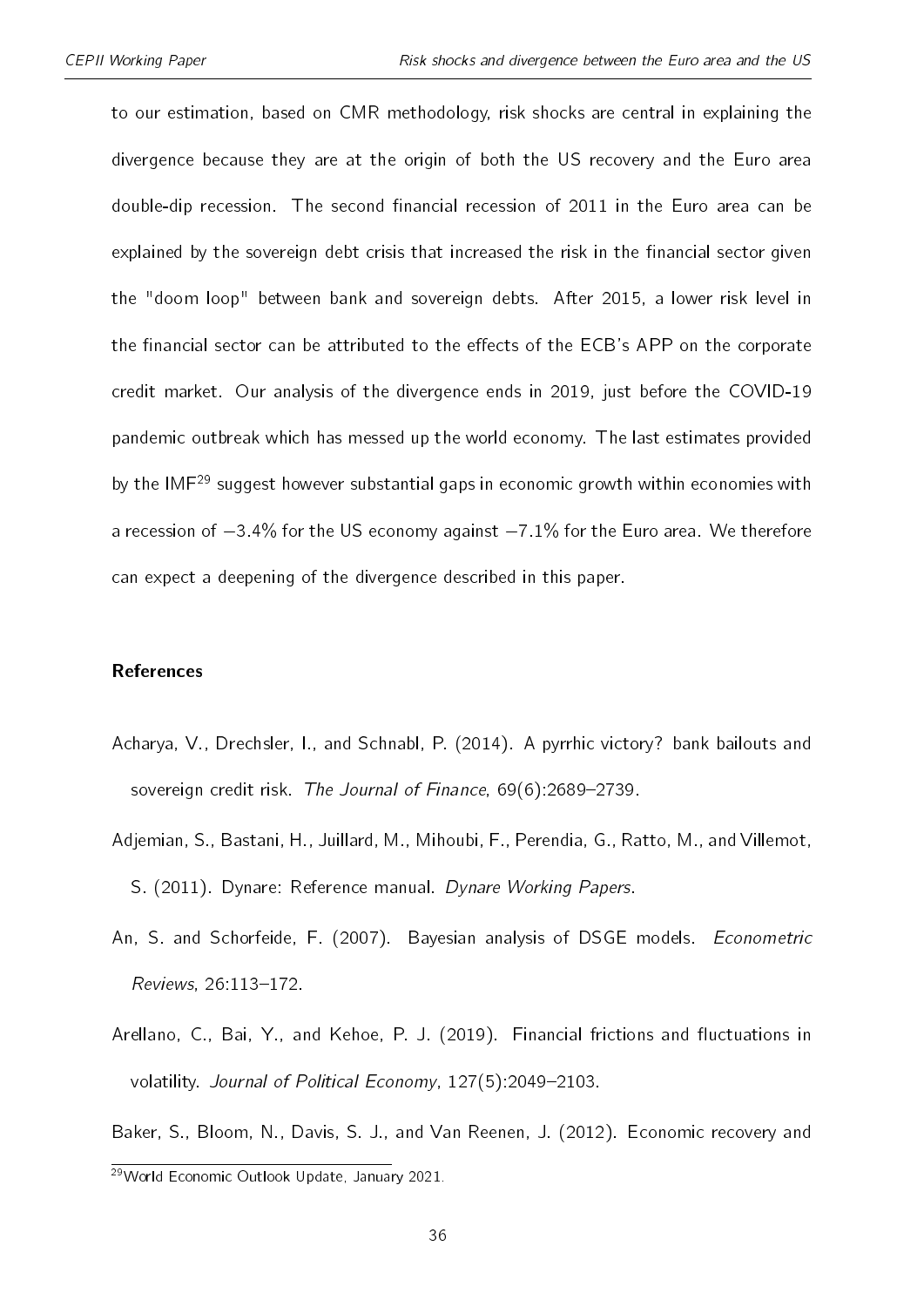policy uncertainty in the US. VoxEU, October, 29th.

- <span id="page-36-0"></span>Bernanke, B., Gertler, M., and Gilchrist, S. (1999). The financial accelerator in a quantitative business cycle. Handbook of Macroeconomics,  $1:1341-1393$ .
- <span id="page-36-1"></span>Bernanke, B. S. (1983). Irreversibility, uncertainty, and cyclical investment. Quarterly Journal of Economics,  $98(1)$ : 85-106.
- <span id="page-36-3"></span><span id="page-36-2"></span>Bloom, N. (2009). The impact of uncertainty shocks. *Econometrica*, 77(3):623–685.
- Bloom, N., Floetotto, M., Jaimovich, N., Saporta-Eksten, I., and Terry, S. J. (2018). Really uncertain business cycles. Econometrica, 86(3):1031-1065.
- <span id="page-36-5"></span>Cahn, C., Matheron, J., and Sahuc, J.-G. (2017). Assessing the macroeconomic effects of Itros during the great recession. Journal of Money, Credit and Banking, 49(7):1443– 1482.
- <span id="page-36-8"></span>Cantor, R. and Varma, P. (2005). Determinants of recovery rates on defaulted bonds and loans for north american corporate issuers: 1983-2003. The Journal of Fixed Income,  $14(4)$ :29-44.
- <span id="page-36-7"></span>Carlstrom, C. and Fuerst, T. (1997). Agency costs, net worth, and business fluctuations: A computable general equilibrium analysis. The American Economic Review, 87(5):893 910.
- <span id="page-36-9"></span>Christiano, L. and Ikeda, D. (2014). Leverage restrictions in a business cycle model. pages  $15 - 16$ .
- <span id="page-36-6"></span>Christiano, L., Motto, R., and Rostagno, M. (2008). Shocks, structures or monetary policies? The Euro Area and US after 2001. Journal of Economic Dynamics and Control,  $32(8)$ :  $2476-2506$ .

<span id="page-36-4"></span>Christiano, L., Motto, R., and Rostagno, M. (2010). Financial factors in economics

37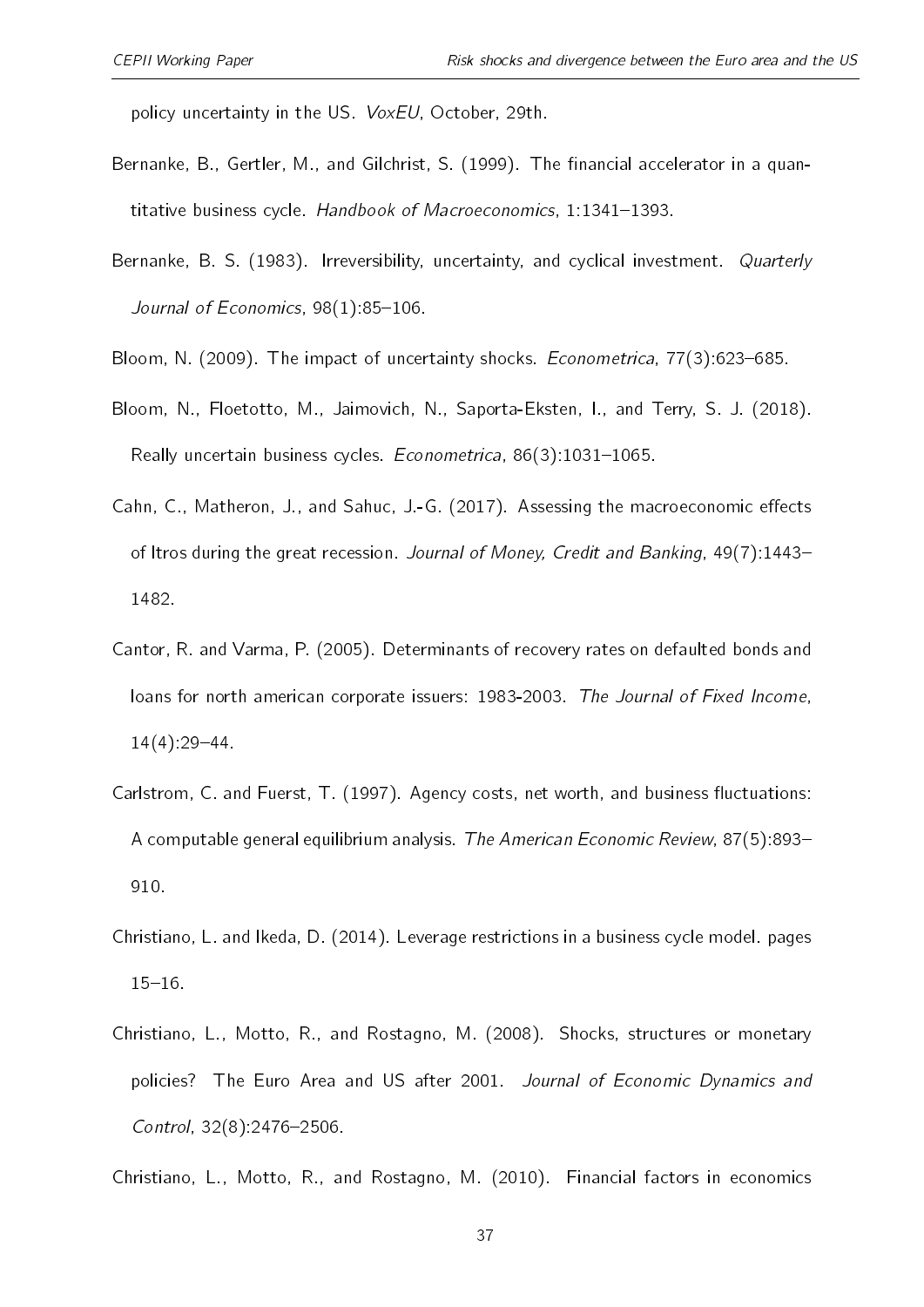fluctuations. ECB working paper.

- <span id="page-37-0"></span>Christiano, L., Motto, R., and Rostagno, M. (2014). Risk shocks. American Economic  $Review, 104(1).27-65.$
- <span id="page-37-5"></span>Christiano, L. J., Eichenbaum, M., and Evans, P. (2005). Nominal rigidities and the dynamic effects of a shock to monetary policy. Journal of Political Economy,  $113(1)$ :1-45.
- <span id="page-37-2"></span>Christiano, L. J., Eichenbaum, M. S., and Trabandt, M. (2015). Understanding the great recession. American Economic Journal: Macroeconomics, 7(1):110-67.
- <span id="page-37-4"></span>Coenen, G., Straub, R., and Trabandt, M. (2012). Fiscal policy and the Great recession in the Euro area. American Economic Review, 102(3):71-76.
- <span id="page-37-8"></span>Corsetti, G., Kuester, K., Meier, A., and Mueller, G. J. (2014). Sovereign risk and belief-driven fluctuations in the Euro area. Journal of Monetary Economics, 61:53-73.
- <span id="page-37-3"></span>Darracq Pariès, M., Sørensen, C. K., and Rodriguez-Palenzuela, D. (2011). Macroeconomic propagation under different regulatory regimes: Evidence from an estimated DSGE model for the Euro area. International Journal of Central Banking, 7(4):49-113.
- <span id="page-37-6"></span>De Fiore, F. and Uhlig, H. (2011). Bank finance versus bond finance. Journal of Money, Credit and Banking,  $43(7)$ : 1399-1421.
- <span id="page-37-7"></span>De Fiore, F. and Uhlig, H. (2015). Corporate debt structure and the financial crisis. Journal of Money, credit and Banking,  $47(8)$ : 1571-1598.
- <span id="page-37-1"></span>Del Negro, M., Eusepi, S., Giannoni, M., Sbordone, A., Tambalotti, A., Cocci, M., Hasegawa, R., and Linder, M. H. (2013). The FRBNY DSGE model. Federal Reserve Bank of New York Staff Reports.
- <span id="page-37-9"></span>ECB (2011). Financial integration in Europe. ECB Report.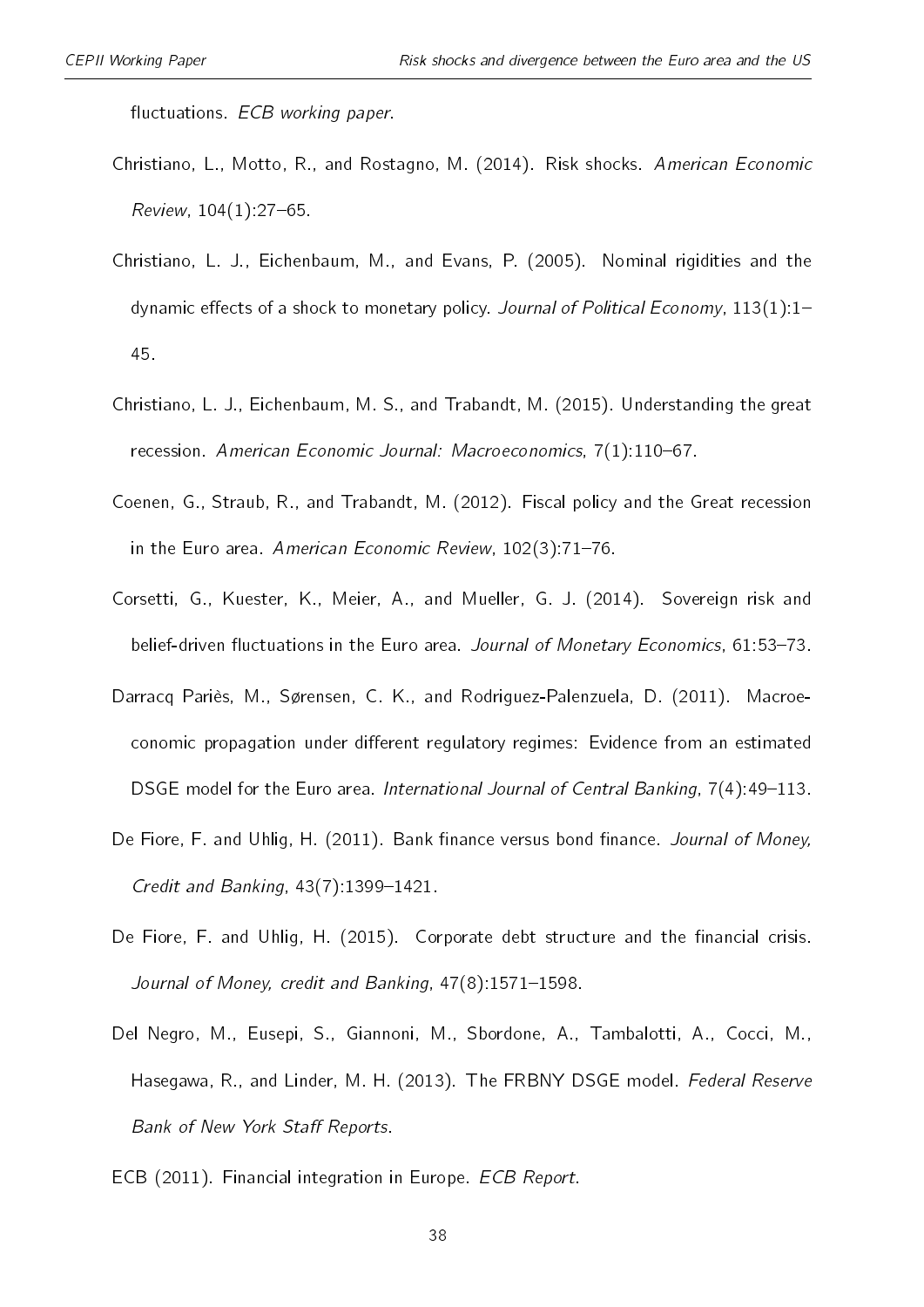- <span id="page-38-11"></span>ECB (2012). Assessing the financing conditions for the Euro area private sector during the sovereign debt crisis. ECB Monthly Bulletin, August: 77-95.
- <span id="page-38-4"></span>Fagan, G., Henry, J., and Mestre, R. (2001). An area-wide model for the euro area. ECB Working Paper.
- <span id="page-38-1"></span><span id="page-38-0"></span>Fatás, A. and Mihov, I. (2013). Recoveries. CEPR Discussion Papers.
- Galí, J., Smets, F., and Wouters, R. (2012). Slow recoveries: A structural interpretation. Journal of Money, Credit and Banking, 44(s2): 9-30.
- <span id="page-38-9"></span>Gennaioli, N., Martin, A., and Rossi, S. (2018). Banks, government bonds, and default: What do the data say? Journal of Monetary Economics, 98:98-113.
- <span id="page-38-8"></span>Gerali, A., Neri, S., Sessa, L., and Signoretti, F. (2010). Credit and banking in a DSGE model of the Euro area. Journal of Money, Credit and Banking, 42:107-141.
- <span id="page-38-2"></span>Gertler, M. and Karadi, P. (2011). A model of unconventional monetary policy. Journal of Monetary Economics, 58:17-34.
- <span id="page-38-5"></span>Gilchrist, S. and Mojon, B. (2018). Credit risk in the euro area. The Economic Journal,  $128(608)$ :118-158.
- <span id="page-38-3"></span>Gilchrist, S., Sim, J. W., and Zakrajšek, E. (2014). Uncertainty, financial frictions, and investment dynamics.
- <span id="page-38-6"></span>Grjebine, T., Szczerbowicz, U., and Tripier, F. (2018). Corporate debt structure and economic recoveries. European Economic Review, 101:77-100.
- <span id="page-38-7"></span>IMF (2013a). Assessing policies to revive credit markets. Global Financial Stability Report, October: 63-104.
- <span id="page-38-10"></span>IMF (2013b). A new look at the role of sovereign credit default swaps. Global Financial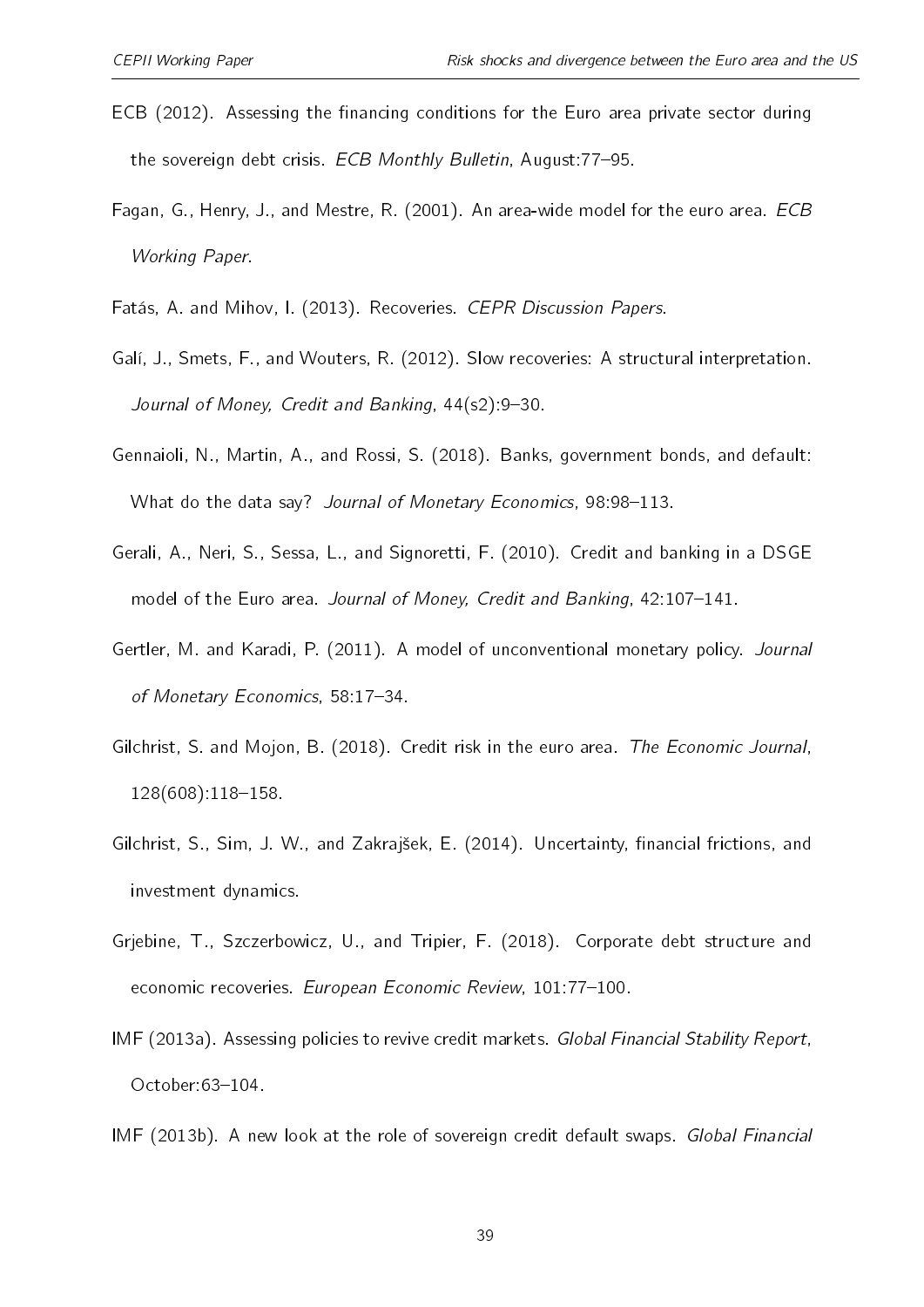Stability Report, April: 57-92.

- <span id="page-39-5"></span>Khieu, H. D., Mullineaux, D. J., and Yi, H.-C. (2012). The determinants of bank loan recovery rates. Journal of Banking  $&$  Finance, 36(4): 923–933.
- <span id="page-39-7"></span>Kollmann, R., Pataracchia, B., Raciborski, R., Ratto, M., Roeger, W., and Vogel, L. (2016). The post-crisis slump in the euro area and the us: Evidence from an estimated three-region dsge model. European Economic Review, 88:21-41.
- <span id="page-39-3"></span>Kollmann, R., Ratto, M., Roeger, W., et al. (2013). Fiscal policy, banks and the financial crisis. Journal of Economic Dynamics and Control, 37(2):387-403.
- <span id="page-39-8"></span>Lane, P. (2012). The European sovereign debt crisis. Journal of Economic Perspectives,  $26(3)$ :49-68.
- <span id="page-39-2"></span>Lombardo, G. and McAdam, P. (2012). Financial market frictions in a model of the Euro area. Economic Modelling,  $29(6)$ : 2460-2485.
- <span id="page-39-1"></span>Merola, R. (2015). The role of financial frictions during the crisis: An estimated dsge model. Economic Modelling, 48:70-82.
- <span id="page-39-4"></span>Mouabbi, S. and Sahuc, J.-G. (2019). Evaluating the macroeconomic effects of the ecb's unconventional monetary policies. Journal of Money, Credit and Banking, 51(4):831-858.
- <span id="page-39-9"></span>Neri, S. (2013). The impact of the sovereign debt crisis on bank lending rates in the euro area. Bank of Italy occasional paper, (170).
- <span id="page-39-6"></span><span id="page-39-0"></span>Pisani-Ferry, J. (2014). The Euro crisis and its aftermath. Oxford University Press.
- Quint, D. and Rabanal, P. (2014). Monetary and macroprudential policy in an estimated DSGE model of the Euro area. International Journal of Central Banking, 10(2):169-236.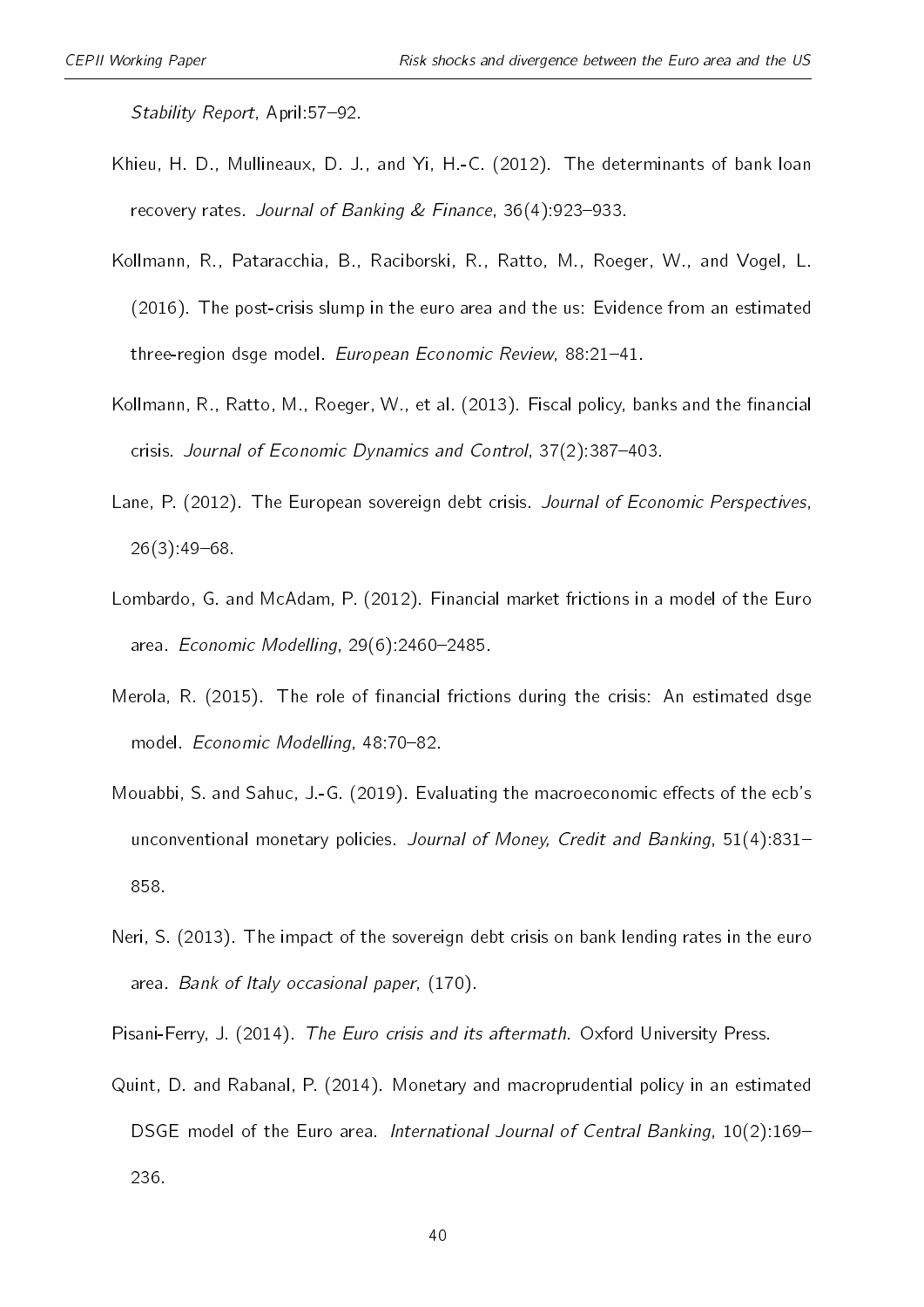- <span id="page-40-8"></span>Rajan, R. (2013). A step in the dark: Unconventional monetary policy after the crisis. Andrew Crockett Memorial Lecture, Bank for International Settlements.
- <span id="page-40-6"></span>Reichlin, L. (2014). Monetary policy and banks in the Euro area: The tale of two crises. Journal of Macroeconomics, 39, Part B:387  $-$  400.
- <span id="page-40-1"></span>Reinhart, C. M. and Rogoff, K. S. (2014). Recovery from financial crises: Evidence from 100 episodes. American Economic Review, 104(5):50-55.
- <span id="page-40-3"></span>Sala, L., Söderström, U., and Trigari, A. (2013). Structural and cyclical forces in the labor market during the Great recession: Cross-country evidence. NBER International Seminar on Macroeconomics, 9(1):345-404.
- <span id="page-40-9"></span>Shambaugh, J. C. (2012). The euro's three crises. Brookings Papers on Economic Activity, Spring: 157-221.
- <span id="page-40-4"></span>Smets, F. and Wouters, R. (2003). An estimated dynamic stochastic general equilibrium model of the Euro area. Journal of the European Economic Association, 1(5):1123-1175.
- <span id="page-40-2"></span>Smets, F. and Wouters, R. (2005). Comparing shocks and frictions in US and Euro area business cycles: a Bayesian DSGE approach. Journal of Applied Econometrics,  $20(2)$ :161-183.
- <span id="page-40-5"></span>Smets, F. and Wouters, R. (2007). Shocks and frictions in US business cycles. American Economic Review,  $97(3)$ :586-606.
- <span id="page-40-7"></span>Stein, J. C. (2013). Restoring household financial stability after the Great recession: Why household balance sheets matter. Research symposium sponsored by the Federal Reserve Bank of St. Louis.

<span id="page-40-0"></span>Taylor, J. B. (2014). The role of policy in the great recession and the weak recovery.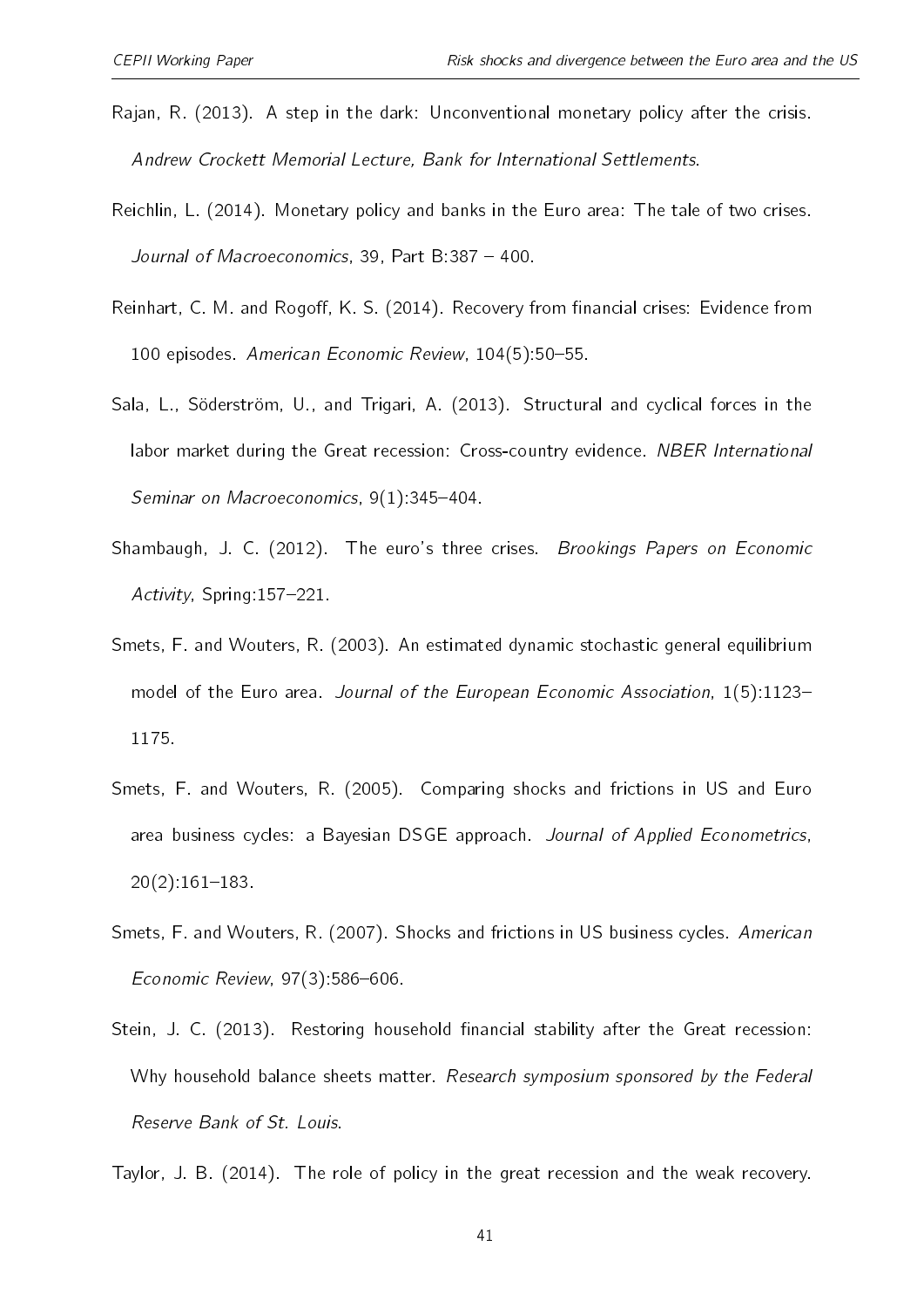American Economic Review, 104(5):61-66.

- <span id="page-41-0"></span>Townsend, R. (1979). Optimal contracts and competitive markets with costly state verification. Journal of Economic Theory, 21(2):265-93.
- <span id="page-41-1"></span>Villa, S. (2016). Financial Frictions In The Euro Area And The United States: A Bayesian Assessment. Macroeconomic Dynamics, 20(5):1313-1340.
- <span id="page-41-2"></span>von Heideken, Q. (2009). How important are financial frictions in the United States and the Euro area? The Scandinavian Journal of Economics,  $111(3):567-596$ .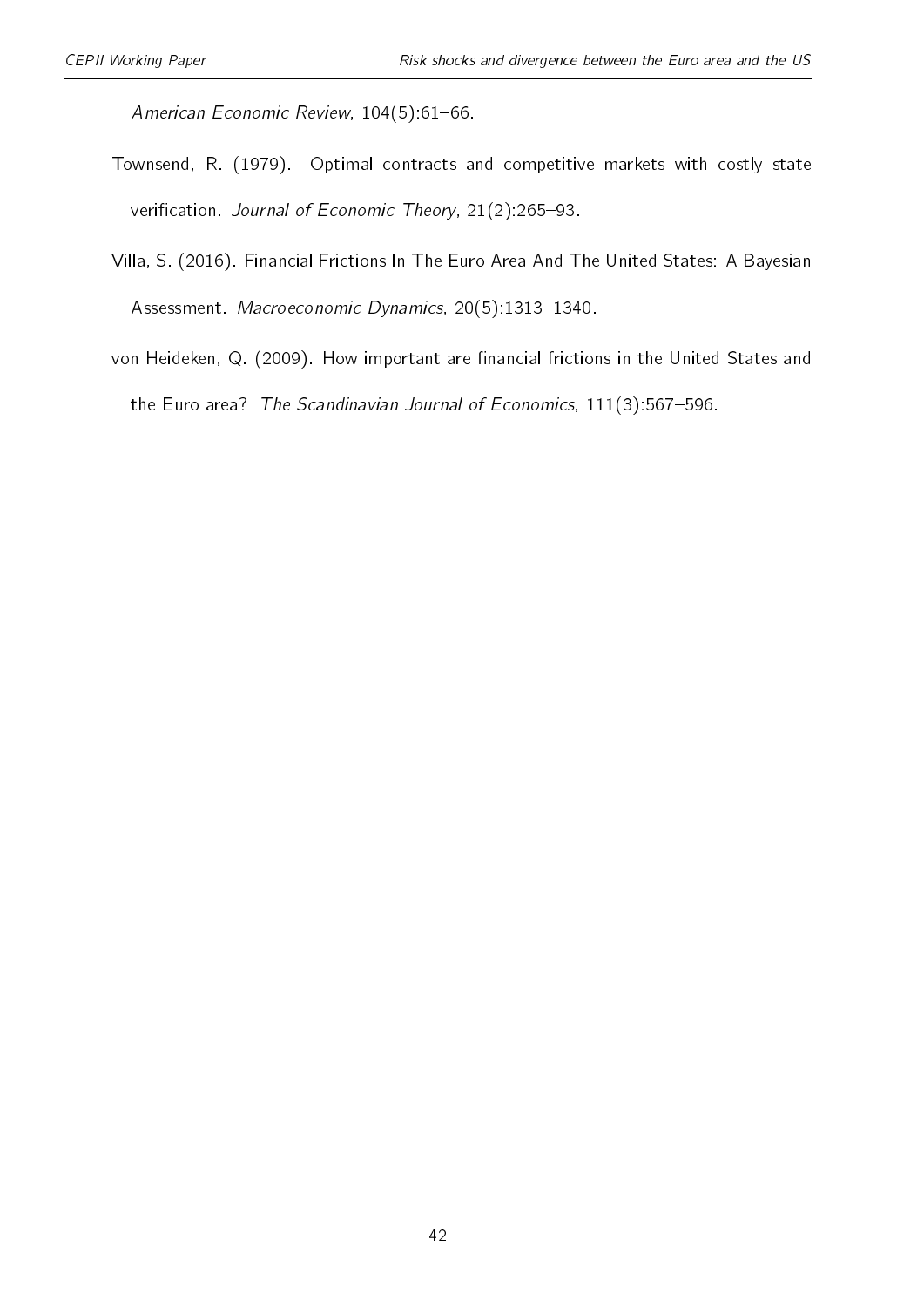### Appendix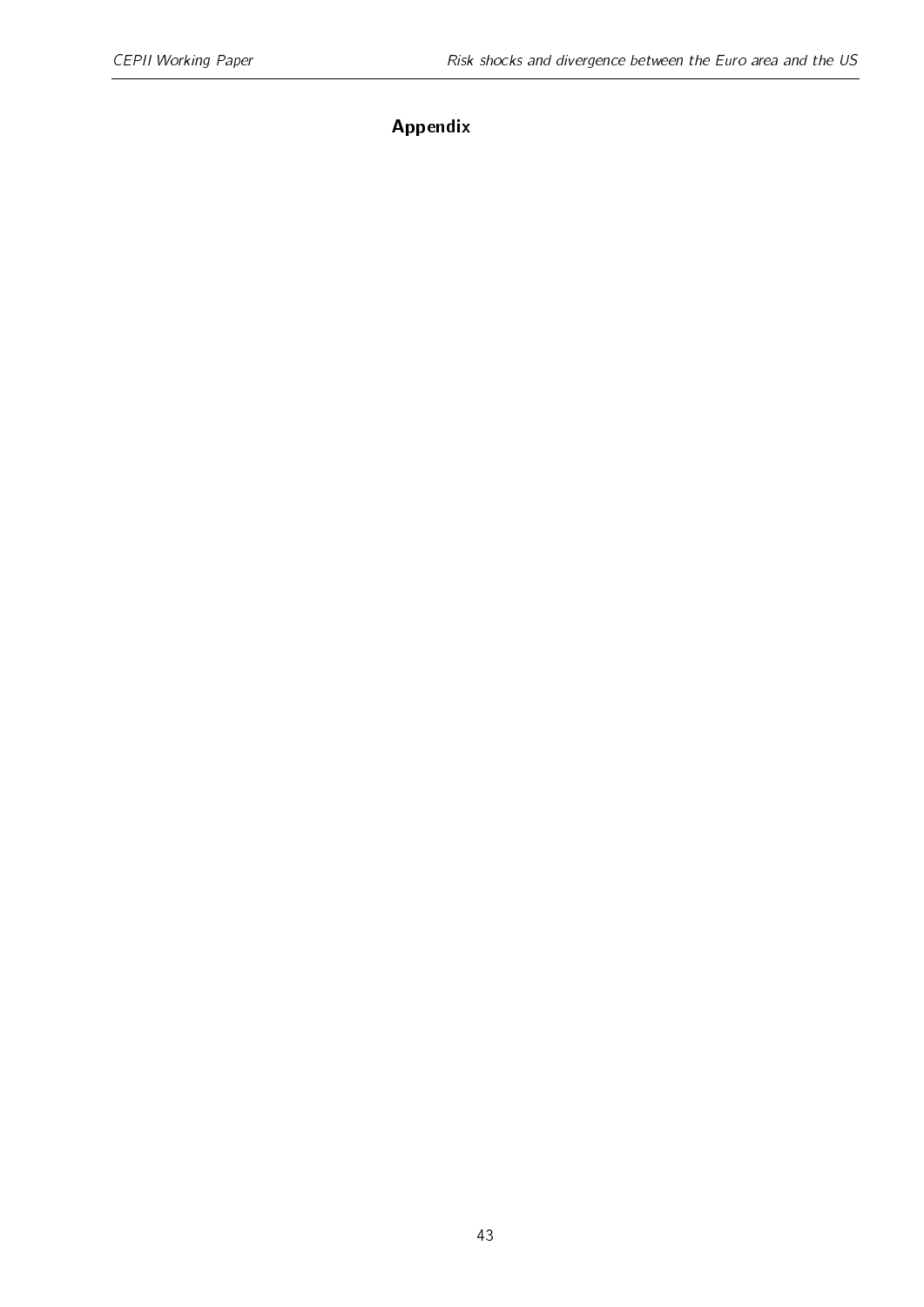#### <span id="page-43-0"></span>7. Other estimation results



#### Figure .1 - Historical contribution of risk shocks to the growth rate of real GDP per capita with GM credit spread, year-on-year (1988Q1-2019Q4)

Note: The solid line is the historical growth of real GDP per capita (year-on-year). The "contribution of risk shocks" is the sum of the contributions to GDP fluctuations explained by anticipated and unanticipated components of the risk shocks.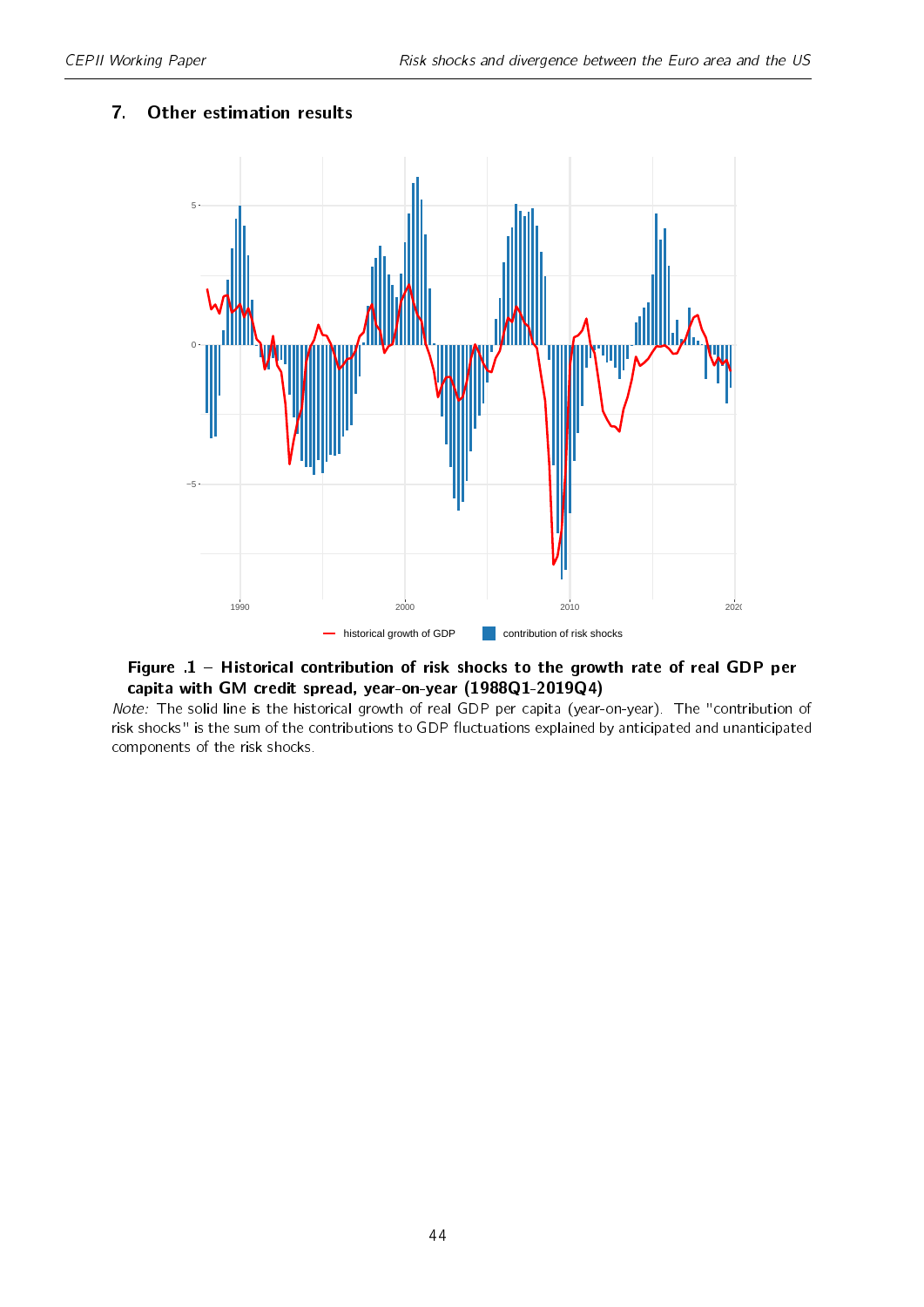<span id="page-44-0"></span>

|                                                                            | code                                                                                                                                                                                                                                                                                                                                                                                                                                                                                                                                                     | Prior mean       | Prior stdv | Post mode EA                | $10\%$ EA | 90% EA                     | Post mode US | $10\%$ US | <b>SO% 02</b> |
|----------------------------------------------------------------------------|----------------------------------------------------------------------------------------------------------------------------------------------------------------------------------------------------------------------------------------------------------------------------------------------------------------------------------------------------------------------------------------------------------------------------------------------------------------------------------------------------------------------------------------------------------|------------------|------------|-----------------------------|-----------|----------------------------|--------------|-----------|---------------|
| <b>Economic Parameters</b>                                                 |                                                                                                                                                                                                                                                                                                                                                                                                                                                                                                                                                          |                  |            |                             |           |                            |              |           |               |
| Monetary policy weight on output growth                                    | $\alpha_{\Delta y}$                                                                                                                                                                                                                                                                                                                                                                                                                                                                                                                                      | 0.25000          | 0.10000    | 035180                      | 0.19490   | 5131<br>$\overline{\circ}$ | 037562       | 0.21492   | 053840        |
| Monetary policy weight on inflation                                        |                                                                                                                                                                                                                                                                                                                                                                                                                                                                                                                                                          | 1.50000          | 0.25000    | 2.61047                     | 233006    | 288979                     | 263857       | 2.34616   | 2.90156       |
| Consumption habits                                                         | $\alpha_\mu$                                                                                                                                                                                                                                                                                                                                                                                                                                                                                                                                             | 0.50000          | 0.10000    | 062637                      | 054575    | 075815                     | 0.76267      | 071571    | 084209        |
| Price indexing weight on inflation target                                  | $\overline{\phantom{a}}$                                                                                                                                                                                                                                                                                                                                                                                                                                                                                                                                 | 0.50000          | 0.15000    | 087458                      | 074830    | 0.94827                    | 085721       | 073462    | 093931        |
| Wage indexing weight on persistent technology growth                       |                                                                                                                                                                                                                                                                                                                                                                                                                                                                                                                                                          | 0.50000          | 0.15000    | 0.88138                     | 078807    | 0.94454                    | 095741       | 091624    | 0 98231       |
| Wage indexing weight on inflation target                                   | $\frac{2}{7}$                                                                                                                                                                                                                                                                                                                                                                                                                                                                                                                                            | 0.50000          | 0.15000    | 50242<br>$\circ$            | 032908    | 065758                     | 0.60198      | 035879    | 077400        |
| Steady state probability of default                                        | $F(\omega)$                                                                                                                                                                                                                                                                                                                                                                                                                                                                                                                                              | 0.00750          | 0.00375    | 0.00699                     | 0.00273   | 0.01325                    | 0.00541      | 0.00277   | 0.00929       |
| Monitoring cost                                                            |                                                                                                                                                                                                                                                                                                                                                                                                                                                                                                                                                          | 0.27500          | 0.15000    | 0.08595                     | 0.04145   | 0.14676                    | 026793       | 0.15062   | 0.38142       |
| Curvature, investment adjust cost                                          |                                                                                                                                                                                                                                                                                                                                                                                                                                                                                                                                                          | 5.00000          | 3.00000    | 198744                      | 126029    | 272186                     | 771654       | 588924    | 10.65704      |
| Curvature, utilization cost                                                |                                                                                                                                                                                                                                                                                                                                                                                                                                                                                                                                                          | 1.00000          | 1.00000    | 135568                      | 067957    | 58639                      | 274832       | 1 54423   | 390698        |
| Calvo price stickiness                                                     | $\begin{array}{c} \mathcal{L} \setminus \mathcal{L} \setminus \mathcal{L} \setminus \mathcal{L} \setminus \mathcal{L} \setminus \mathcal{L} \setminus \mathcal{L} \setminus \mathcal{L} \setminus \mathcal{L} \setminus \mathcal{L} \setminus \mathcal{L} \setminus \mathcal{L} \setminus \mathcal{L} \setminus \mathcal{L} \setminus \mathcal{L} \setminus \mathcal{L} \setminus \mathcal{L} \setminus \mathcal{L} \setminus \mathcal{L} \setminus \mathcal{L} \setminus \mathcal{L} \setminus \mathcal{L} \setminus \mathcal{L} \setminus \mathcal{L}$ | 0.50000          | 0.10000    | 0.59309                     | 052233    | 0.65382                    | 079054       | 0.75777   | 0.85173       |
| Calvo wage stickiness                                                      |                                                                                                                                                                                                                                                                                                                                                                                                                                                                                                                                                          | 075000           | 0.10000    | 077161                      | 072692    | 82082                      | 0.70711      | 0.66269   | 0.76124       |
| <b>Shocks</b>                                                              |                                                                                                                                                                                                                                                                                                                                                                                                                                                                                                                                                          |                  |            |                             |           |                            |              |           |               |
| Real net worth per capita                                                  | <b>OBS</b><br>NETWORTH                                                                                                                                                                                                                                                                                                                                                                                                                                                                                                                                   | 0.00918          | 0.00210    | 0.01393                     | 0.01172   | 0.01593                    | 0.01857      | 0.01731   | 0.01987       |
| Autocorrelation, temporary technology shock                                |                                                                                                                                                                                                                                                                                                                                                                                                                                                                                                                                                          | 0.50000          | 0.20000    | 0.94135                     | 0.90352   | 0.97122                    | 0.97198      | 0.92452   | 0.99037       |
| Autocorrelation, government consumption shock                              |                                                                                                                                                                                                                                                                                                                                                                                                                                                                                                                                                          | 0.50000          | 0.20000    | 0.94133                     | 0.89960   | 0.97626                    | 094764       | 0.91588   | 0.97469       |
| Autocorrelation, price markup shock                                        |                                                                                                                                                                                                                                                                                                                                                                                                                                                                                                                                                          | 0.50000          | 0.20000    | 098763                      | 0.97537   | 0.99661                    | 088827       | 079825    | 0.93545       |
| Autocorrelation, investment price shock                                    |                                                                                                                                                                                                                                                                                                                                                                                                                                                                                                                                                          | 0.50000          | 0.20000    | 0.98434                     | 096355    | 0.99679                    | 0.96836      | 0.94138   | 0.99032       |
| Autocorrelation, persistent technology growth shock                        | $\begin{array}{c} \rho_e \\ \rho_{g} \\ \rho_{\lambda\tau} \\ \rho_{\mu\tau} \\ \rho_{\mu z} \end{array}$                                                                                                                                                                                                                                                                                                                                                                                                                                                | 0.50000          | 0.20000    | 0.25267                     | 012357    | 0.38700                    | 0.03843      | 0.00669   | 0.09991       |
| Autocorrelation, risk shock                                                |                                                                                                                                                                                                                                                                                                                                                                                                                                                                                                                                                          | 50000<br>$\circ$ | 0.20000    | 0.95476                     | 0.93166   | 097396                     | 0.97596      | 0.96034   | 0.98858       |
| Correlation among signals                                                  | $\rho_{\sigma,n}$                                                                                                                                                                                                                                                                                                                                                                                                                                                                                                                                        | 0.00000          | 0.50000    | 043063                      | 0.30175   | 0.56622                    | 0.32055      | 0.16391   | 048158        |
| Autocorrelation, term structure shock                                      | $\rho_{term}$                                                                                                                                                                                                                                                                                                                                                                                                                                                                                                                                            | 0.50000          | 0.20000    | 0.98600                     | 0.96764   | 0.99617                    | 0.97121      | 0.94023   | 098853        |
| Autocorrelation, monetary policy shock                                     | $\rho_{\mathsf{x}\rho}$                                                                                                                                                                                                                                                                                                                                                                                                                                                                                                                                  | 0.75000          | 0.10000    | 0.88095                     | 086055    | 089863                     | 088613       | 086755    | 0.90860       |
| Autocorrelation, consumption preferences shock                             | $\rho_{\zeta c}$                                                                                                                                                                                                                                                                                                                                                                                                                                                                                                                                         | 0.50000          | 0.20000    | 0.92701                     | 085984    | 0.96272                    | 0.90635      | 0.85015   | 0.93417       |
| Autocorrelation, investment efficiency shock                               | $\rho_G$                                                                                                                                                                                                                                                                                                                                                                                                                                                                                                                                                 | 0.50000          | 0.20000    | 94180<br>$\overline{\circ}$ | 0.92290   | 96420<br>d                 | 0.92904      | 0.88569   | 0.95595       |
| Standard deviation, temporary technology shock                             |                                                                                                                                                                                                                                                                                                                                                                                                                                                                                                                                                          | 0.00233          | 0.00330    | 0.00355                     | 0.00325   | 0.00407                    | 0.00595      | 0.00535   | 0.00670       |
| Standard deviation, government consumption shock                           | $\sigma_{\rm e}$                                                                                                                                                                                                                                                                                                                                                                                                                                                                                                                                         | 0.00233          | 0.00330    | 0.02546                     | 002290    | 0.02867                    | 0.01881      | 0.01699   | 0.02113       |
| Standard deviation, price markup shock                                     | $\sigma_{\lambda^f}$                                                                                                                                                                                                                                                                                                                                                                                                                                                                                                                                     | 0.00233          | 0.00330    | 0.00555                     | 0.00466   | 0.00681                    | 0.01429      | 0.01049   | 0.02426       |
| Standard deviation, investment price shock                                 | $\sigma_{\mu\Upsilon}$                                                                                                                                                                                                                                                                                                                                                                                                                                                                                                                                   | 0.00233          | 0.00330    | 0.00333                     | 0.00301   | 0.00374                    | 0.00457      | 0.00412   | 0.00514       |
| Standard deviation, persistent technology growth shock                     | $\sigma_{\mu z}$                                                                                                                                                                                                                                                                                                                                                                                                                                                                                                                                         | 0.00233          | 0.00330    | 0.00418                     | 0.00371   | 0.00491                    | 0.00958      | 0.00865   | 0.01093       |
| Standard deviation, term structure shock                                   | $\sigma_{term}$                                                                                                                                                                                                                                                                                                                                                                                                                                                                                                                                          | 0.00233          | 0.00330    | 0.00115                     | 0.00091   | 0.00167                    | 0.00144      | 0.00100   | 0.00238       |
| Standard deviation, equity                                                 | $\sigma_{\xi}$                                                                                                                                                                                                                                                                                                                                                                                                                                                                                                                                           | 000233           | 0.00330    | 0.02645                     | 0.02111   | 0.03191                    | 0.00493      | 0.00416   | 0.00603       |
| Standard deviation, monetary policy shock                                  | $\sigma_{\mathsf{x}\varrho}$                                                                                                                                                                                                                                                                                                                                                                                                                                                                                                                             | 0.58333          | 082496     | 0.39911                     | 035796    | 0.45557                    | 0.38163      | 034686    | 043398        |
| Standard deviation, consumption preferences shock                          | $\sigma_{\zeta c}$                                                                                                                                                                                                                                                                                                                                                                                                                                                                                                                                       | 0.00233          | 0.00330    | 0.02005                     | 0.01660   | 0.02621                    | 0.02544      | 0.02181   | 0.03259       |
| Standard deviation, investment efficiency shock                            | $\sigma_{\zeta i}$                                                                                                                                                                                                                                                                                                                                                                                                                                                                                                                                       | 0.00233          | 0.00330    | 22831                       | 012873    | 040843                     | 0.07051      | 0.03666   | 0.09957       |
| Std dev., unanticipated risk shock                                         | $\sigma_{\sigma,0}$                                                                                                                                                                                                                                                                                                                                                                                                                                                                                                                                      | 0.00233          | 0.00330    | 0.00109                     | 0.00038   | 0.01515                    | 0.04573      | 0.03679   | 0.05843       |
| Std dev, anticipated risk shock                                            | $\sigma_{\sigma,n}$                                                                                                                                                                                                                                                                                                                                                                                                                                                                                                                                      | 0.00082          | 0.00117    | 0.03613                     | 0.02998   | 0.04197                    | 0.02166      | 0.01902   | 002563        |
| Note: Prior means and standard deviations are the same for both countries. |                                                                                                                                                                                                                                                                                                                                                                                                                                                                                                                                                          |                  |            |                             |           |                            |              |           |               |

Table .1 - Posterior for the Euro area and the US in benchmark estimations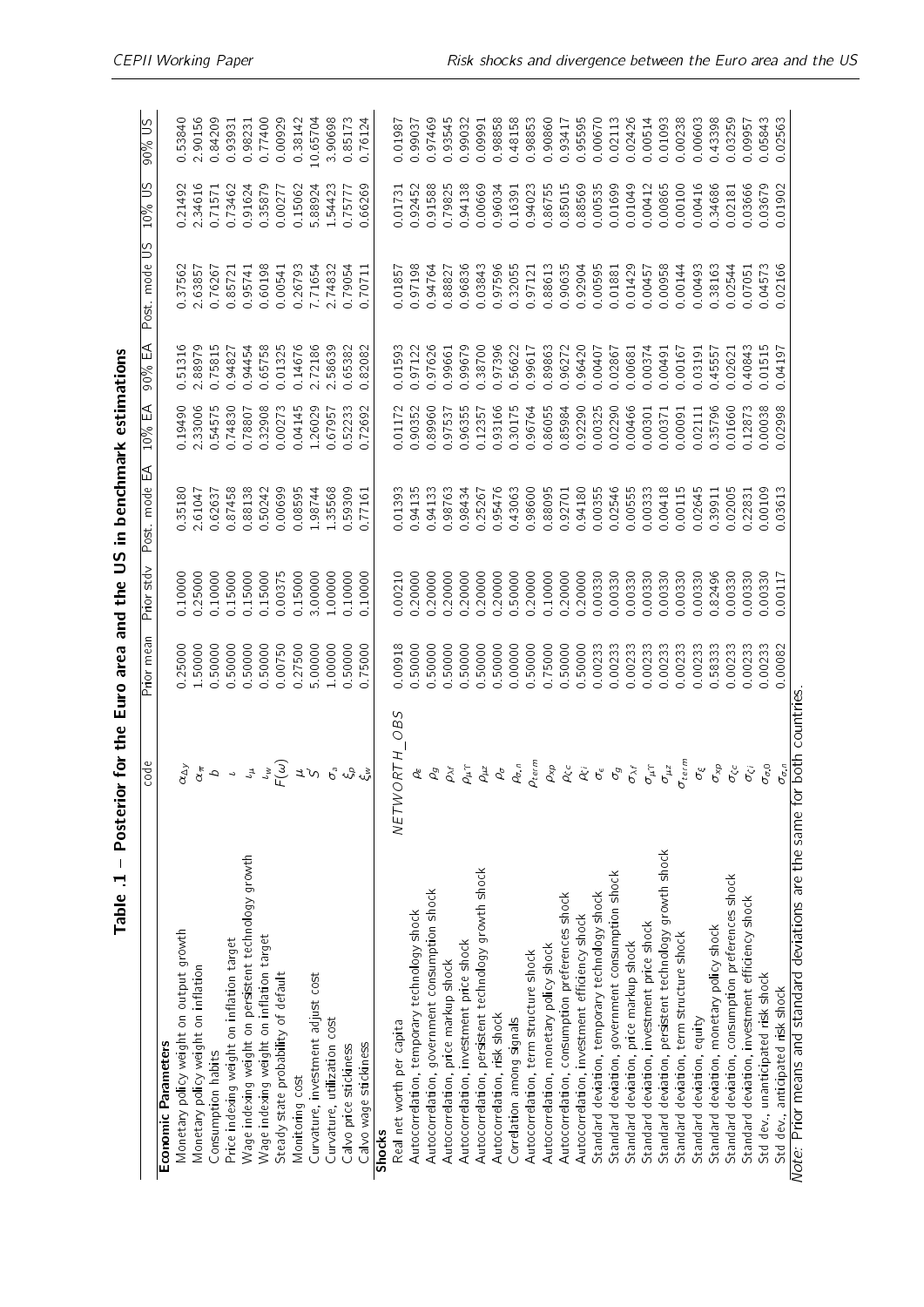| i                                                                                            |
|----------------------------------------------------------------------------------------------|
| i<br>I                                                                                       |
| I<br>$\frac{1}{2}$<br>ī                                                                      |
| į<br>١                                                                                       |
| $\ddot{\phantom{a}}$                                                                         |
| I<br>1<br>֧֧֧֧֧֦֧֦֧֦֧֧֧֦֧֧֧֧֧֦֧֧֧֧֪֛֧֧֧֪֛֞֝֟֓֕֓֕֓֕֓֕֓֓֬֓֓֓֝֓֝֬֓֝֬֓֝֬֓֓֓֬֓֓֓֬֓֬֓֝֬֓֬֓֬֝֬֝֬֓֬֬ |
| -<br>(<br>(                                                                                  |
|                                                                                              |
| $\mathbf{r}$                                                                                 |
| $\frac{1}{2}$<br>l<br>ī                                                                      |
| i                                                                                            |

<span id="page-45-0"></span>

|                                                                            | code                                                                                                                       | Prior mean | Prior stdv | Post. mode EA | 10% EA  | 90% EA  |
|----------------------------------------------------------------------------|----------------------------------------------------------------------------------------------------------------------------|------------|------------|---------------|---------|---------|
| <b>Ecomic Parameters</b>                                                   |                                                                                                                            |            |            |               |         |         |
| Monetary policy weight on output growth                                    | $\alpha_{\Delta y}$                                                                                                        | 00092.0    | 0.10000    | 0.38180       | 0.21696 | 0.53566 |
| Monetary policy weight on inflation                                        | $\alpha_\pi$                                                                                                               | 1.50000    | 0.25000    | 1.68613       | 145505  | 2.15854 |
| Consumption habits                                                         | $\sigma$                                                                                                                   | 0.00005    | 0.10000    | 0.90313       | 890180  | 197751  |
| Price indexing weight on inflation target                                  | $\overline{r}$                                                                                                             | 0.0000     | 000510     | 0.93328       | 0.85835 | 0.97639 |
| Wage indexing weight on persistent technology growth                       |                                                                                                                            | 0000050    | 0.15000    | 17089.0       | 0.86446 | 610260  |
| Wage indexing weight on inflation target                                   | $\begin{aligned} \widetilde{\omega} \leq \frac{\varepsilon}{\sqrt{2}} \leq \frac{\varepsilon}{\varepsilon}. \end{aligned}$ | 0000050    | 000510     | 690090        | 0.50230 | 0.74045 |
| Steady state probability of default                                        |                                                                                                                            | 05700.50   | 0.00375    | 0.00668       | 0.00366 | 0.00850 |
| Monitoring cost                                                            |                                                                                                                            | 0.27500    | 0.0510     | 0.17213       | 0.12960 | 0.26376 |
| Curvature, investment adjust cost                                          |                                                                                                                            | 5.00000    | 3.00000    | 111000        | 4 55967 | 8 03897 |
| Curvature, utilization cost                                                |                                                                                                                            | 1.00000    | 1.00000    | 1200.0        | 0.00614 | 111177  |
| Calvo price stickiness                                                     |                                                                                                                            | 000005     | 000001     | 0.71798       | 0.66532 | 162820  |
| Calvo wage stickiness                                                      | $\sum_{\beta}^{\alpha} \sum_{\beta}^{\beta}$                                                                               | 00092.0    | 00000      | 0.94544       | 0.89394 | 0.96815 |
| Shocks                                                                     |                                                                                                                            |            |            |               |         |         |
| Real net worth per capita                                                  | <b>NETWORTH</b><br><b>OBS</b>                                                                                              | 0.00918    | 0.00210    | 0.01538       | 0.01311 | 0.01692 |
| Autocorrelation, temporary technology shock                                | $\beta_{\varepsilon}$                                                                                                      | 000009     | 0.20000    | 0.92517       | 0.90139 | 669560  |
| Autocorrelation,<br>government consumption shock                           | $\varrho_g$                                                                                                                | 000005     | 000000     | 0.92638       | 82228   | 189960  |
| Autocorrelation, price markup shock                                        | $\rho_{\lambda f}$                                                                                                         | 000005     | 000000     | 0.96368       | 0.93819 | 0.97704 |
| Autocorrelation, investment price shock                                    | $\rho_\mu \gamma$                                                                                                          | 0.50000    | 000000     | 0.97337       | 0.95854 | 0.99163 |
| Autocorrelation, persistent technology growth shock                        | $\rho_{\mu z}$                                                                                                             | 000005     | 000000     | 0.37393       | 0.21542 | 186050  |
| Autocorrelation, risk shock                                                | $\rho_\sigma$                                                                                                              | 000009     | 00000      | 0.99326       | 0.93686 | 0.99403 |
| Correlation among signals                                                  | $\rho_{\sigma,n}$                                                                                                          | 000000     | 000005     | 0+062:0       | 0.22754 | 0.46124 |
| Autocorrelation, term structure shock                                      | $\rho_{term}$                                                                                                              | 000005     | 000000     | 0.38550       | 812960  | 089660  |
| Autocorrelation, monetary policy shock                                     | $\rho_{\times\rho}$                                                                                                        | 000920     | 000000     | 02320         | 0.90041 | 0.93199 |
| Autocorrelation,<br>consumption preferences shock                          | $\rho_\zeta c$                                                                                                             | 000005     | 000000     | 0.69339       | 0.56503 | 0.93884 |
| Autocorrelation, investment efficiency shock                               | ρći                                                                                                                        | 0.00005    | 000000     | 0.97703       | 0.96159 | 0+6860  |
| Standard deviation, temporary technology shock                             | $\sigma_\epsilon$                                                                                                          | 0.00233    | 0.00330    | 0.00355       | 0.00320 | 000000  |
| Standard deviation,<br>government consumption shock                        | $\sigma_g$                                                                                                                 | 0.00233    | 0.00330    | 0.02463       | 0.02235 | 97775   |
| Standard deviation,<br>price markup shock                                  | $\sigma_{\lambda f}$                                                                                                       | 0.00233    | 0.00330    | 0.00564       | 0.00477 | 0.00824 |
| Standard deviation,<br>investment price shock                              | $\sigma_{\mu}$ T                                                                                                           | 0.00233    | 0.00330    | 0.00334       | 16200'0 | 0.00373 |
| Standard<br>deviation,<br>persistent technology growth shock               | $\sigma_{\mu z}$                                                                                                           | 0.00233    | 0.00330    | 06800.0       | 0.00348 | 0.00464 |
| Standard<br>deviation,<br>term structure shock                             | $\sigma_{term}$                                                                                                            | 0.00233    | 0.00330    | 0.00103       | 18000 0 | 0.00156 |
| <b>Standard</b><br>deviation,<br>Rurty                                     | $\sigma_\xi$                                                                                                               | 0.00233    | 0.00330    | 0.01052       | 0.00928 | 0.01325 |
| Standard<br>deviation,<br>monetary policy shock                            | $\sigma_{X\rho}$                                                                                                           | 0.58333    | 0.82496    | 0.41154       | 0.37278 | 0.46058 |
| Standard<br>deviation,<br>consumption preferences shock                    | $\sigma_\zeta c$                                                                                                           | 0.00233    | 0.00330    | 085+00        | 0.02416 | 0.05495 |
| Standard deviation, investment efficiency shock                            | $\sigma_{\zeta i}$                                                                                                         | 0.00233    | 0.00330    | 0.22064       | 0.12840 | 0.48067 |
| Std dev., unanticipated risk shock                                         | $\sigma_{\sigma,0}$                                                                                                        | 0.00233    | 0.00330    | 0.00105       | 0.00058 | 00460   |
| Std dev., anticipated risk shock                                           | $\sigma_{\sigma,n}$                                                                                                        | 0.00082    | 100.01     | 0.03209       | 0.02898 | 0.03887 |
| Mote: Prior means and standard deviations are the same for both countries. |                                                                                                                            |            |            |               |         |         |